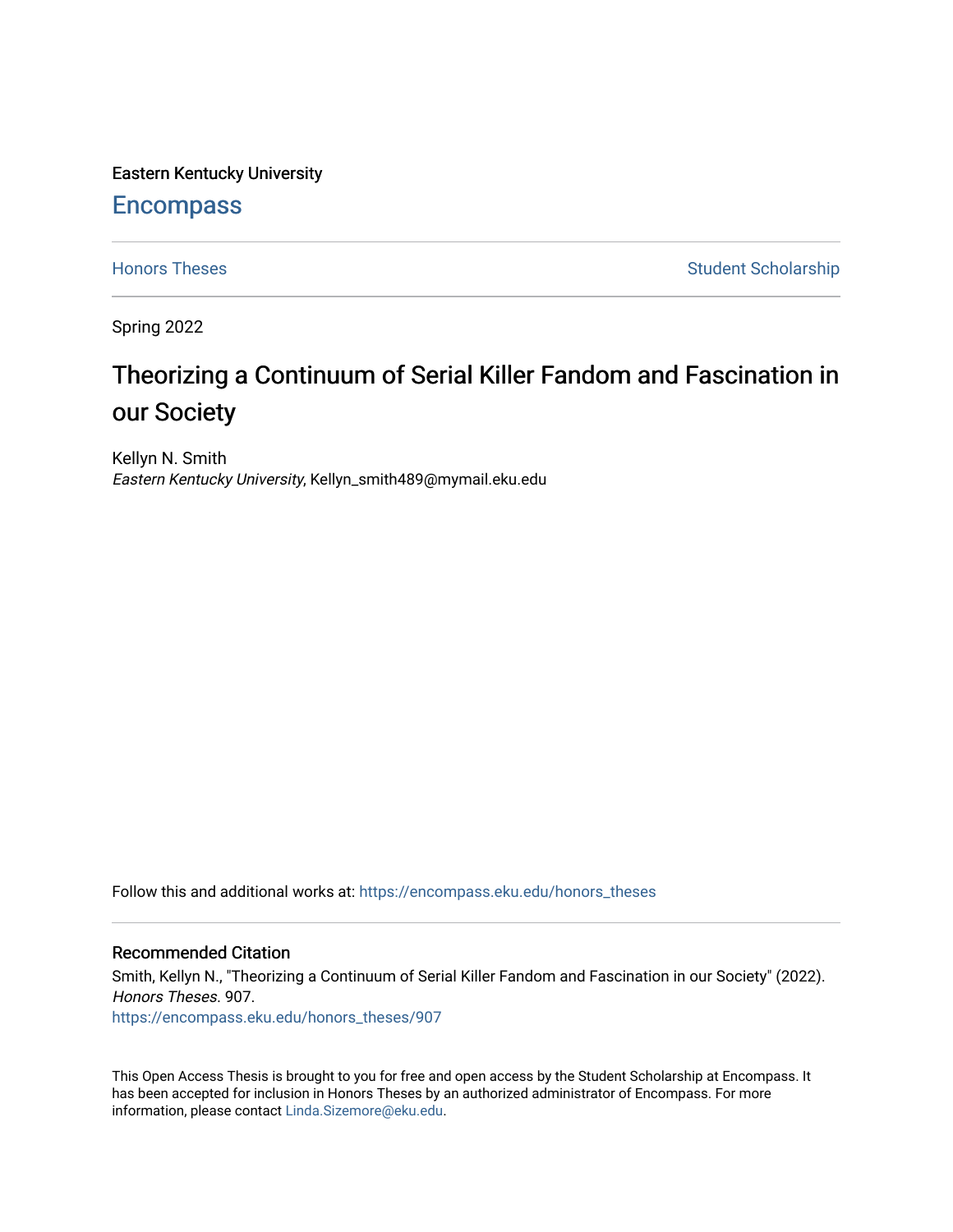# EASTERN KENTUCKY UNIVERSITY

Theorizing a Continuum of Serial Killer Fandom and Fascination in our Society

Honors thesis Submitted In partial fulfillment Of the Requirements of HON 420 Spring 2022

> By Kellyn Smith

Mentored by

Dr. Carl Root

School of Justice Studies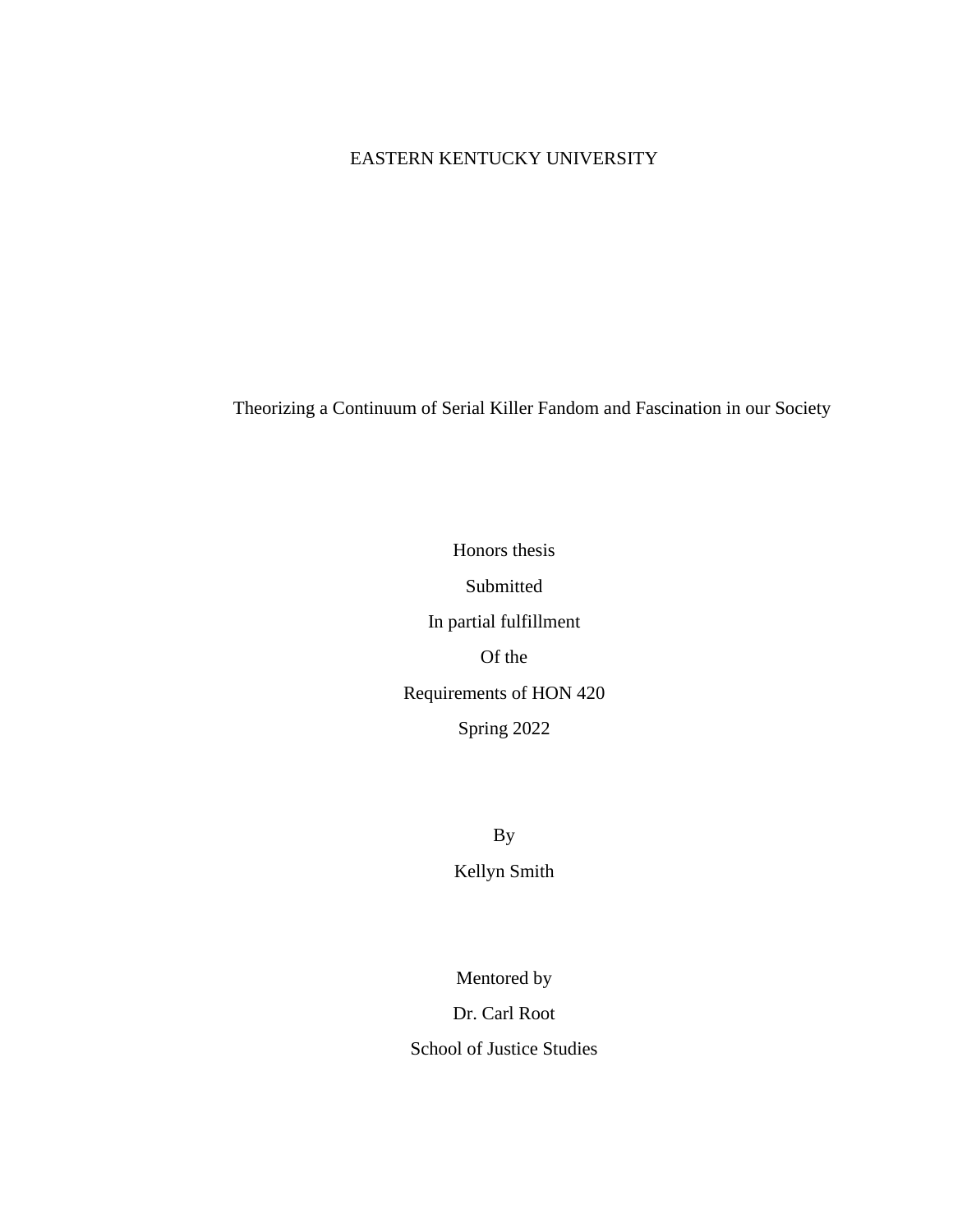#### Abstract

Interest in serial killers has become a prominent topic of discussion in the media today. The so-called serial killer fandom has been on the fringes of our society for generations. Violence and the perpetrators of violence have always been fascinating to some individuals. The advent of the internet has allowed the serial killer fandom to spread and for members to connect with each other. Over time, many forms of expression for this interest in killers has manifested.

This thesis proposes a theoretical continuum of serial killer fandom. Constructed from an ethnographic content analysis of existing literature and relevant media, this continuum includes six categories: consumers, collectors, dark tourists, correspondents, groupies, and hybristophiliacs. A description of each category is given alongside discussion of types of associated activities and the prevalence of each within the fandom. The purpose of this project is to bring more context, awareness, and understanding of the fandom to mitigate the concern and fear that surrounds it since there is little research on the topic. Our greater society questions the morality of members of the serial killer fandom, but this concern is mostly unfounded as we will see.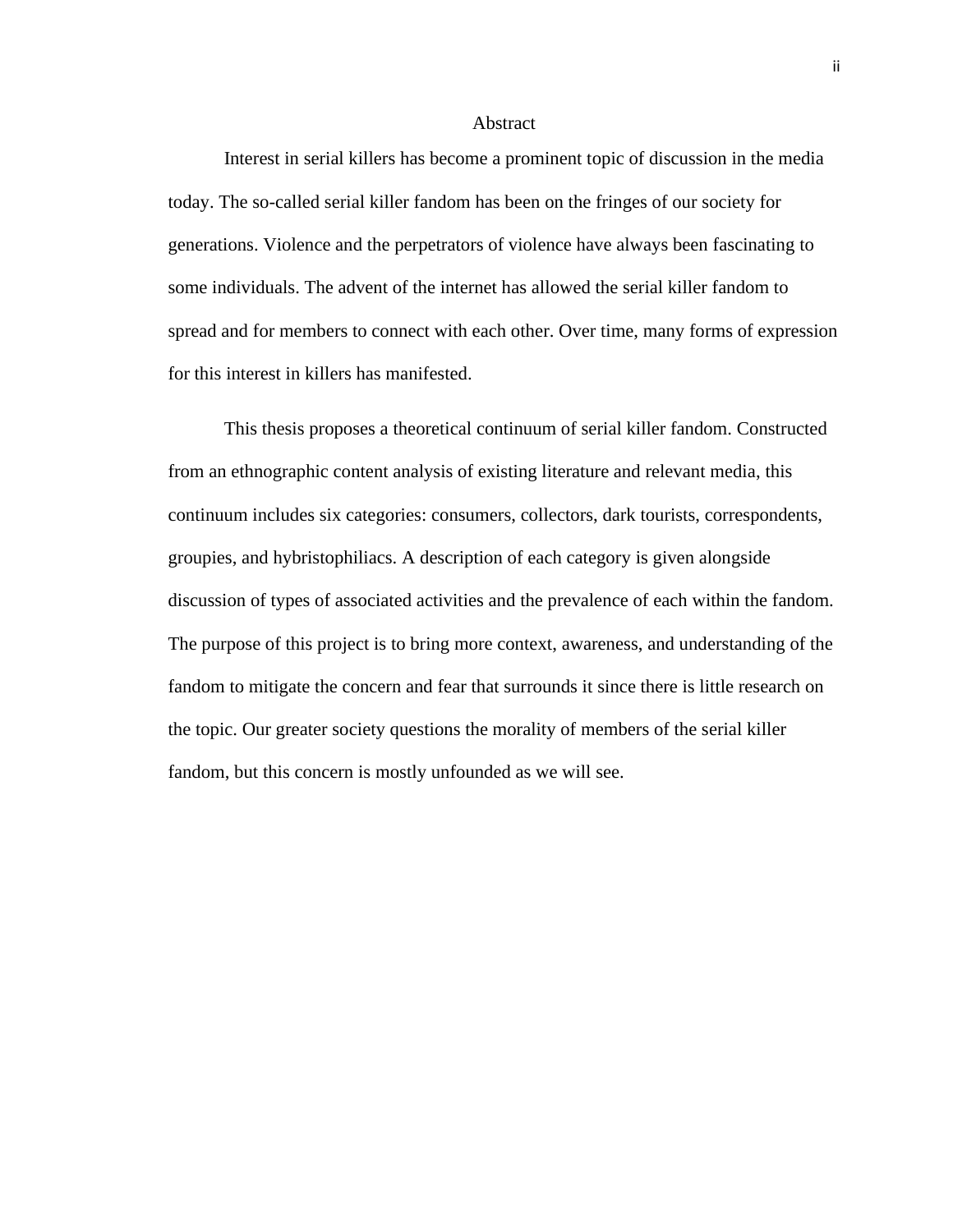# **Table of Contents**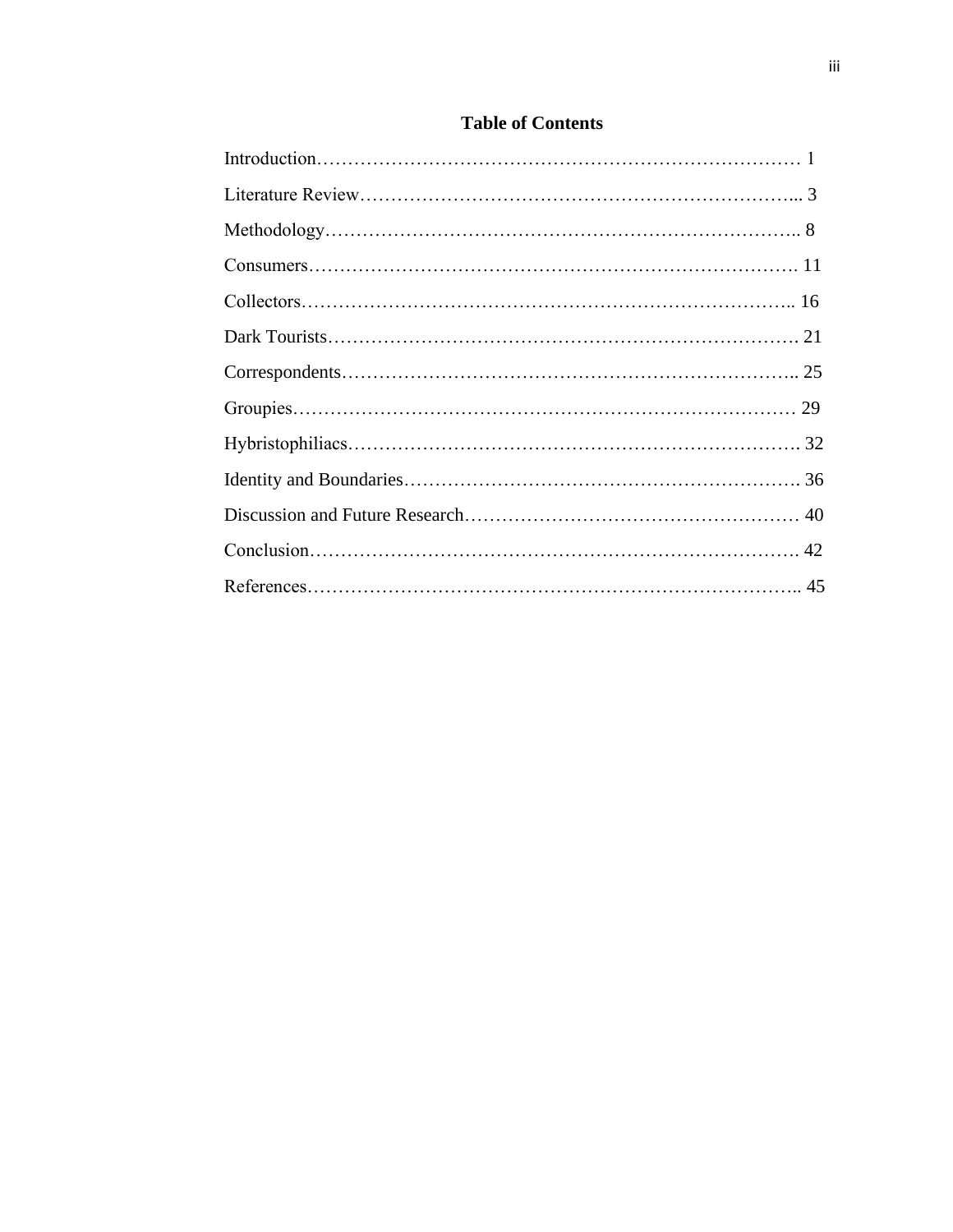# **List of Illustrations**

Illustration 1: Instagram post from user @spookywolves13

Illustration 2: Jeffrey Dahmer poster posted by Instagram user @thecreepfactory

Illustration 3: "Hybristophilia" drawing on Instagram by user @jessicaperner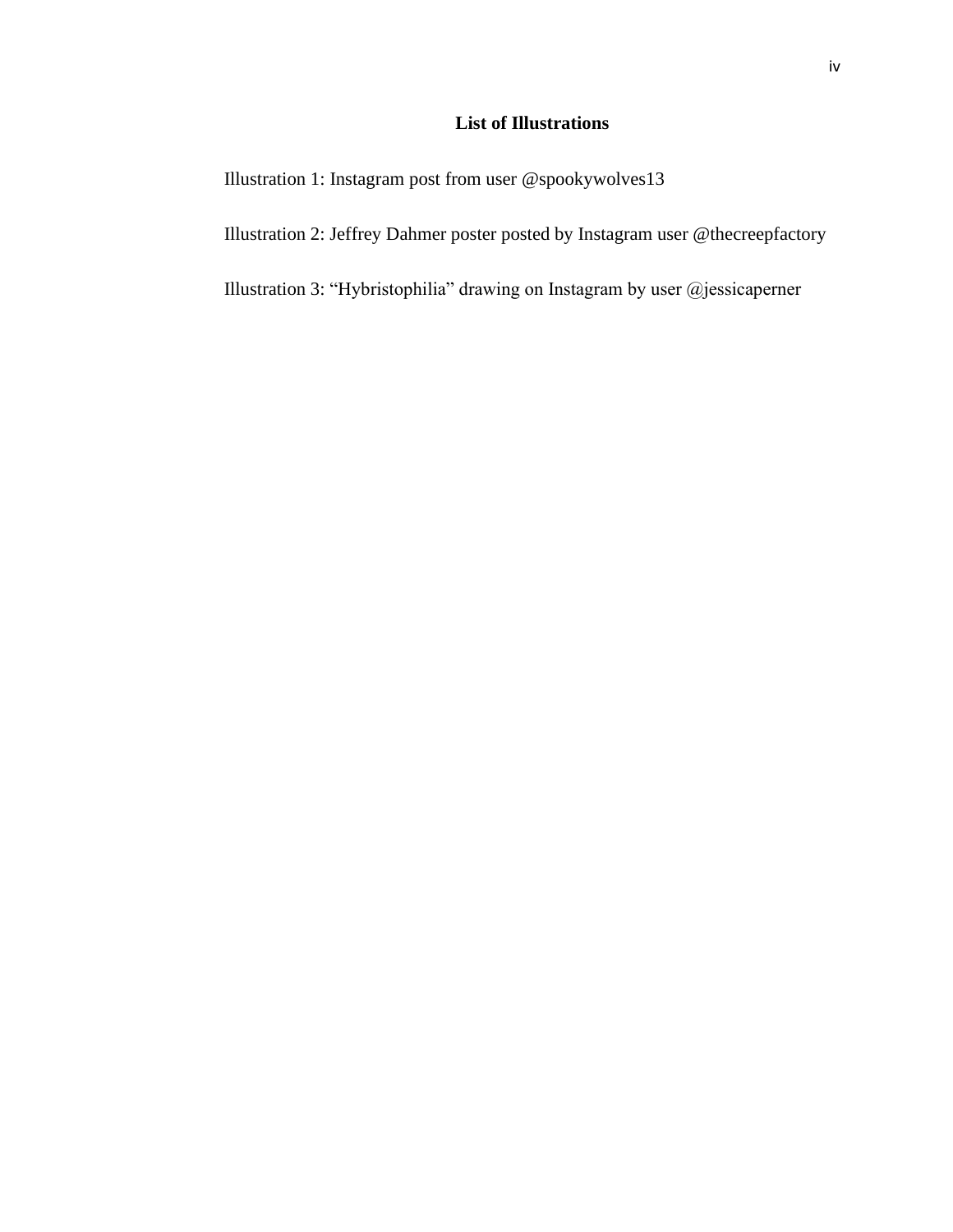# **List of Tables**

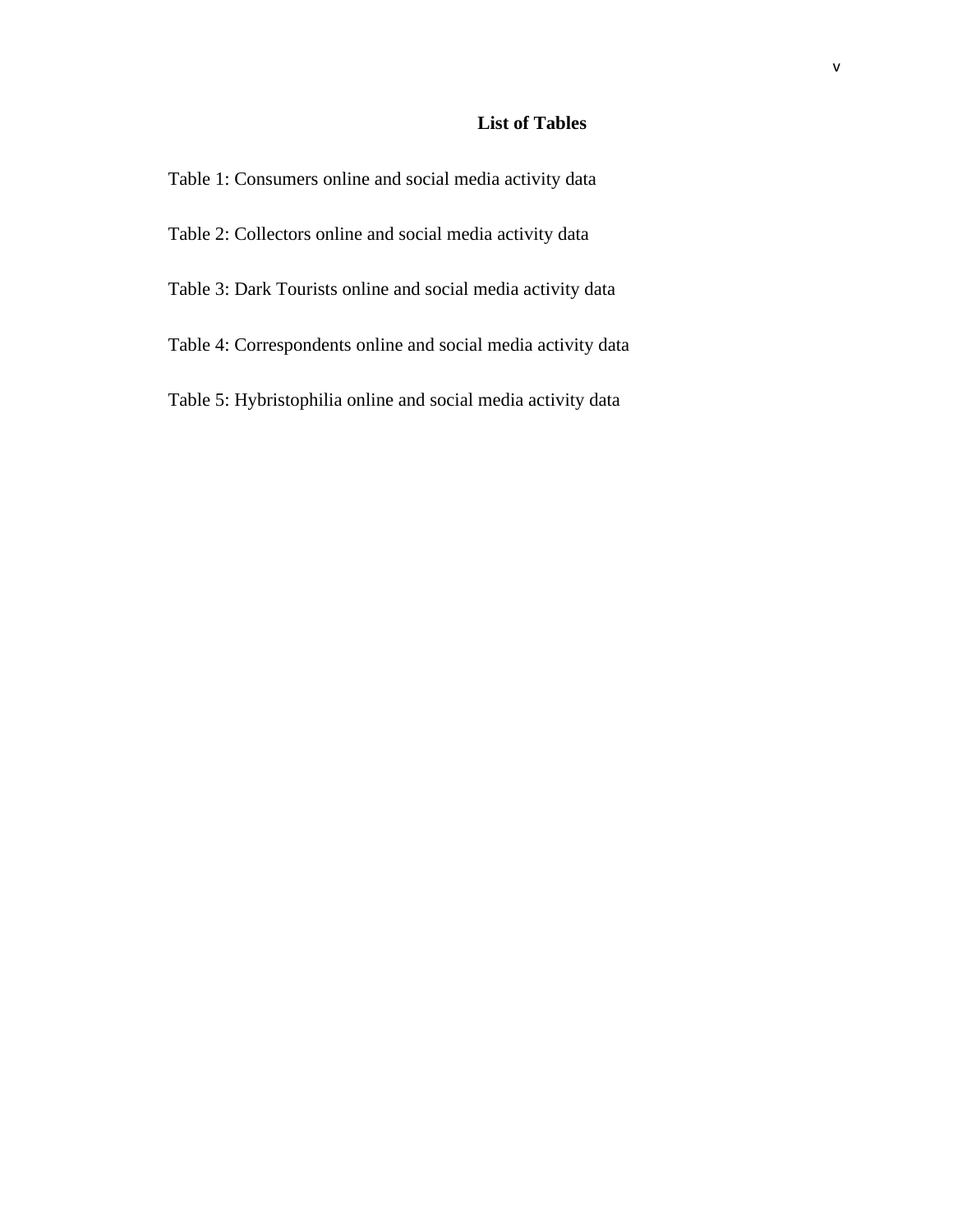#### Acknowledgments

I would like to start by thanking my family for always pushing me to do my best and to be the best version of myself. Without them, I would not have made it far enough to even consider starting a project like this one.

I would also like to thank the faculty and professors of the Criminal Justice program and the Sociology department. They opened my mind to topics I had never considered before. Many of these ideas and discussions are what led me to the topic of my thesis.

I must recognize the friends as well that I have made during my time at EKU. They have supported me endlessly through long nights and early mornings. When I doubted myself the most, they were right there to help me pick myself back up.

Special thanks to the honors program faculty at EKU. It might have been hard at times to reach the standards that they knew I was capable of, but their encouragement and kind words will stay with me always and far beyond my university career.

Finally, I must thank my mentor Dr. Carl Root. Having him as a professor in the classroom is what aided my decision in asking him to mentor this project. His knowledge, character, and work ethic has been truly inspiring to me. Without Dr. Root, this project would not have been possible, thank you.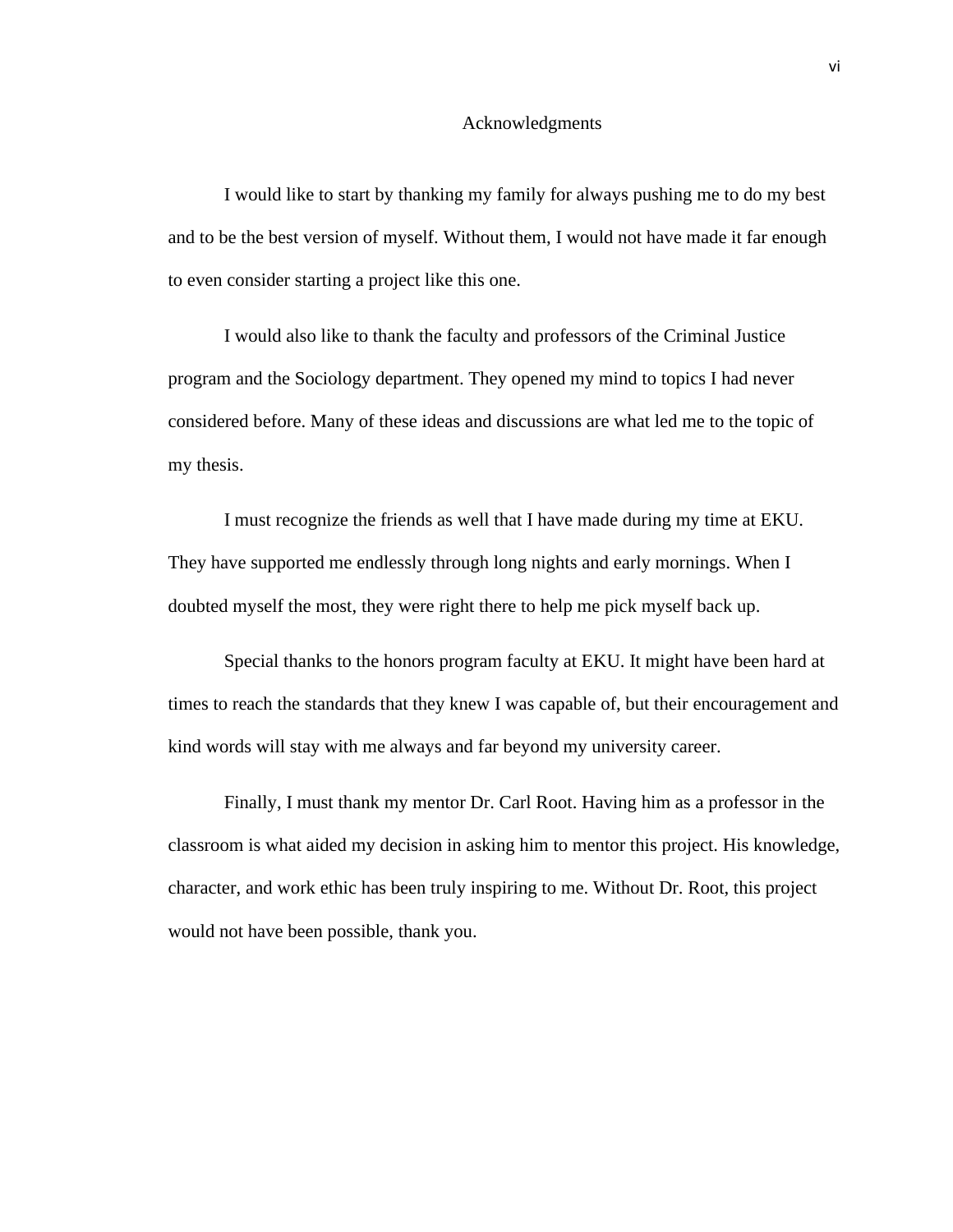# **Introduction**

Fandoms and fan behavior are prolific in our society. Movies such as *Star Wars*  and *Harry Potter* as well as musical artists such as Harry Styles and Imagine Dragons all have exceptionally large and very well-known fandoms. These fandoms are widespread and recognized throughout mainstream media. Throughout human history, people have sought to connect with one another to share their experiences and similar interests, including some interests that are condemned or stigmatized (Smith, 2018). The internet has assisted these groups in connecting with each other. Groups who share an interest in stigmatized topics have become known as fringe fandoms (Smith, 2018). They lie on the "fringes" of society as their interests have been deemed disturbing, unusual, or strange by greater society. The serial killer fandom is one of these fringe fandoms.

In recent years, due to an increase in production and consumption of true crime podcasts, documentaries, and social media, our society has become more aware of individuals or groups that hold a particular serial killer, or multiple serial killers, as a point of fascination. This has led to other individuals, groups, and even the media questioning, "why?". Sometimes this question is accompanied by expressions of shock,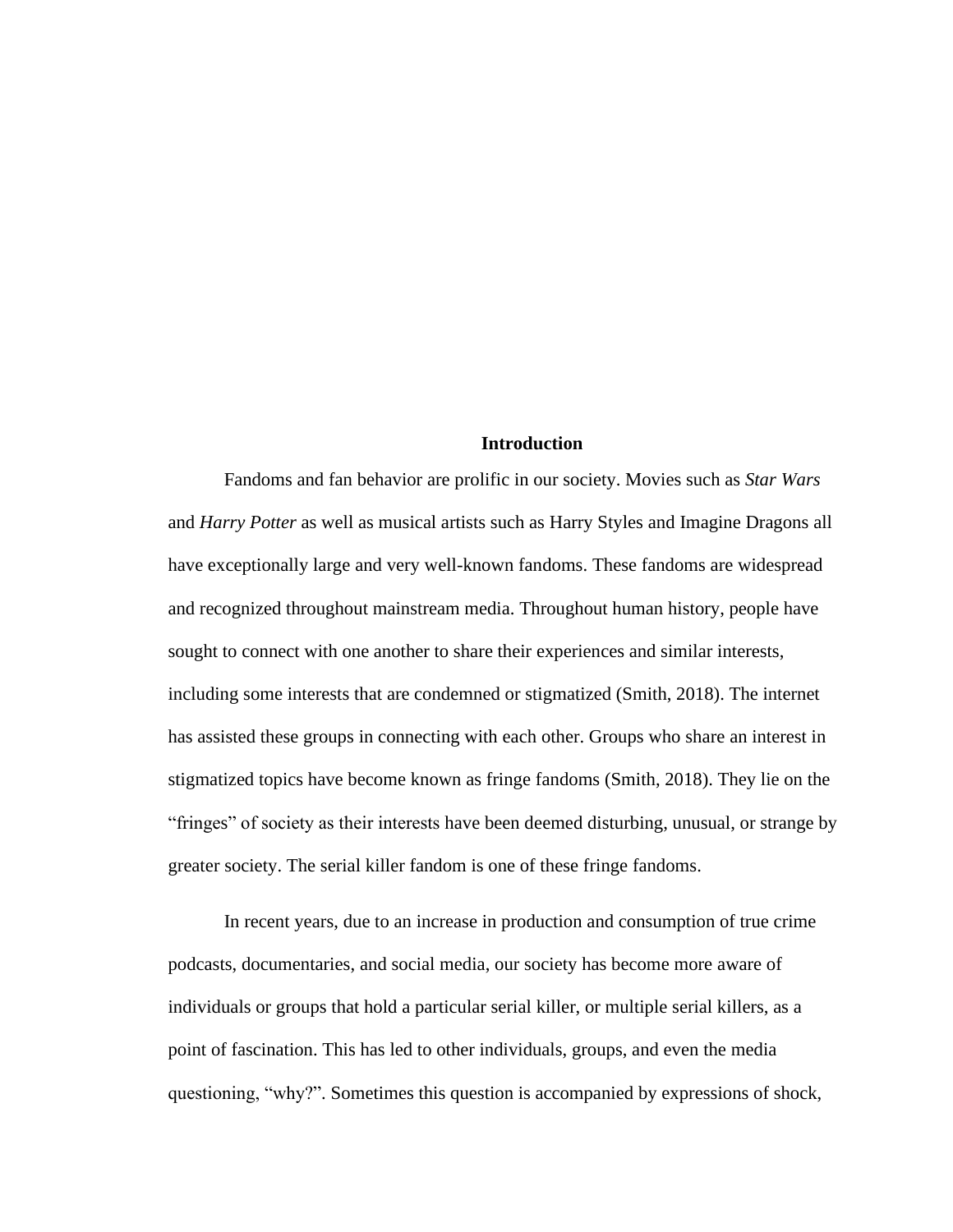disgust, or some degree of concern for these individuals who direct their attention to convicted killers. Many people in our society fear that such interests could cause issues down the road and question the morality and ethics of those who belong to the serial killer fandom. Some fear that such fascination could result in "copycat killers."

While there is a lack of research on this topic, there seems to be little potential or evidence for these "fans" of serial killers to pose any more danger to society than anyone else. In fact, the fascination and fandom of serial killers is more widespread than most might think. Dr. Scott Bonn points out in his book, *Why We Love Serial Killers* (2014) that fascination with killers may even date back all the way to the 1880s with the brutal, and unsolved, murders in Whitechapel England by the killer that became known as Jack the Ripper (Bonn & Dimond, 2014). Contemporary fictional killers such as Dexter Morgan from the hit show *Dexter* and Hannibal Lecter from the film *Silence of the Lambs* illustrate popular culture engagement, and fascination, with serial murder. Likewise, non-fictional killers such as Jack the Ripper, Ted Bundy, and Jeffrey Dahmer who have become celebrities of a sort alongside sensationalized news coverage of their crimes. Both the real and imagined murderers kindle and rekindle public interest in serial killers (Bonn & Dimond 2014).

The prevalence of related content online and through various media streaming services indicates that this interest is persistent and growing. The existence of social media, online message boards, and other online space allows individuals to find others with similar interests to themselves, leading to the modern serial killer fandom we see today. The internet allows them to discuss their interest anonymously and form a new identity as an individual or a cohesive identity as a group (Smith, 2018). Common social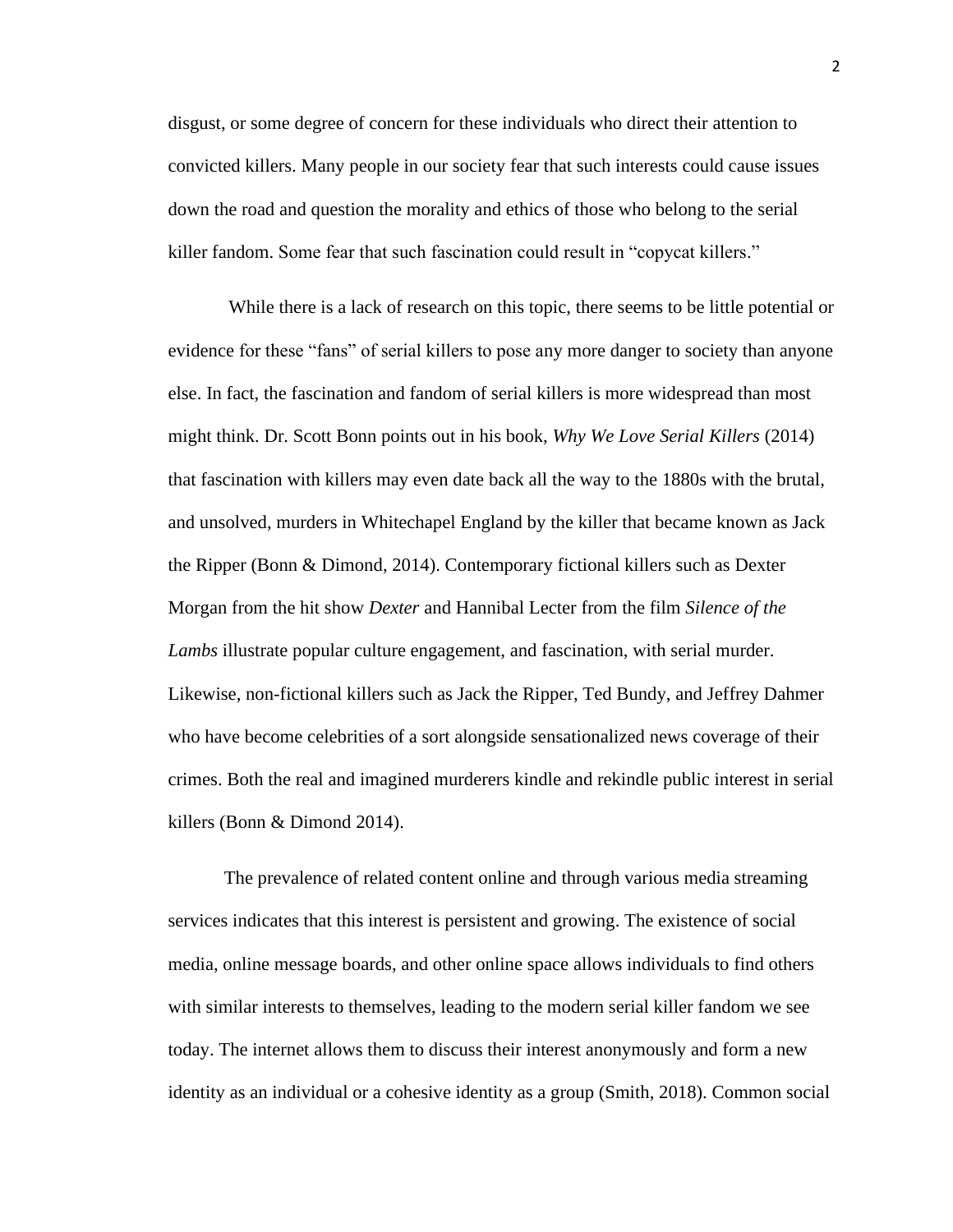media platforms are widely used by participants in the serial killer fandom. At the same time, this utilization of the internet has also brought much attention to the serial killer fandom from outsiders confused and concerned about the fandom.

This fringe fandom ranges from simple interest in serial killers, and true crime, to hyper fixated hybristophiliacs, which are individuals that are sensually attracted to those who have committed crimes or are perceived as dangerous. Hybristophiliacs may have a particular serial killer at the apex of their attraction. Serial killer fascination and fandom is not itself dangerous, but instead is a continuum with different manifestations of interest. Through this theorized continuum, different manifestations of serial killer fascination will be described. Six distinct categories will be identified to explain the behaviors of members of the fandom. These six categories are: consumers, collectors, dark tourists, correspondents, groupies, and hybristophiliacs.

### **Literature Review**

# **Fandom**

Research into the serial killer fandom is limited to date, but more research exists into fandom more generally. Fans have been one of the most widely studied groups of media consumers and have been viewed as the ultimate active audience (Hills, 2002). Fan behavior and culture manifests in many diverse and distinct ways. They have been held by many researchers to be consumers in their primary base function. They must consume media related to their interest to gain the relevant knowledge needed to be a fan to begin with (Hills, 2002). Once this knowledge is acquired, it is then an individual becomes a fan and may begin joining communities or fandoms. Unfortunately for those individuals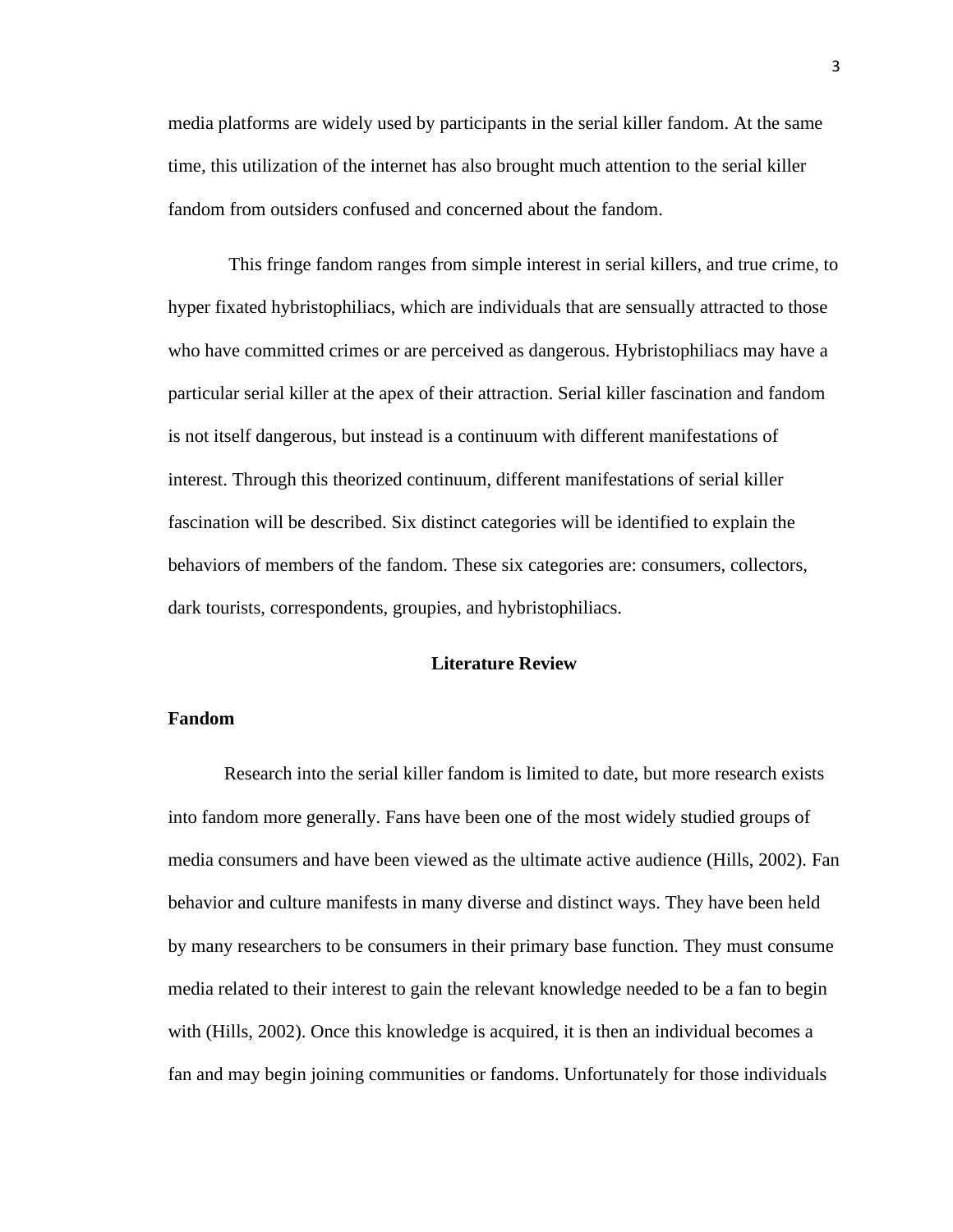considered part of a fandom, they are often stigmatized (Lamerichs, 2018). This stigma is not always directed at the point of fascination but rather at how fans express their interest.

In society, fandom may even be seen as an act of obsession or excess with fans participating in conventions over multiple days, spending hours creating costumes just like their favorite movie or video game character's outfit, or crying over actors or musicians (Lamerichs, 2018). Some fans may even be stigmatized by other members of their respective fandoms and communities for behaviors considered extreme within the group (Lamerichs, 2018). As we will see in this project, the serial killer fandom is no different in this manner than other typical fandoms. Besides the foundation of consumerism, all fandoms are defined by their differences such as the content the fandom is interested in and the unique ways that they express their interest. Now, we must investigate the serial killer fandom directly.

#### **Identity**

Identity is an important concept when analyzing fandoms. Within a fandom, there are the identities of the individuals involved but also their identity as a group. Lee et. al. describes how groups build social cohesion to engage individuals in group experiences for the construction of a collective identity and the coordination of the accepted behaviors of the group (2020). Without being able to form a collective identity, groups, communities, or fandoms would struggle be recognized as such. This is also important for the accepted behaviors within respective groups, specifically within the serial killer fandom as we will see, because they need an identity to uphold and mold with their actions. Today, many fandoms and their activities are seen in the online world. Researchers have contextualized them in a social media setting as it allows for a cultural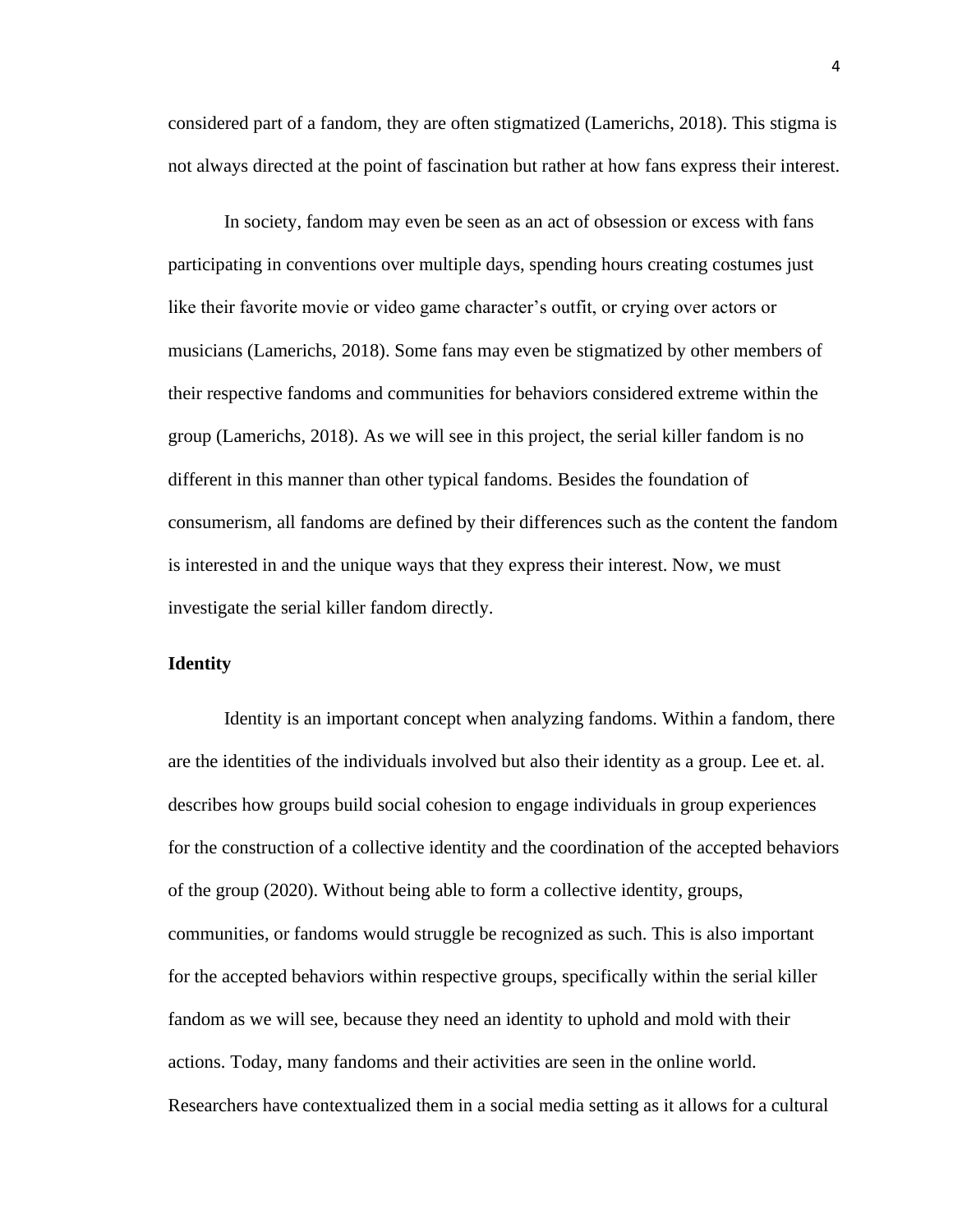flow where members of the fandoms are able to frame their language and texts from mass media to suit their own needs (Lee et. al, 2020). Social media platforms also allow users to interact with communities anonymously and with less pressure on their individual identity compared to the identity of the group they are a part of (Barnes, 2015). Since many fans experience stigma because of their perceived identity as a fan, this anonymity allows them the freedom to join a fandom without fear of judgment.

The serial killer fandom operates somewhat differently online in terms of identity and social media use compared to other fandoms. Barnes states, "The TCC (true crime community) differs from a typical online forum in that it is an affiliation of pages united around the topic of true crime." (2015, pp. 27-28). Barnes recognizes that there are many distinct aspects of the online true crime and serial killer fandom that range in their expression or even topics but are all united in the serial killer fascination. One of the largest factors concerning the identity of the community and fandom is that while it has existed for a long time, the internet now allows for members to find a "place of their own" and connect with other members around the globe (Barnes, 2015). This ability to connect with a more formidable group of people with similar interests is a large contributing factor to members of the serial killer fandom and true crime community forming their identity and expressing their interest in killers.

Besides being able to develop their identity within their fandom, spoken and unspoken rules are in place to assist "managing" that identity as well (Spychaj, 2017). This is the idea that serial killers are "interesting" they are not "heroes" and applies to the fandom and community in general. Not only is the idea that serial killers are just points of interest and fascination and not something to be worshipped as a hero or immortalized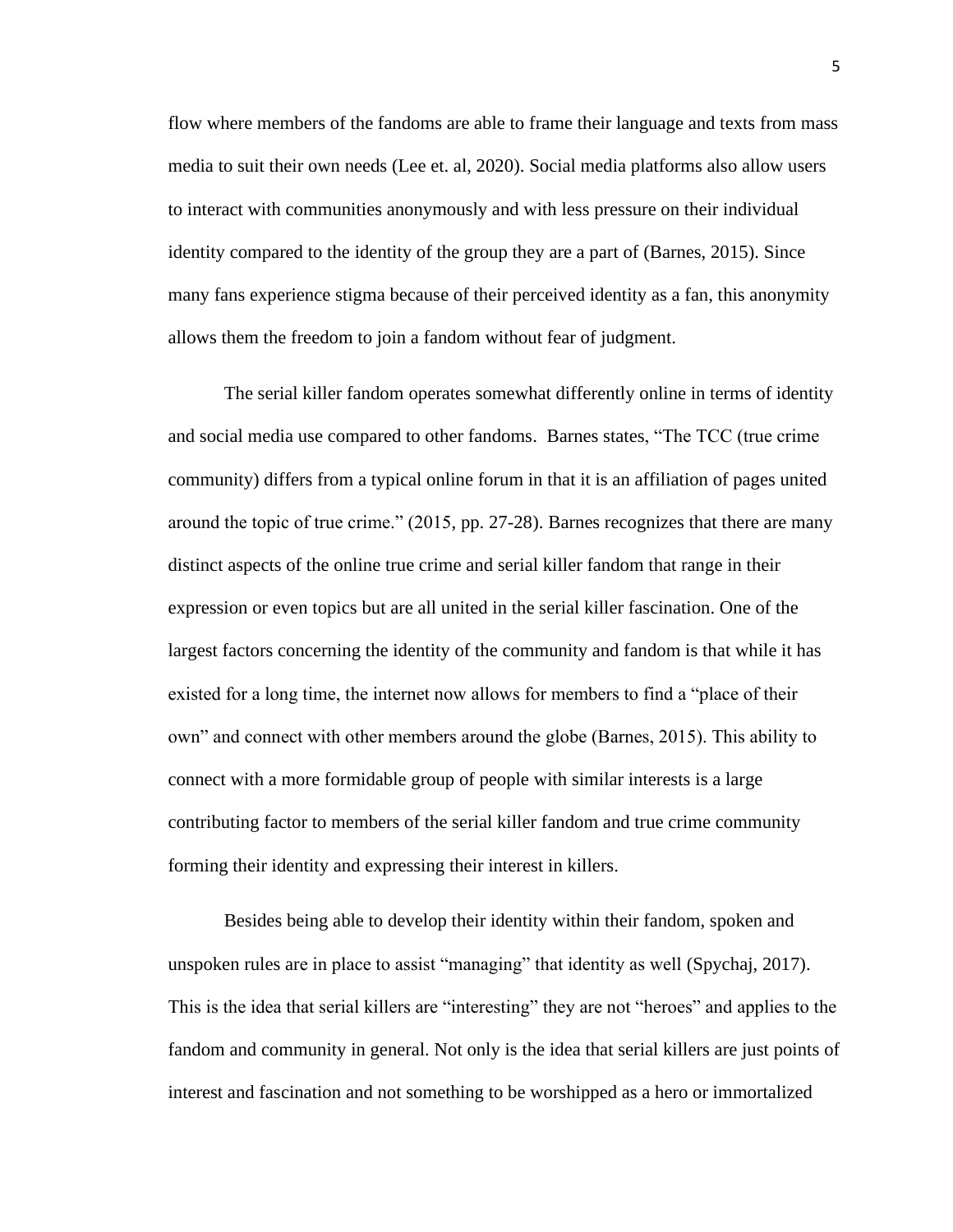important to the discussion of the community, but the examination of moral boundaries and identity management explains how members within the fandom and community further express their fascination in a more socially acceptable way (Spychaj, 2017).

# **A Fringe Fandom**

As discussed, the identity of the serial killer fandom has been aided by the internet and social media. Increased participation in the fandom has increased both curiosity and concern about the phenomenon. Scholars have referred to the serial killer fandom as a fringe fandom because of its presence on the fringes of society (Smith, 2018). While the general population might have been unaware of a fandom around killers, it has existed in the shadows for generations. In fact, the serial killer fandom seems to have existed at least as long as the recorded history of serial killers (Bonn & Dimond, 2014). Possibly even longer, however, as members of the fandom might have hidden themselves because of the stigma of their interest. The rise of social media has allowed them to connect with one another and has brought more attention to the group as it has increased in numbers (Lee et. al., 2020). This new awareness also includes interest in their activities as a group.

### **Activities of the Serial Killer Fandom**

The different manifestations of serial killer fascination and interest are also all expressed in diverse ways. These different expressions and activities associated with the fascination and fandom of serial killers have been researched individually. For example, Barnes (2015) explains what she calls crime-tripping. Crime-tripping is the act of learning the stories of locations and places, related to crimes, and visiting those locations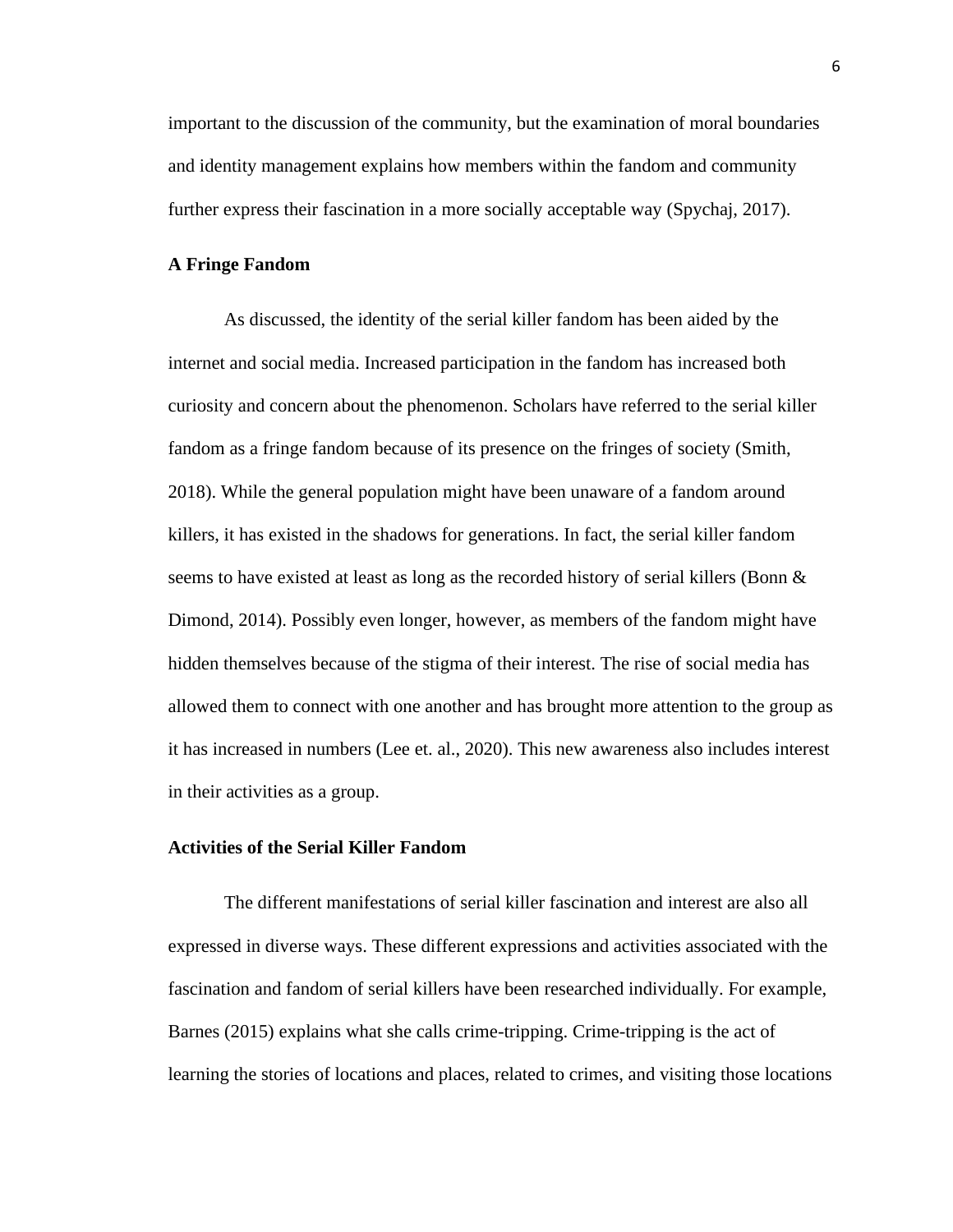because of the events that transpired there (Barnes, 2015). Thousands of teenagers and young adults alike seek out these experiences for the thrill of the unexpected and unexplained phenomena surrounding the locations they visit (Barnes, 2015). Hohenhaus (2022) likewise focused on this phenomenon of crime-tripping under the label of "dark tourism" and has compiled a guide to many popular and unknown destinations. Hohenhaus' online blog is composed of descriptions and photos from his own visits to the locations featured. Some included locations are crime museums, cemeteries, and specific crime ridden cities (Hohenhaus, 2022). More specific locations are discussed in the dark tourism section below.

Similarly, there is scholarly research about the collection and sale of murderabilia. Murderabilia is a type of memorabilia that is connected to a killer or even their victims. There are many individuals who collect items that were either made by a serial killer or someone connected to them, an item from their home or trial, something that was owned by a victim, or items that are otherwise connected to serial killers such as from the locations of their crimes. Denham (2020) finds that items of murderabilia have an "aura" from their history that makes them valuable to collectors of murderabilia. He also found that many collectors seek out original items owned or created directly by a serial killer. Denham explains, "They are the items to which collectors aspire, with the highest associated value, but that represent the most expensive and unattainable as well." (2020, p. 337). Meaning that the items that are most intimately connected to the serial killer of interest are the items that have the most value to these collectors. The sale and collection of murderabilia has also been linked to the theory of "wound culture" in other literature (Schmid, 2004). Wound culture refers to what its name suggests, a fascination with torn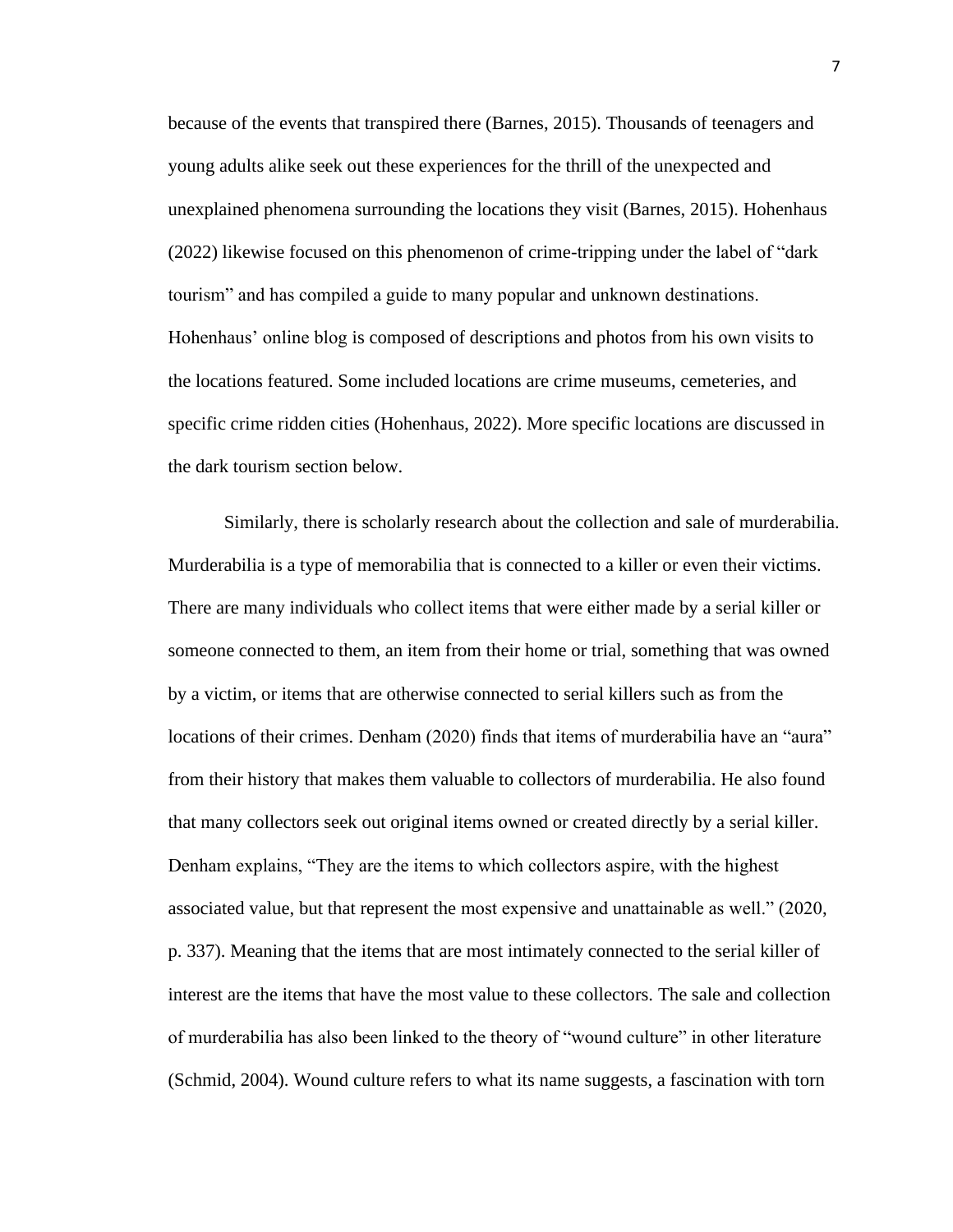and open bodies or persons because of the shock and trauma of the "wound" (Schmid, 2004). Indeed, murderabilia itself and the collection of it is shocking to most people.

As we can see, there is some scholarly literature pertaining to the individual categories included in this project. However, very little connection has been made between them as proposed here in a theorized continuum. Additionally, there are holes in relevant literature as to membership in the serial killer fandom and some of the other ways that these fans exhibit their interest. This research hopes to begin making some of these connections.

#### **Methodology**

As there is a lack of data from research about the functioning of the serial killer fandom, data must be gathered from the source. The research within this project is qualitative in nature with some statistical support. The fandom and its members are highly active on social media platforms across the world wide web, and it is the internet that has been so instrumental to the formation of the fandom. Because of this, it is important to analyze their interactions on social media. The sites that they actively use include Reddit, Instagram, TikTok, Facebook, and Tumblr as well as specialized and obscure websites that cater only to members of the serial killer fandom or those interested in it. These social media platforms will be searched for posts created by members of the serial killer and true crime community.

### **Sample**

For this project, numerous online domains and social media platforms were identified as having active users in the serial killer fandom. Keywords such as "serial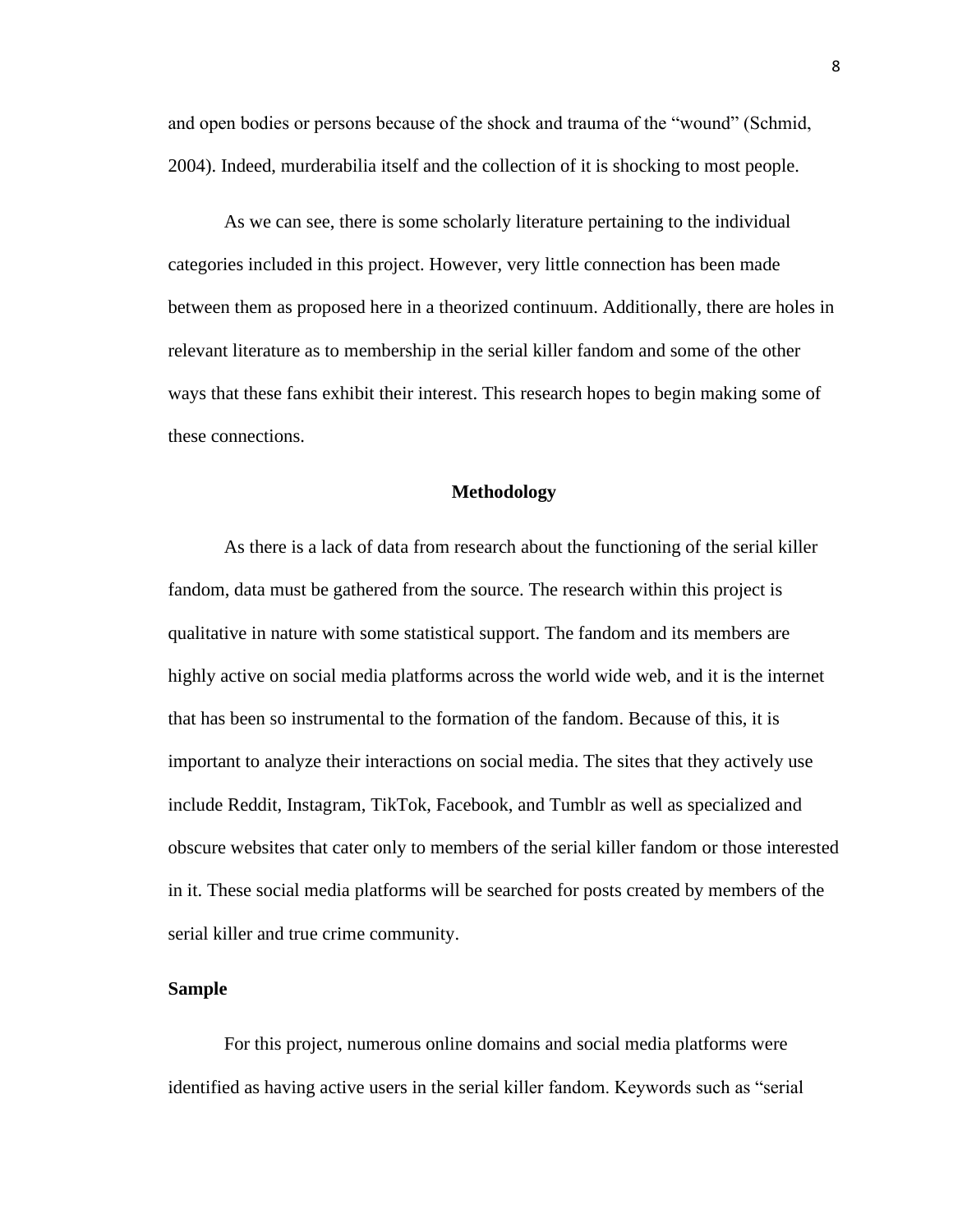killer", "serial killer fans", and "true crime" were used to source the initial findings. Purposive sampling initially identified countless websites, articles, videos, forums, and social posts relating to the topic. As social media use is common in today's world, individual searches were completed on each platform to narrow the results to manageable numbers. Because of this, Reddit, Instagram, and TikTok were selected as the primary sources of fan interactions and postings as the communities within these social platforms have easily seen data on membership and are public. Additional sites, accounts, forums, and posts were found through the initial sampling. The database for this project ultimately consists of the three previously mentioned social media platforms with countless user posts, comments, forums, blogs, and otherwise unique contributions that are so widespread across the internet and diverse that it is impossible to condense them all to statistical findings.

# **Analysis**

Specifically, for this project, interactions on Reddit, Instagram, and TikTok were analyzed to show the prevalence of the fandom, the interactions they have with each other, and their individual behaviors, activities, and ideas. These forums, comment sections, videos, and user interactions show individual expression of members within the serial killer fandom and true crime community. Canet (2019) provides clear research and analysis on using digital technology, such as videos and films, to complement research and also establishes that research videos and online video journals are emerging as a new scholarly form. While the videos themselves may not be seen in this project, their content may still be analyzed throughout. Gathering real examples of the postings and interactions of members of these communities further describes how fascination with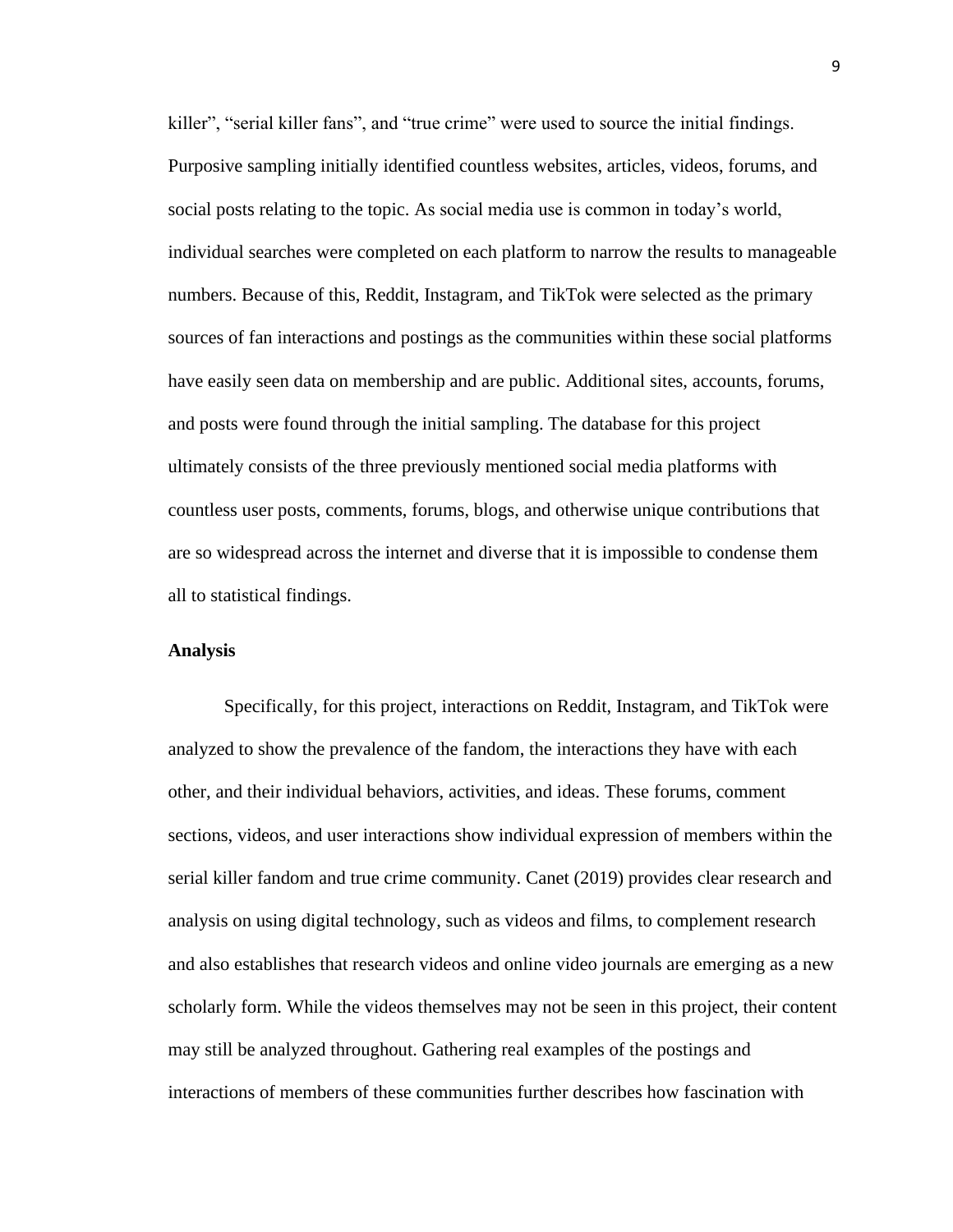serial killers can be manifested. This data is analyzed alongside secondary scholarly and journalistic work pertaining to the various types of fascination shown by the members of the fandom.

To analyze and organize data from such documents and literature, an ethnographic content analysis method will be used. Ethnographic content analysis has been defined by Altheide and Schneider (2013) as a reflexive analysis of documents and has been recognized and utilized as a distinct method for research in the social sciences. This method is not only important to the analysis of scholarly literature, but also to analyzing the social media activity for this project. Being immersed in the interactions, behaviors, contexts, and the world of the subject matter so to speak is crucial to ethnographic research (Altheide & Schneider, 2013).

The focus of this analysis, as described by Altheide's ethnographic content analysis, is discovery and description of contexts, identifying underlying meanings, discovering patterns, and analyzing processes rather than emphasizing quantity or numerical relationships between variables (SAGE, 2012). To implement an ethnographic content analysis, Altheide has identified the steps required for a successful study. These steps include: pursuing a specific problem and becoming familiar with the process and context of information sources, exploring possible sources for information on the problem, becoming acquainted with several examples of relevant sources noting their format, selecting a unit of analysis for each source, listing multiple items or categories to guide data collection and draft a protocol, collecting from several sources to test the protocol, and selecting additional cases to revise and refine the protocol (SAGE, 2012).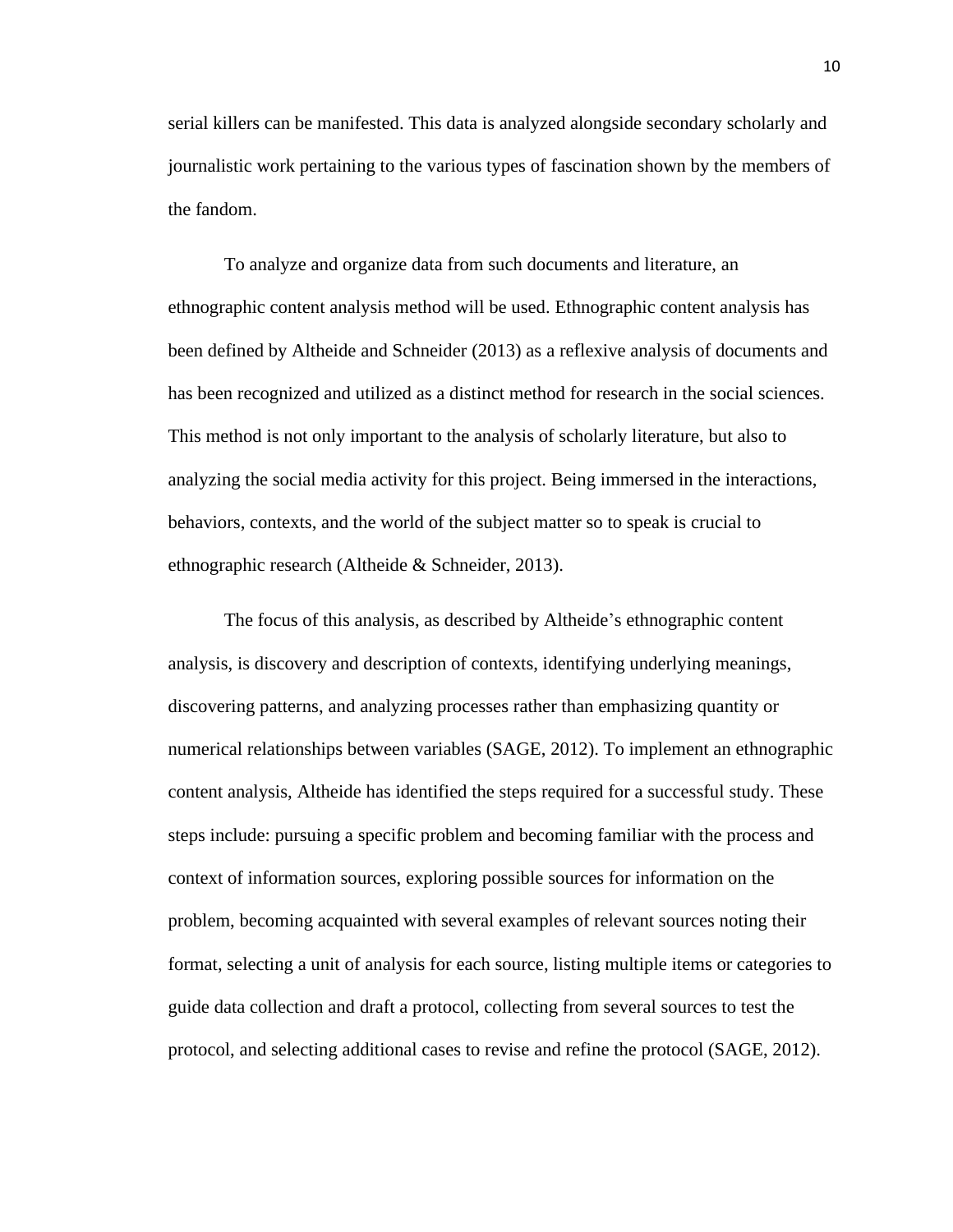Application of these steps to the data collected and analyzed for this study informed the continuum of serial killer fascination and fandom described in-depth below.

# **The Continuum**

## **Consumers**

Consumers within the serial killer fandom seek out information about serial killers or their crimes. Many have become interested in the topic of serial killers because of sensationalized and stereotypical depictions and coverage of killers by news and entertainment media (Bonn, 2014). They have not created this fascination themselves but have been conditioned by the media and continue to look further into the idea of serial killers. These fans may also be considered the "normal" expression of interest in serial killers and true crime as consumers of true crime media. This is likely because they are the most prevalent group of serial killer "fans" in society and are also consequently the most prevalent voices.

Consumers are individuals who enjoy watching true crime documentaries on television, listening to podcasts, or reading books about crimes and killers. Although they are still considered deviant as a subculture of the greater society, they have come together within a fandom to share their fascination with each other (Broll, 2020). These members of the fandom widely use social media as a main conduit of interaction, to share and discuss such topics and related media. It is this access to social media that has become a necessary part of forming identity, community, and cohesiveness for the serial killer fandom and consumers (Lee et al, 2020). This group of individuals has also only become more active on social media outlets over time. This activity has led to substantial amounts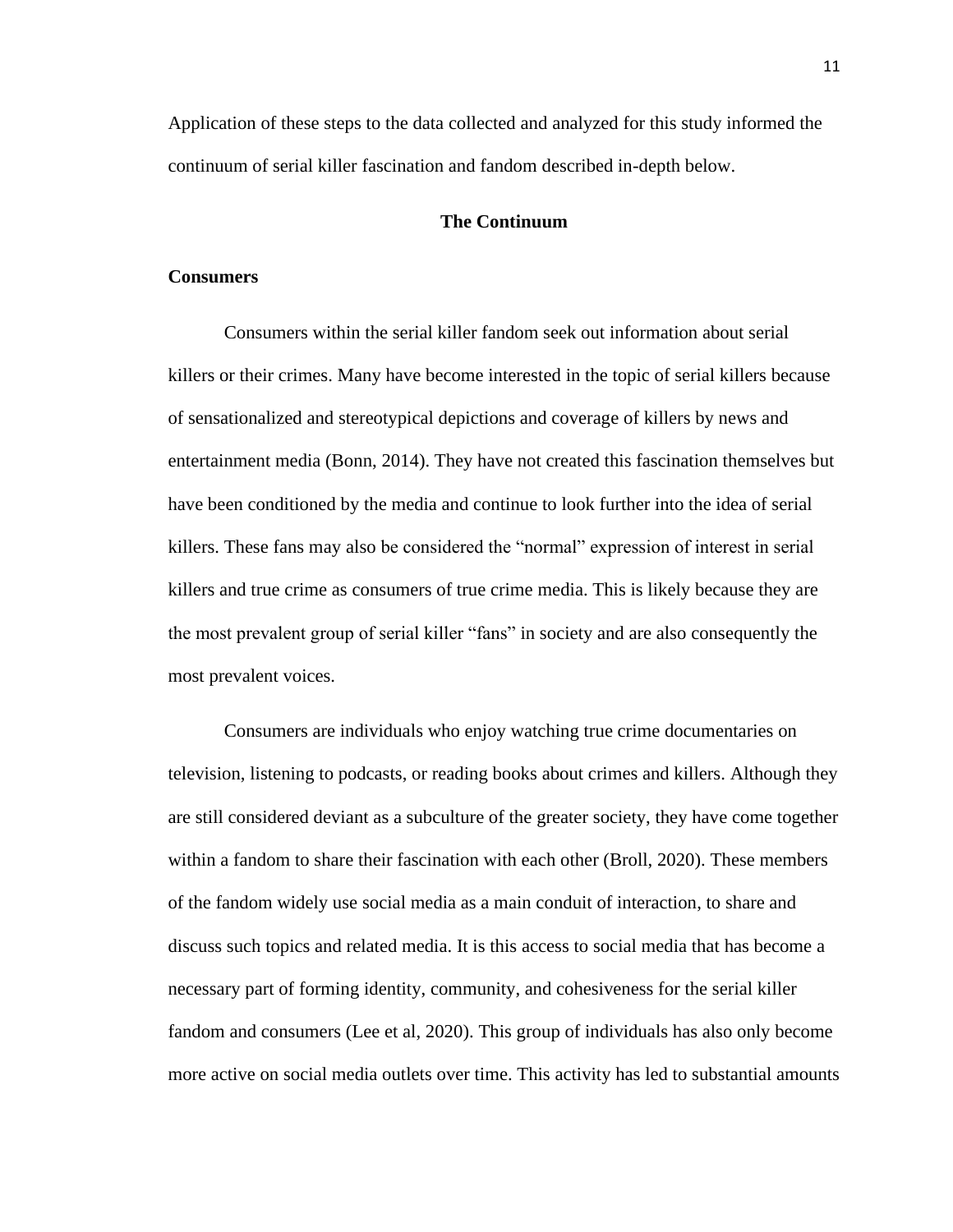of posts and interactions among the serial killer fandom to be seen on many social media platforms.

The subReddit, as the online forums are called, r/serialkillers on the social forum platform Reddit has over 548,000 members as of April 2022. The forum was created on January 13, 2011. The forum states that it was created for discussions, news, and updates concerning serial killers and every post must be related to a serial killer (r/serialkillers, 2011). There are not many other restraints to the content that can be posted but the subReddit does ban any glorification of serial murder or serial killers and does not allow promotion of merchandise related to serial murder or serial killers (r/serialkillers, 2011). Meaning, this subreddit is meant for more neutral fascination of serial killers and subsequent discussions related to killers and their crimes. Reddit is also home to other forums dedicated to true crime and individual serial killers.

The subReddit r/zodiackiller, dedicated to the serial killer known by the same name, has 60,900 members as of April 2022 and was created on August 13, 2009. The r/truecrimediscussion subreddit has 333,500 members as of April 2022 and was created on June 29, 2015. The forum welcomes any topic related to true crime, serial killers, and unsolved cases (r/truecrimediscussion, 2015). Similarly, r/truecrime has over 732,300 members as of April 2022 and was created on October 18, 2010. Beyond these subreddits, Reddit is home to countless other forums dedicated to serial killers, specific serial killers, and true crime in general. There are even subReddits dedicated to other fan outlets for the topics such as forums dedicated to serial killer podcasts, books, user created art or memes, and television shows.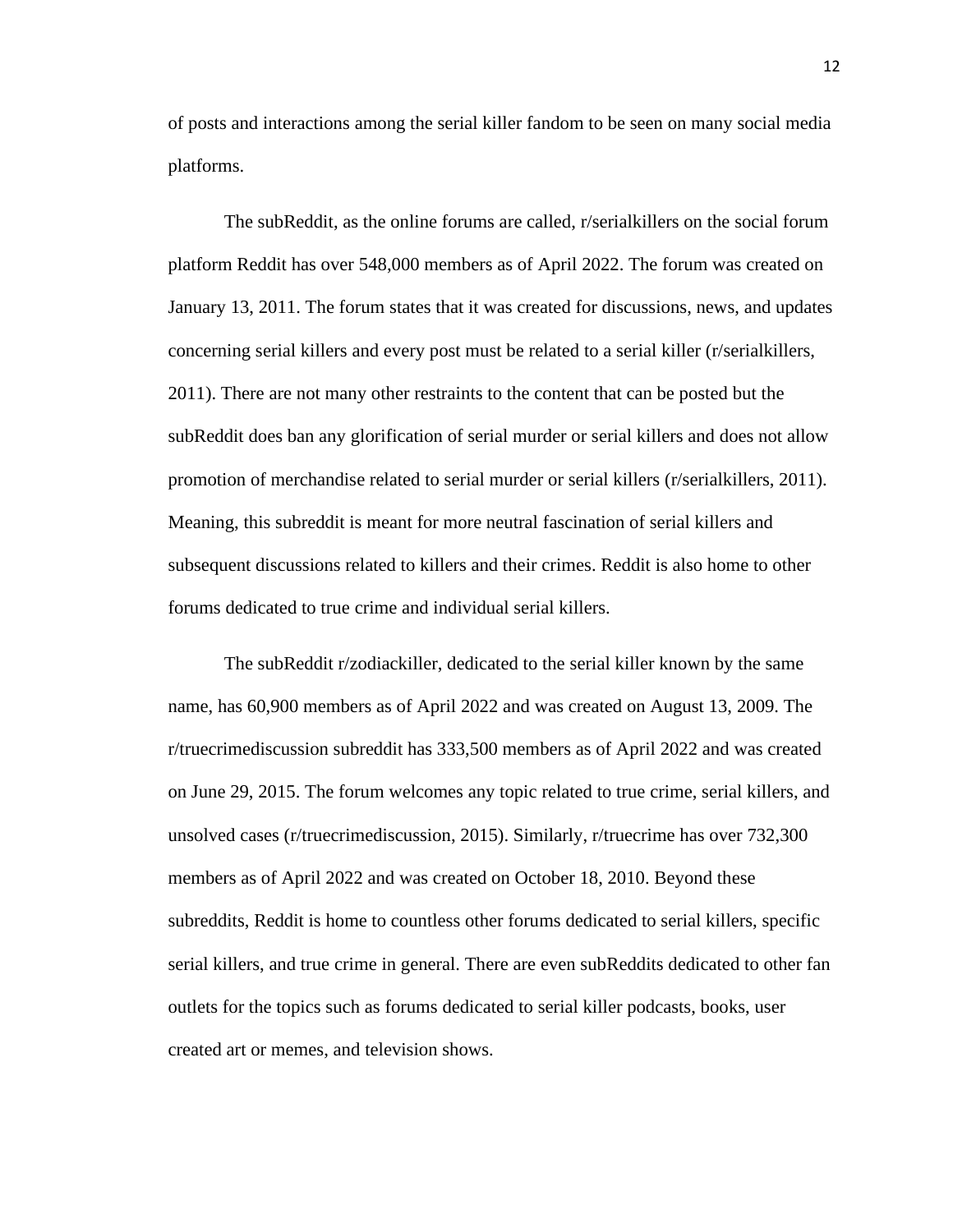Besides Reddit, the social short video sharing platform TikTok has quickly taken off as one of the most popular platforms for internet users. Consequently, the serial killer fandom has also begun utilizing the platform. The hashtag #serialkillers on TikTok has 531 million views across the videos posted with the tag as of April 2022. The top video under the hashtag, as of this writing, was posted by user @caughtpodcast on July 13, 2021, and focuses on Corrina Smith who was convicted of murder in England (Ransom, 2021). The video has 21.2 million views, 4.2 million likes, and 98,400 shares as of April 2022 (Ransom, 2021). The user has the comments turned off on the video for an unknown reason. Another hashtag, #serialkiller, has 2.6 billion views in total as of April 2022. The top video under the tag was posted by @districtsun on July 28, 2021. The video has 23.4 million views, 4.1 million likes, 41,000 thousand comments, and 75,600 thousand shares as of April 2022. The video is a compilation of quotes from killers Ted Bundy, Richard Ramirez, and Charles Manson that brings a little dark humor to the topic of serial killers by adding emoji subtitles to a video of Manson dancing in court.

While TikTok has quick and short videos, longer videos can be found on the video sharing site YouTube. YouTube.com is a treasure trove of user created and sponsored content. Anyone can create their own channel and begin posting videos. There are many videos and channels within the serial killer fandom on the platform posted by individuals and companies. These videos and channels can be found with any relevant search on the website. One such channel, the channel Bailey Sarian, titled after herself, has 6.26 million subscribers. She is known for her videos where she applies makeup while telling true crime, murder, mystery, and serial killer stories. On her channel, Sarian has a playlist entitled "Murder, Mystery, and Makeup" that has 113 videos with 447 total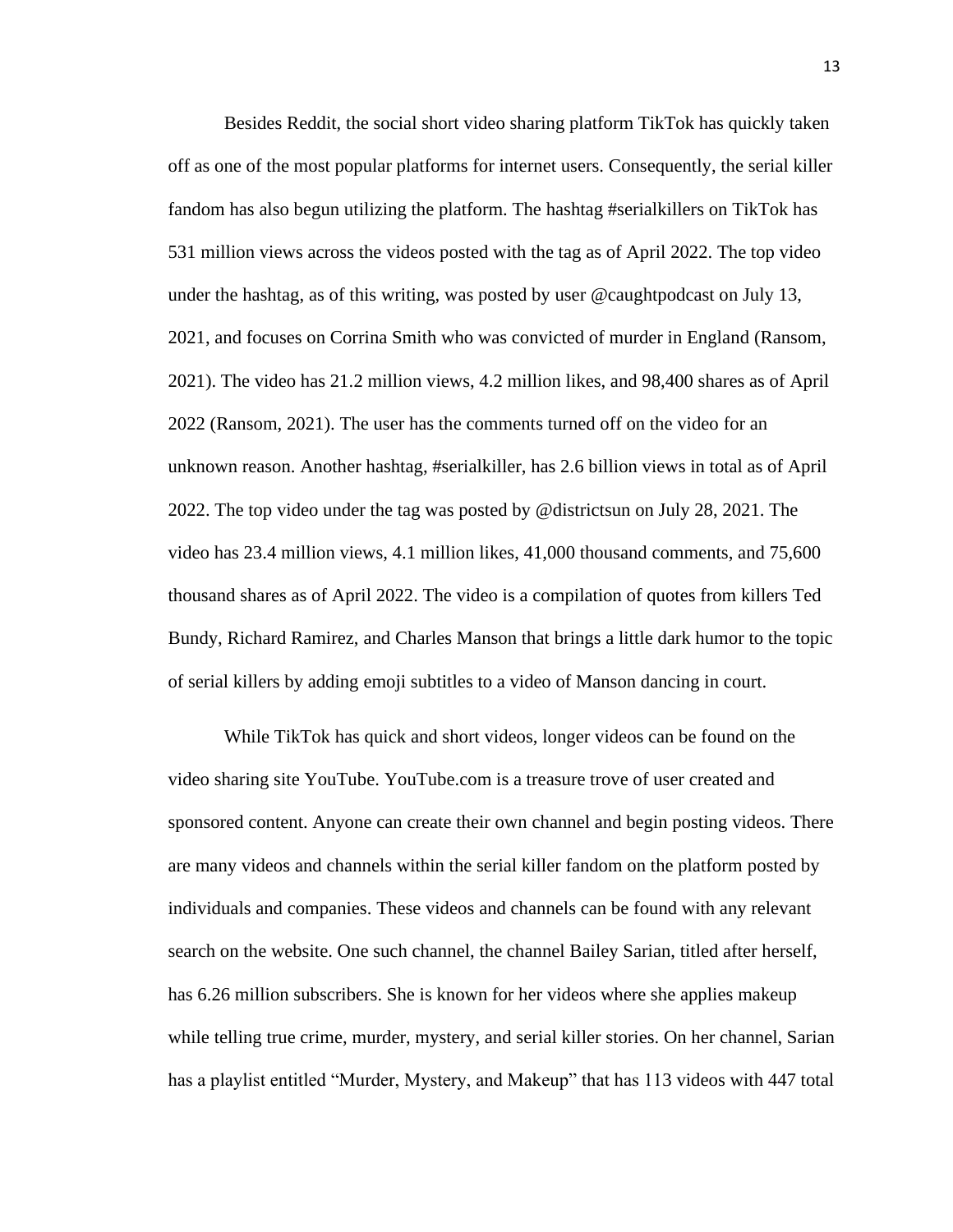videos on her channel as of April 2022. Her most popular video on the channel, "Jeffrey Dahmer. Inside His Messed Up Mind & How He Almost Got Away. Mystery & Makeup | Bailey Sarian" was posted on February 17, 2020, and has 21 million views, 311,000 likes, and 17,500 comments as of April 2022. This is just one example of a large and heavily viewed channel on the platform with videos pertaining to serial killers and their stories.

Instagram is another social media platform where users can share photos and short videos of their lives and interests. Within the serial killer fandom and true crime community, the hashtag #serialkillers has 357,000 posts as of April 2022. A recent post from user @spookywolves13 shows a sign that says, "my Netflix history makes it look like I'm studying to become a murderer" (Illustration 1) and is captioned by the user, "Yes... studying" (2022). The post is an example of the dark humor that some members of the fandom share. Other threads on Instagram include the hashtag #truecrime that has over 1 million posts and another hashtag, #truecrimecommunity, that has 309,000 posts as of April 2022. Serial killer fandom members use the platform, these hashtags, and other hashtags like them to post art that they have created, places they have visited, and discussions of other material related to serial killers.

As we can see, consumers of serial killers use these social platforms to connect with each other. The content they post can be informational and educational while posts from others are memes or funny posts meant to lighten the mood. The fandom members also rely on these platforms to hold discussions with each other to share thoughts on killers, their crimes, or other serial killer related media such as podcasts. The member, view count, and post counts for consumers can all be seen in Table 1 below.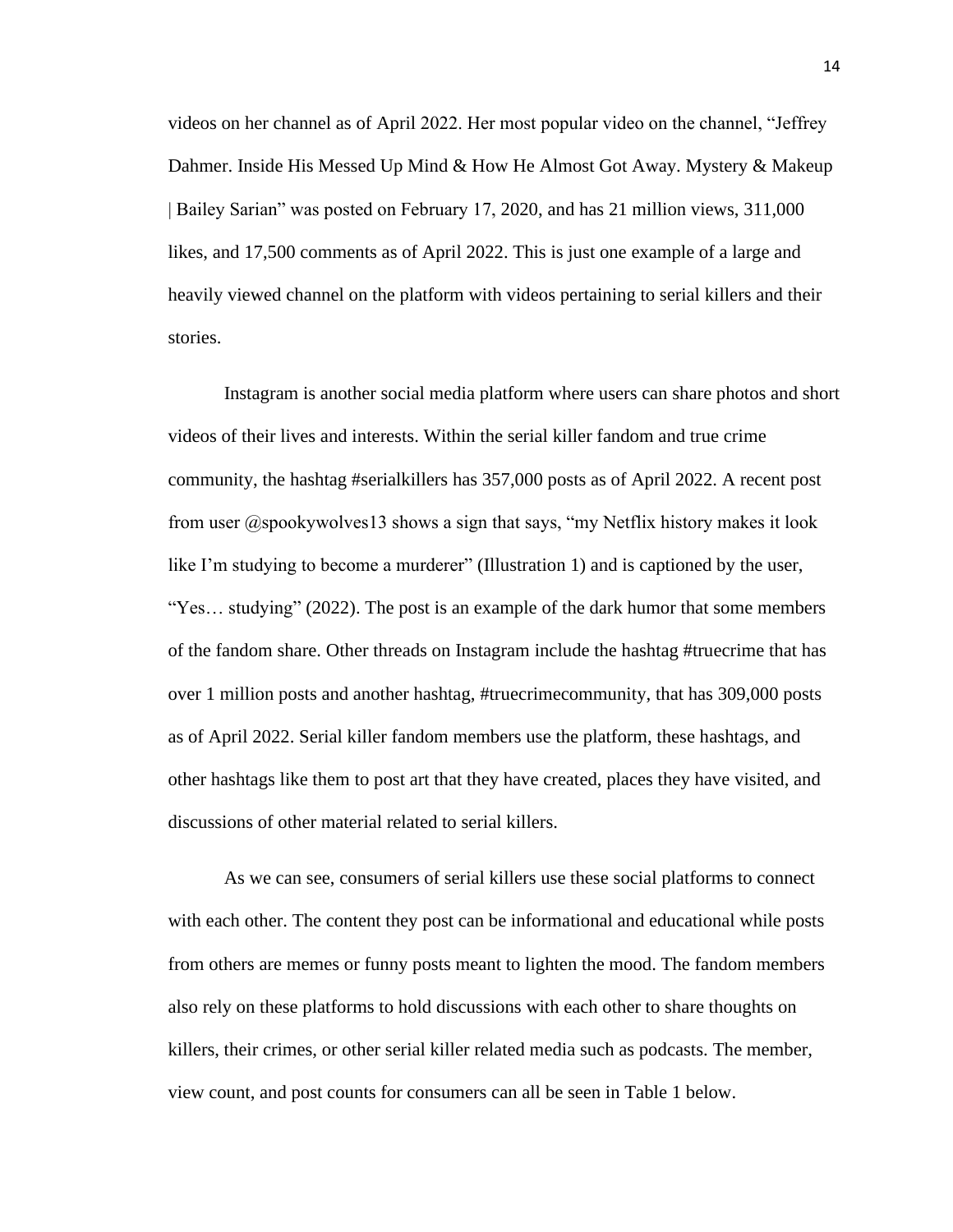

Illustration 1. Instagram post from user @spookywolves13

Table 1. Consumers online and social media activity data.

| <b>Platform</b> | <b>Community</b>       | <b>Users</b>              |
|-----------------|------------------------|---------------------------|
| Reddit          | r/serialkillers        | Approx. 548.0 thousand    |
|                 |                        | members                   |
| Reddit          | r/truecrimediscussion  | Approx. 333.5 thousand    |
|                 |                        | members                   |
| Reddit          | $r$ /truecrime         | Approx. 732.3 thousand    |
|                 |                        | members                   |
| Instagram       | #Serialkillers         | Approx. 357.0 thousand    |
|                 |                        | posts                     |
| Instagram       | #Truecrime             | Approx. 1.0 million posts |
| Instagram       | #Truecrimecommunity    | Approx. 309.0 thousand    |
|                 |                        | posts                     |
| YouTube         | Bailey Sarian: Murder, | Approx. 6.26 million      |
|                 | Mystery, and Makeup    | subscribers               |
| <b>TikTok</b>   | #Serialkillers         | Approx. 531.0 million     |
|                 |                        | views                     |
| <b>TikTok</b>   | #Serialkiller          | Approx. 2.6 billion views |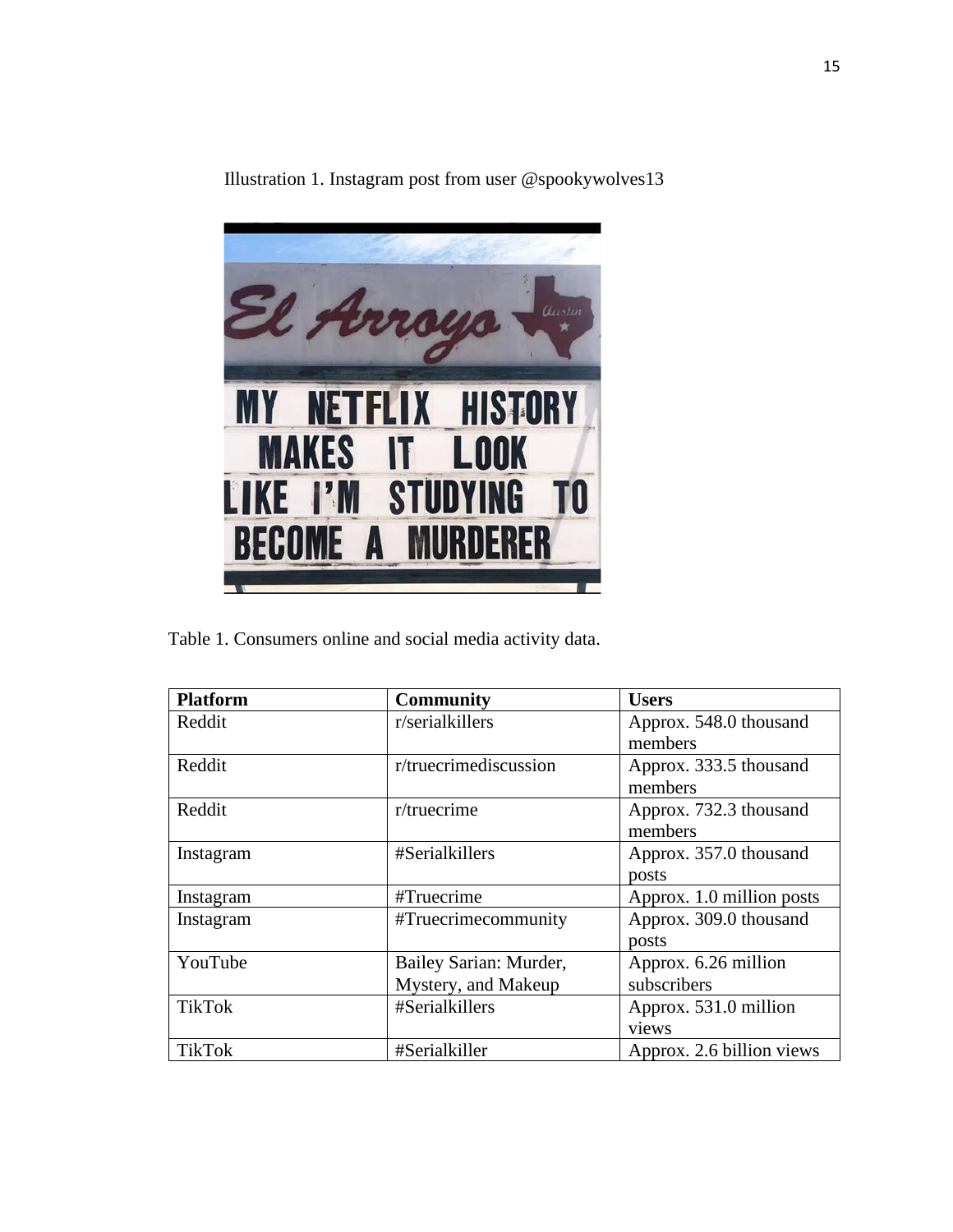# **Collectors**

Collectors within the serial killer fandom are individuals who search for memorabilia, known as murderabilia within the fandom and market, which is connected to serial killers. These are items that are not ordinary or common and have their value because of their relation or connection to notorious crimes or criminals (Binik, 2020). There are many fandom members that look for pieces of murderabilia to buy, sell, and trade with others that have the same interest. Denham (2020) describes this interest as an individuals want to get close to items with a specific aura to have an authentic experience in connection with the item or the person it relates to. For some, collecting murderabilia may point to fascination with crime and criminals and a search for meaning and intense emotions through an object (Binik, 2020). Certainly, this means that many collectors seek original objects of murderabilia, but besides these genuine items, there is also a large market within murderabilia for reproductions of items as the originals are difficult to find or are more expensive. In fact, the term of murderabilia covers any item created or owned directly by a serial killer, items related to notorious crimes (Hurley, 2009), and items that otherwise reference serial killers such as graphic T-shirts and board games (Binik, 2020). Many serial killer fandom members are not shy to ask others about their personal murderabilia collections or their opinions on someone else's collection on social media platforms.

Many Reddit users have begun discussions about murderabilia across different forums. One user, u/TheyROutThere\_75, posted in the subReddit r/SerialKillers on October 27, 2021, asking other users what they thought about murderabilia. There are 41 comments in the thread and the post has 25 upvotes, or likes, as of April 2022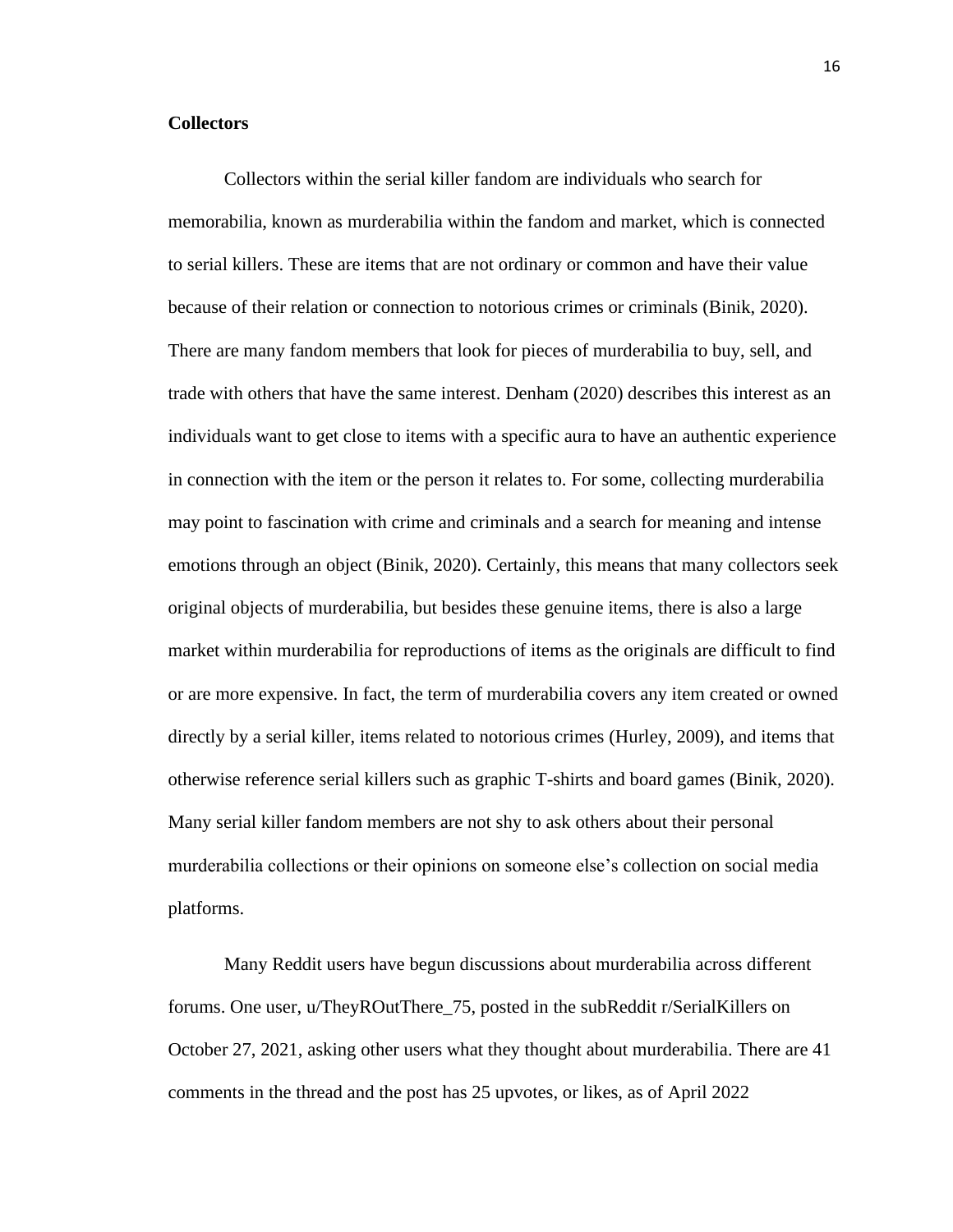(u/TheyROutThere\_75, 2021). Most of the comments were from users who did not mind the idea such as user u/jplay17 on the thread who explained that they did not care if people collected murderabilia, as long as they did not glorify the killer, and even mentioned they would like to see an item that a serial killer owned for themselves (u/TheyROutThere\_75, 2021). However, some other users were less sympathetic to the idea. One user, u/DoUliekChickenz, simply said, "It's creepy and glorifies these monsters as if they were idols to be fawned over." (u/TheyROutThere\_75, 2021). This shows that even within those in the fandom, there are still debates on what is acceptable or not.

Another Reddit user, u/FreshAd3637, posted in r/TrueCrime November 29, 2021, asking other users their opinion of murderabilia. The post as 67 upvotes and 61 comments of April 2022 (u/FreshAd3637, 2021). This post also spurred a debate among the members in the comments. User u/MissSarahLee approached the topic by encouraging individuals to consider how the victims or their families would feel about people buying an item from the crime scene or from the killer (u/FreshAd3637, 2021). User u/er\_flair was much more neutral on the topic by saying that they thought murderabilia was interesting and belonged in a museum however, collecting it and keeping it at home seemed odd to them (u/FreshAd3637). These are only a few examples of the discussions that can be found across many different serial killer and true crime Reddit forums.

Other members of the fandom have reached out on other social media platforms to learn and see more about murderabilia. The hashtag #Murderabilia on Instagram has 11,200 posts as of April 2022. One of the top posts under the hashtag was posted by @thecreepfactory on July 12, 2020. The post is a photo of a poster featuring Jeffrey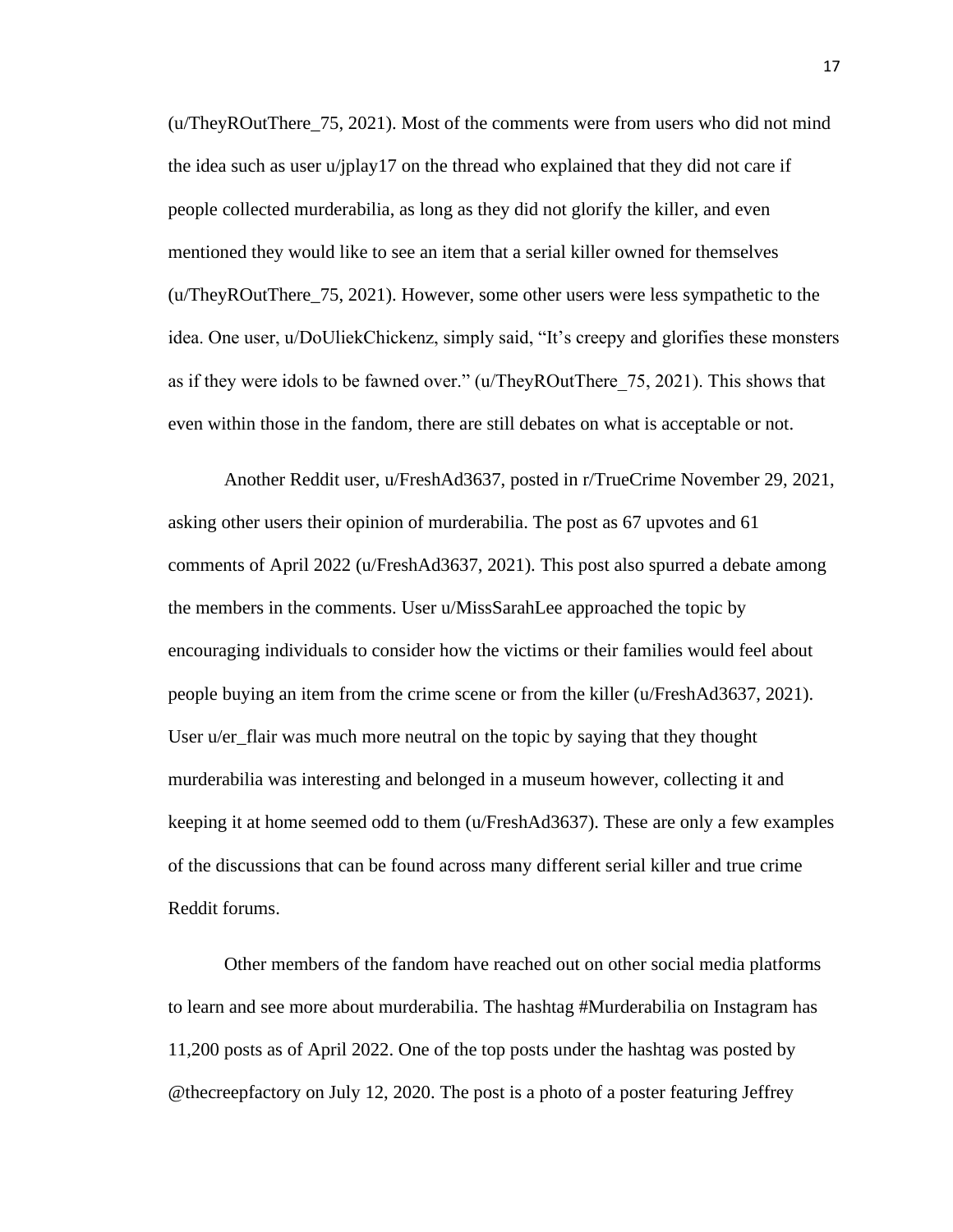Dahmer (Illustration 2) and has 113 likes and 2 comments as of April 2022 (thecreepyfactory, 2020). On TikTok, the hashtag #Murderabilia has a total of 594,600 views as of April 2022. Josh Schultz's account @thawikidone, which has 59,500 followers and 440,500 likes as of April 2022, has several videos under the hashtag showing off pieces of their true crime collection (Schultz, 2021). Schultz video highlights a piece of killer Bob Berdella's "torture bed" that he keeps behind glass. Other hashtags that are a play off murderabilia also have high view counts. The hashtag #murderabilla, with an extra L to avoid criticisms associated with #murderabilia, has 1.2 million views as of April 2022.

Besides sharing their collections on social media, collectors in the fandom have also looked to many online sources for acquiring murderabilia for years. It is not common to have such items available in physical stores near collectors, so they look to online shops. Murderabilia originals and reproductions were banned from the online shopping marketplace Ebay in 2001 and consequently sellers had to find new domains to list and buy their murderabilia (Binik, 2020). This has led to the creation of many online store and auction houses specifically for the purpose of buying and selling murderabilia. A quick internet search for murderabilia is answered by pages of results with many retailers and shops. Some of the biggest websites for the murderabilia market include *Serialkillersink, Murderauction,* and *Supernaught* (Binik, 2020). There are many more than this, but we will look deeper into murderauction.com as a relevant case study.

MurderAuction.com is a site dedicated to the selling of items claimed to be connected to serial killers and other criminals. The site acknowledges that the items marketed on the site are not welcome in all places, "We aim to serve those with an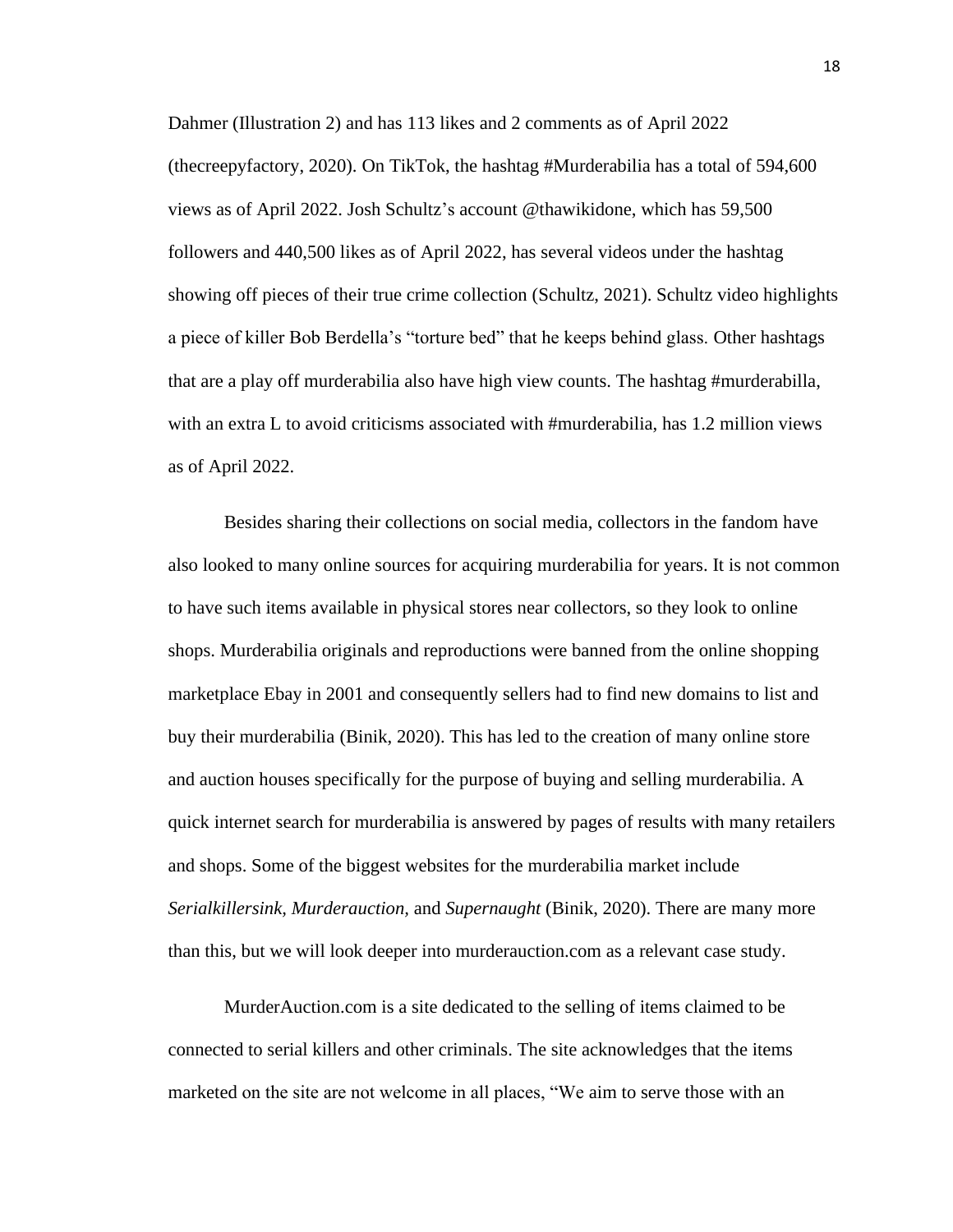interest in objects not usual or sometimes 'safe' to the world of common collecting." (Murder Auction, n.d.). The site was created in January 2005 and claims to be the first of its kind as well as the leading true crime memorabilia auction house (Murder Auction, n.d.). The auctions and listings are separated by categories on the website. There are 38 total categories such as "letters" with 4,600 listings, "artwork" with 3,400 listings, "autographs" with 4,500 listings, and "crafts" with 421 listings as of this writing. The listed auctions are constantly changing as auctions end and new ones start in their places. Many of the listed auctions claim to be original murderabilia items while others are copies of the originals. A count of views, posts, and auctions related to the activities of collectors can be found in Table 2 below.

To further explain how prolific the collection of murderabilia has been in our society, it is also important to discuss a set of laws known as the Son of Sam laws. In response to the rise of selling and buying of murderabilia, as well as books and movies made about criminals, laws were created to keep these criminals from profiting from their crimes. The first such law was enacted in 1977 after serial killer David Berkowitz, known as Son of Sam, sold the rights to his story to media outlets (Thomas, 2009). Thus, allowing the story of his crimes to be produced and sold on mainstream markets. The purpose of these laws, created in response to Berkowitz, was to prevent killers and criminals from profiting from their crimes through commercial productions such as books, movies, and television shows (Thomas, 2009).

The initial law enacted in 1977, by New York legislature, also established that the monetary earnings from such ventures would be given to the victims of the crimes and their families (Thomas, 2009). Even though the law was named after Berkowitz, it was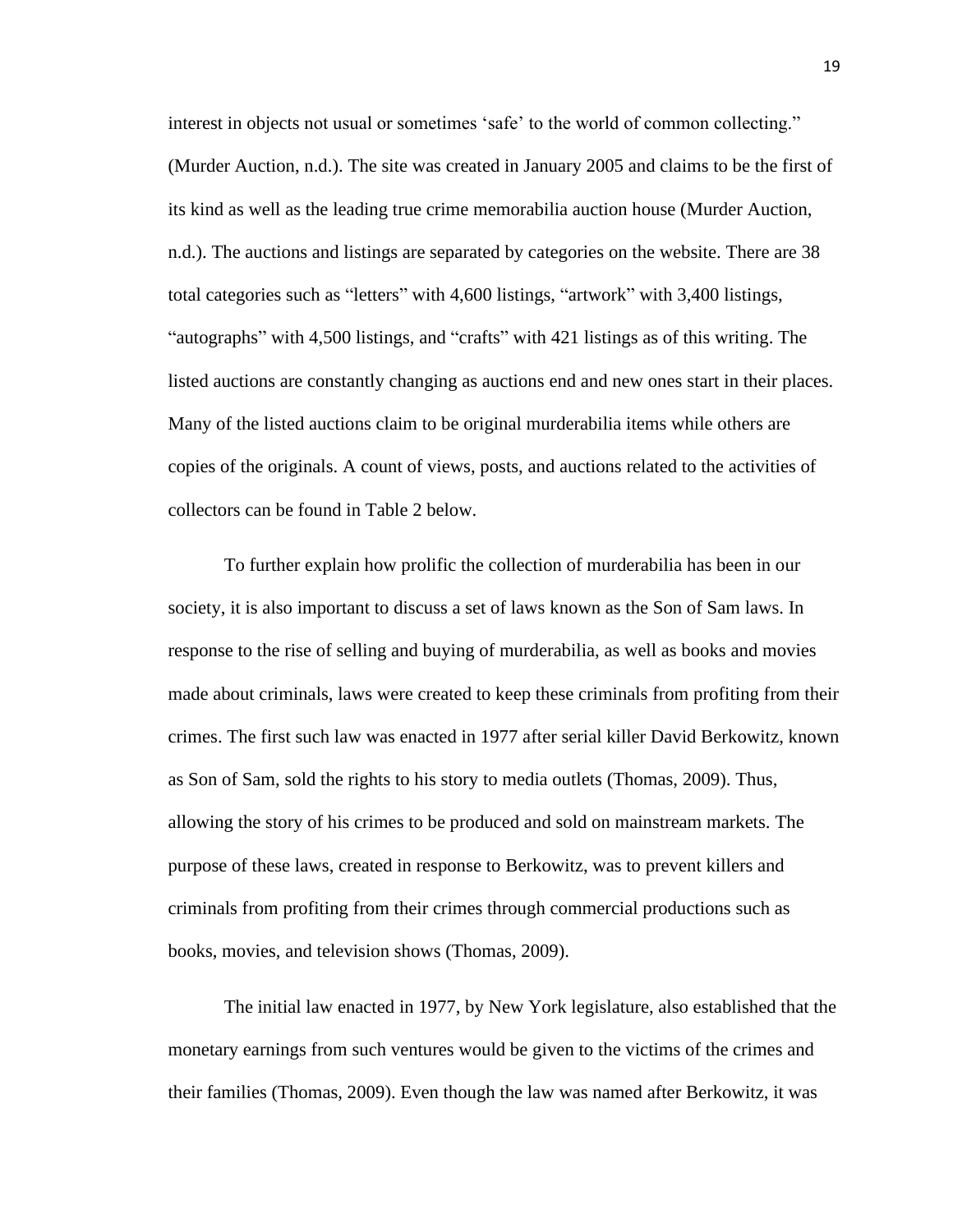never used against him as the law stated that it applied to convicted individuals, but Berkowitz was found incompetent to stand trial and consequently was never convicted (Hurley, 2009). That first Son of Sam law, and many that followed it, were also deemed unconstitutional on the grounds of the first amendment (Hurley, 2009). Because of this, different versions of the law have been created through the years in attempts to create unmovable legislature. In 2012, 40 states had Son of Sam related laws in place although they were continually ruled unconstitutional by the Supreme Court (Hudson, 2012). To avoid violation of previous legislature and court decisions, new laws prohibiting criminals from profiting from their crimes must be extremely specific and cannot solely target proceeds from expressive activity related to crimes while ignoring other assets the offender might benefit from (Hudson, 2012; US Department of Justice, 2020). This is to ensure that no arbitrariness is created by the laws and their enforcement.

Illustration 2. Jeffrey Dahmer poster posted on Instagram by user @thecreepfactory

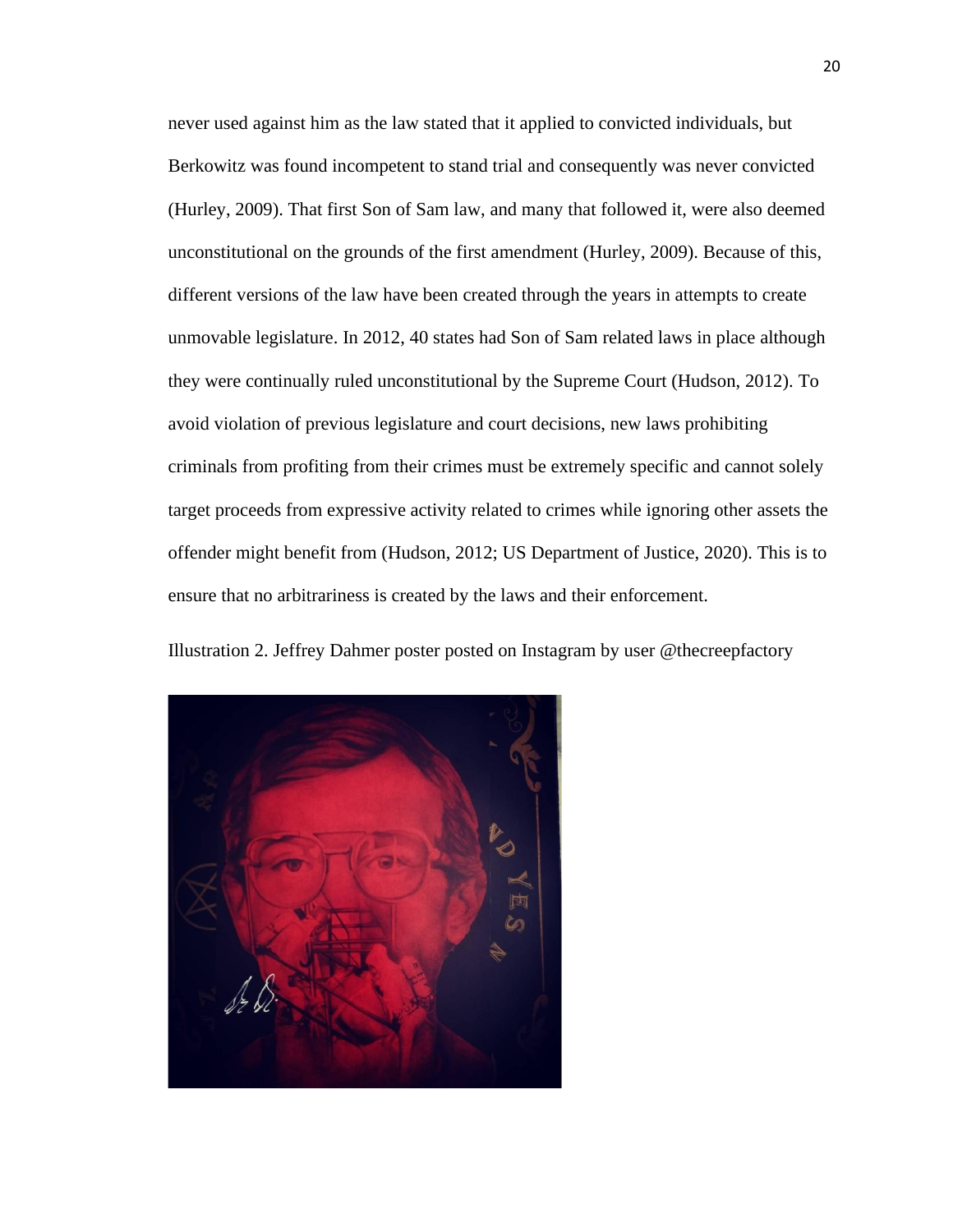| Platform          | Community               | <b>Users</b>              |
|-------------------|-------------------------|---------------------------|
| MurderAuction.com | <b>Auction</b> listings | Thousands of active       |
|                   |                         | auctions                  |
| Instagram         | #Murderabilia           | Approx. 11.2 thousand     |
|                   |                         | posts                     |
| TikTok            | #Murderabilia           | Approx. 594.6 thousand    |
|                   |                         | views                     |
| TikTok            | #Murderabilla           | Approx. 1.2 million views |

Table 2. Collectors online and social media data.

# **Dark Tourists**

Dark tourism has become a niche form of tourism in our society based on the stories of events at the locations visited. Those who visit these locations have become known as dark tourists. Locations of dark tourism are those with a veil of mystery covering the place itself or where strange phenomena and unusual events took place (Puhle & Parker, 2021). Many of these places are surrounded by folklore, legends, or stories of the paranormal. Another definition of dark tourism is, "tourism involving locations associated with death and great suffering" (Gibson, 2006). While this sounds grim and "dark," some locations also have deeper meanings to certain groups who visit them that may not be all bad. Dark tourism trips are also considered to be educational and part of what is called heritage tourism of the dark side of human history (Hohenhaus, 2022). Indeed, locations of dark tourism often have long, and eccentric histories associated with them.

Throughout history, many sites of dark tourism have had a basis in religion and holy sites that warranted pilgrimages by those who believed in them (Puhle & Parker, 2021). These religious sites may even hold hope for those who make the pilgrimage to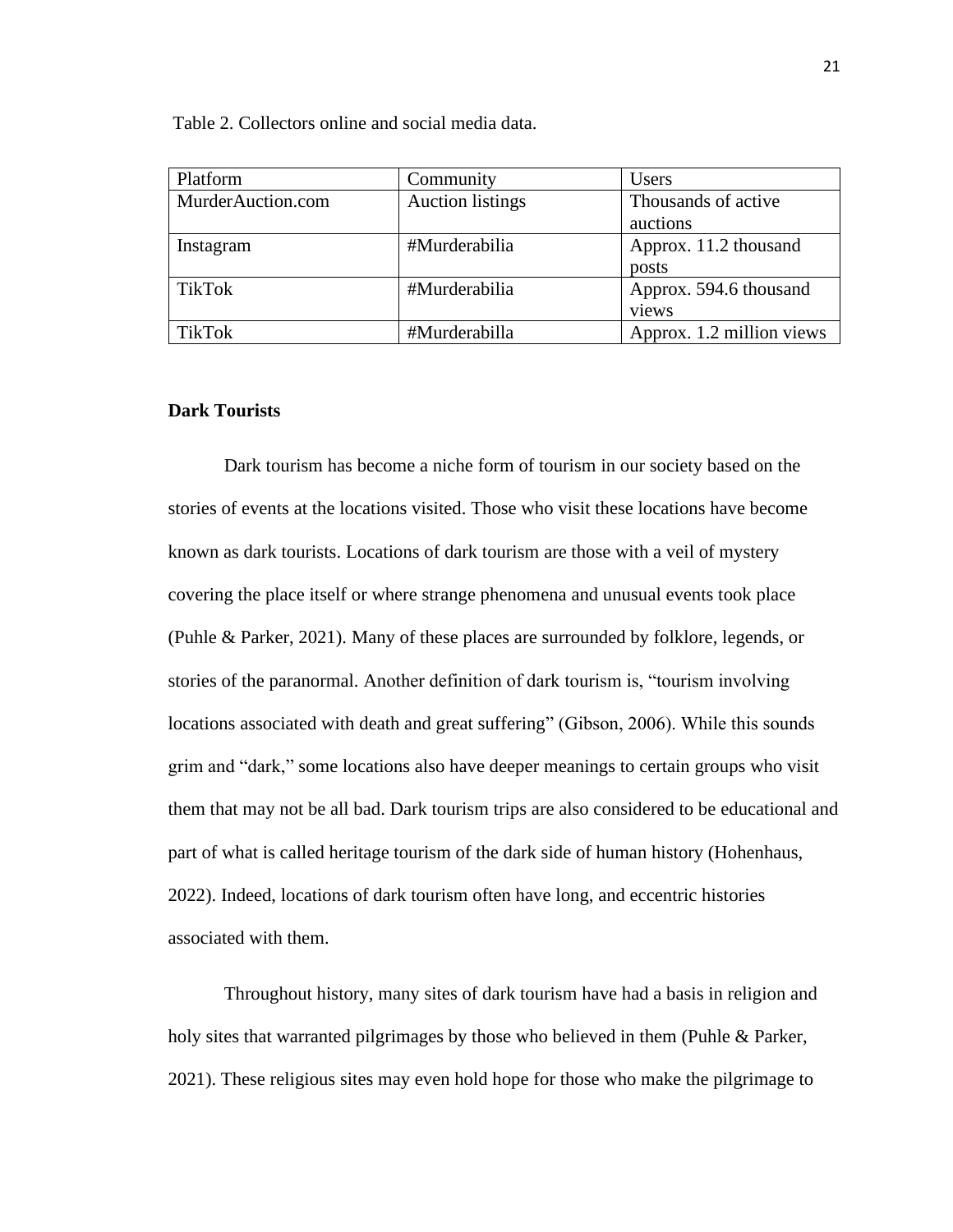them. Recently, dark tourism has come to be strongly associated with serial killers and true crime enthusiasts as well as paranormal investigators. Many towns and communities have suffered losses to their tourism and business industries due to serial killings committed in or near them, however, in some cases, this loss has been offset by tourism associated with the serial killings (Gibson, 2006). Meaning that while the more traditional modes of tourism declined, dark tourism quickly took its place. Some of these dark tourism outlets are advertised widely, much like mainstream tourist attractions. One example is the Cream City Cannibal Tour in Milwaukee, Wisconsin that discusses the crimes of Jeffrey Dahmer while touring the city where he committed some of his crimes (Hintz, 2021). Other locations can only be found through specific sources such as blogs created and run by other dark tourists, online videos, and online social media and forum posts some of which are discussed below.

Barnes (2015) connects this tourism with legend tripping, or in this case what is explained as crime-tripping, which involves the telling of legends and stories of what happened at specific locations on the journey to them. Dark tourists within the serial killer fandom can then be called crime trippers. Often these crime trippers will learn about the story of serial killer locations before they venture to them to fully experience what it means to be in those places. Barnes (2015) took a personal trip to a site in Utah that the serial killer Ted Bundy frequented. That same location is now said to possibly still be the site where bodies of a few of Bundy's victims are still buried. Barnes also explains that crime-tripping can be done alone or in groups and besides visiting the physical locations, it is also now possible to crime-trip on the internet through virtual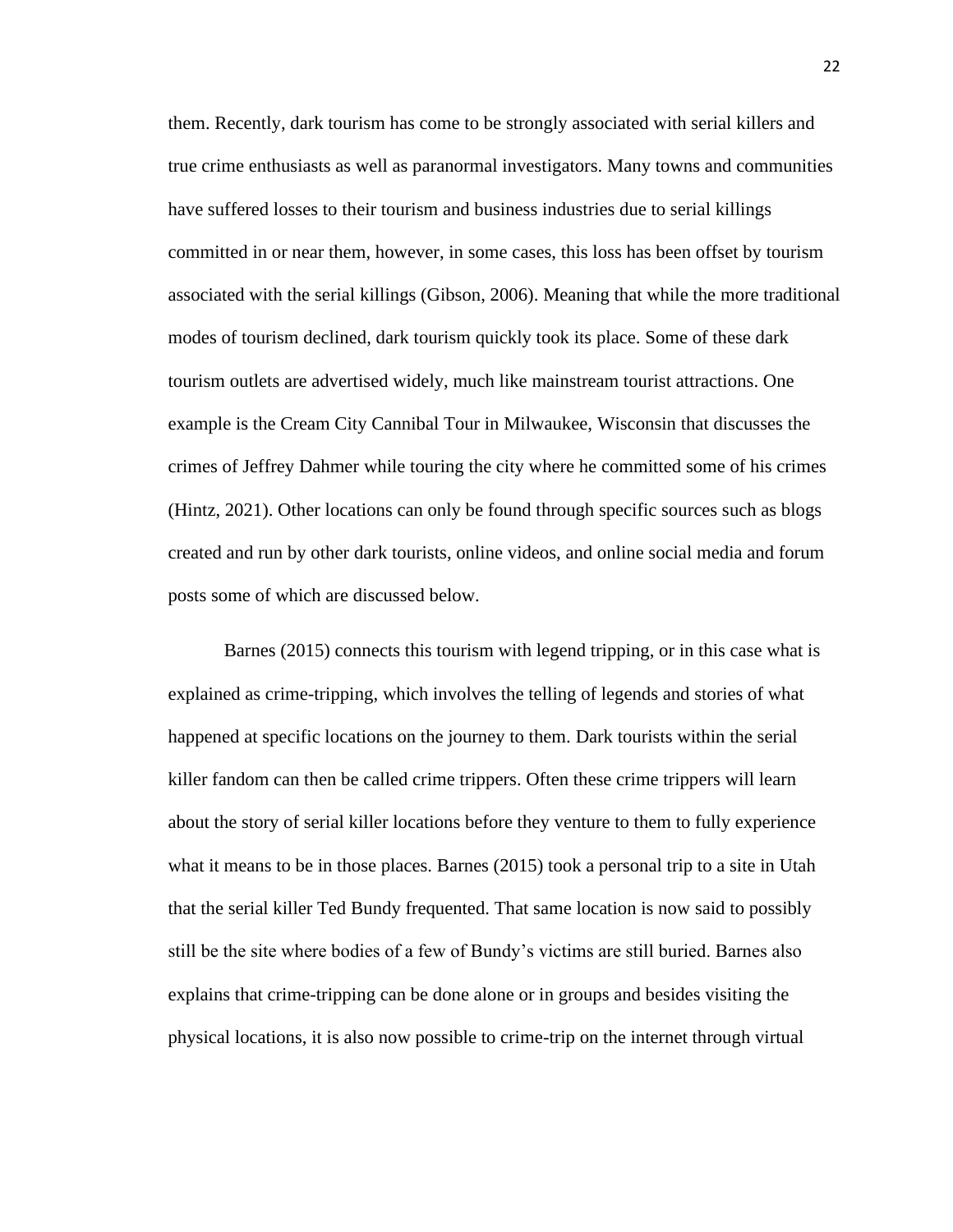renditions of the real places. Many crime-trippers or dark tourists also share their experiences on the internet.

While discussing the analysis of social media platforms and examples of dark tourists, it is important to note again that dark tourism is not reserved for the serial killer fandom alone, but it covers multiple different topics.

The dark tourism discussion on Reddit is widespread. Users can be found referencing dark tourism among any number of subReddits. There is one subReddit forum that is devoted to dark tourism. Created April 29, 2014, the r/darktourism subReddit is home to 1,400 members. Dark tourists are also active on TikTok. The hashtag #darktourism on TikTok has 38.5 million views as of April 2022. Users share short videos from their visits to crime scenes or known "dark" locations that have connections to crime, criminals, and fictional crimes through hashtags such as this one. The hashtag #darktourist has approximately 26.3 million views as of April 2022. One of the top videos under the hashtag shares the grave of Mary Meinert, in Marietta, Georgia, who has turned into a local legend. The video was posted November 23, 2021, by user @blairbathroy and has 238,200 likes, 1028 comments, 946 shares, and 982,400 thousand views as of April 2022 (Bathory, 2021). Another video by the same user is a compilation of true crime sites that they have visited including Jeffrey Dahmer's childhood home and H.H. Holmes' "Murder Castle". The video was posted March 19, 2022 and has 13,700 likes and 186 comments as of April 2022 (Bathory, 2022).

Instagram is another social media platform that dark tourists frequent. The hashtag #darktourism on Instagram has 56,700 posts as of April 2022. Users share images from places such as Chernobyl, abandoned prisons, and dark museums. One post,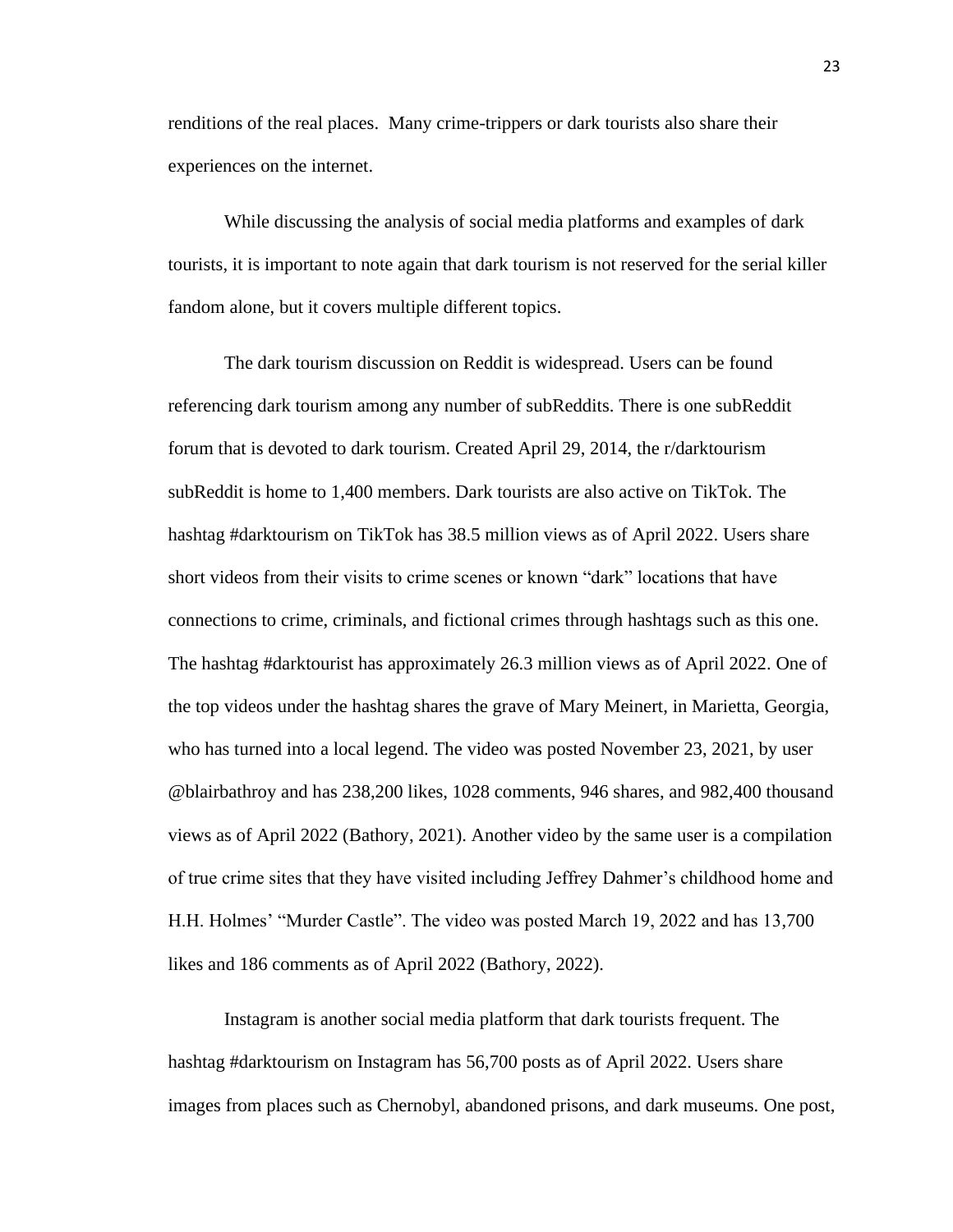by user @connecticut\_murder\_lady, shows the grave of Elizabeth Short who became known as the Black Dahlia and is still a discussed unsolved murder (2022). The photo was posted April 23, 2022 and has 31 likes as of April 2022. The hashtag #darktourist has 11,500 posts as of April 2022.

Alongside social media activity, there are independent sites that dark tourists use such as the blogs to learn about more dark tourism locations. One such website is darktourism.com. This website includes dark tourism locations separated and organized by country including the Museum of Death in Los Angeles that contains many items pertaining to serial killers and the infamous Alcatraz prison. The creator of the site, Peter Hohenhaus, writes all the descriptions for the locations himself. Any of the photos found on the website were also taken by him during his personal visits to the locations. The locations featured on Hohenhaus' site range from the location of 9/11 in New York to the West Virginia Penitentiary and countless other locations in the US and other countries (Hohenhaus, 2022). Hohenhaus' site is a fitting example of the blogs mentioned previously that assist other dark tourists in their travels. Other examples of easy to find dark tourism aids are internet articles such as, "10 Great Places to Visit for Dark Tourism" by the media company The Richest. Table 3 summarizes some of the online activities of dark tourists.

Table 3. Dark tourists online and social media activity

| Platform  | Community     | Users                 |
|-----------|---------------|-----------------------|
| Reddit    | r/darktourism | Approx. 1.4 thousand  |
|           |               | members               |
| Instagram | #Darktourism  | Approx. 56.7 thousand |
|           |               | posts                 |
| Instagram | #Darktourist  | Approx. 11.5 thousand |
|           |               | posts                 |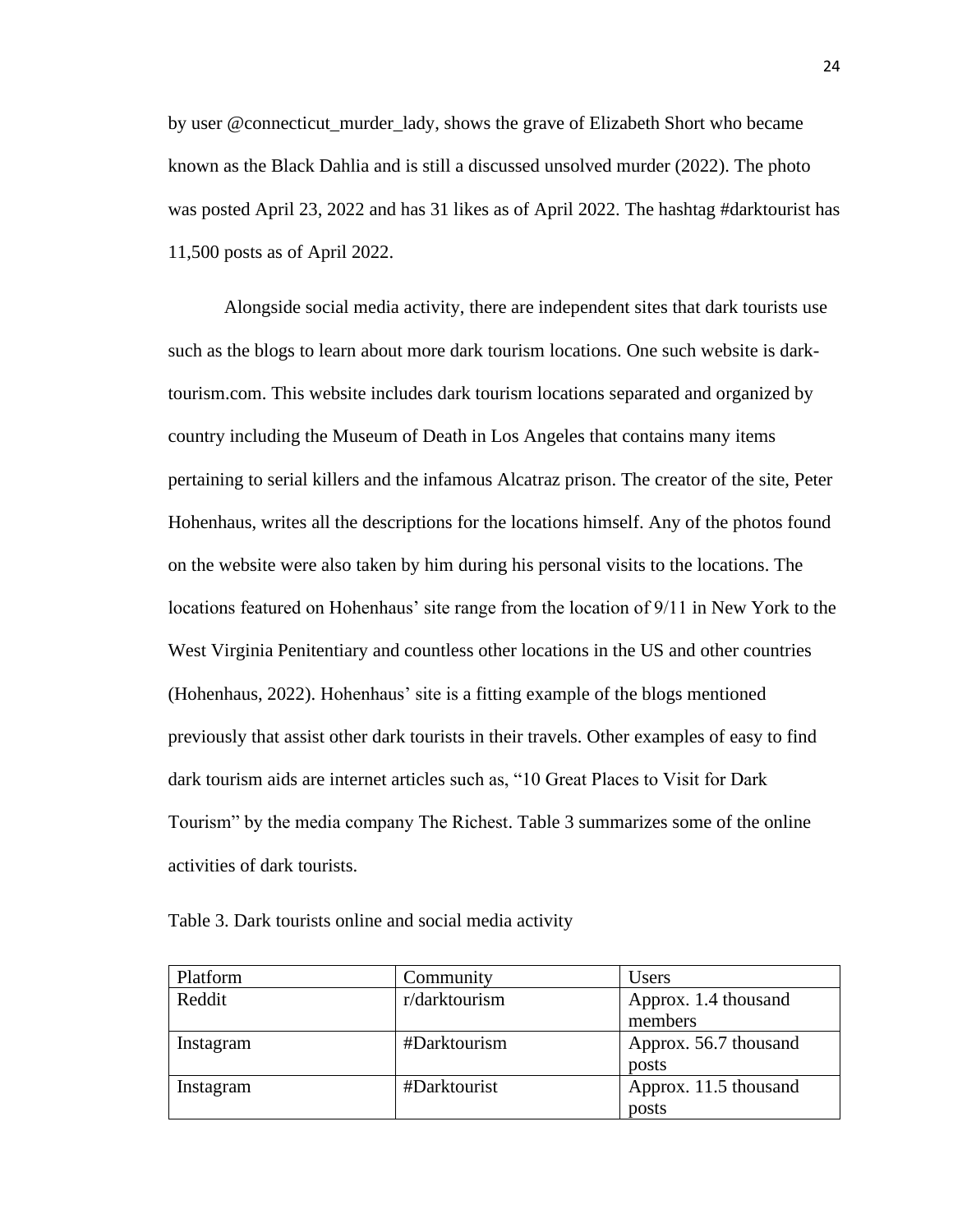| <b>TikTok</b> | #Darktourism | Approx. 38.5 million<br>views |
|---------------|--------------|-------------------------------|
| TikTok        | #Darktourist | Approx. 26.3 million<br>views |

# **Correspondents**

In the serial killer fandom, some individuals seek to connect with killers and criminals in a personal way. Correspondents converse with serial killers while they are serving their sentence in prison. Truly little scholarly research exists on these individuals. Nevertheless, they are very present and active in our society. Writer Sheila Isenberg in the documentary *In Love with a Killer* explains why individuals might write to imprisoned pen pals. She compares the phenomenon to the Knights of the Round Table in that these prisoners put their correspondents or pen pals, usually women, on pedestals and give them unending attention since they have little else to devote their time to while in prison (Fournet & Schmitt, 2012). This makes the correspondents feel enthusiastic about conversing for and with their convicted pen pal.

Similarly, *Psychology Today* discusses prison pen pals and how potentially violent inmates tell their pen pals how lonely they are and that their pen pal gives them a friend (Ramsland, 2018). Besides handwriting letters to pen pals, some correspondents also get phone time for telephone calls, send emails, and in some cases, correspondents may also visit the prisons their pen pal is housed in to meet them in person. Christopher Duett writes in an article for Vice that he would send money to pen pals in prison for postage and phone time (2014). Misty, a fan described in the documentary *In Love with a Killer*, discusses what it was like to meet convicted serial killer Richard Ramirez in person after he asked her to visit him once they had sent many letters to each other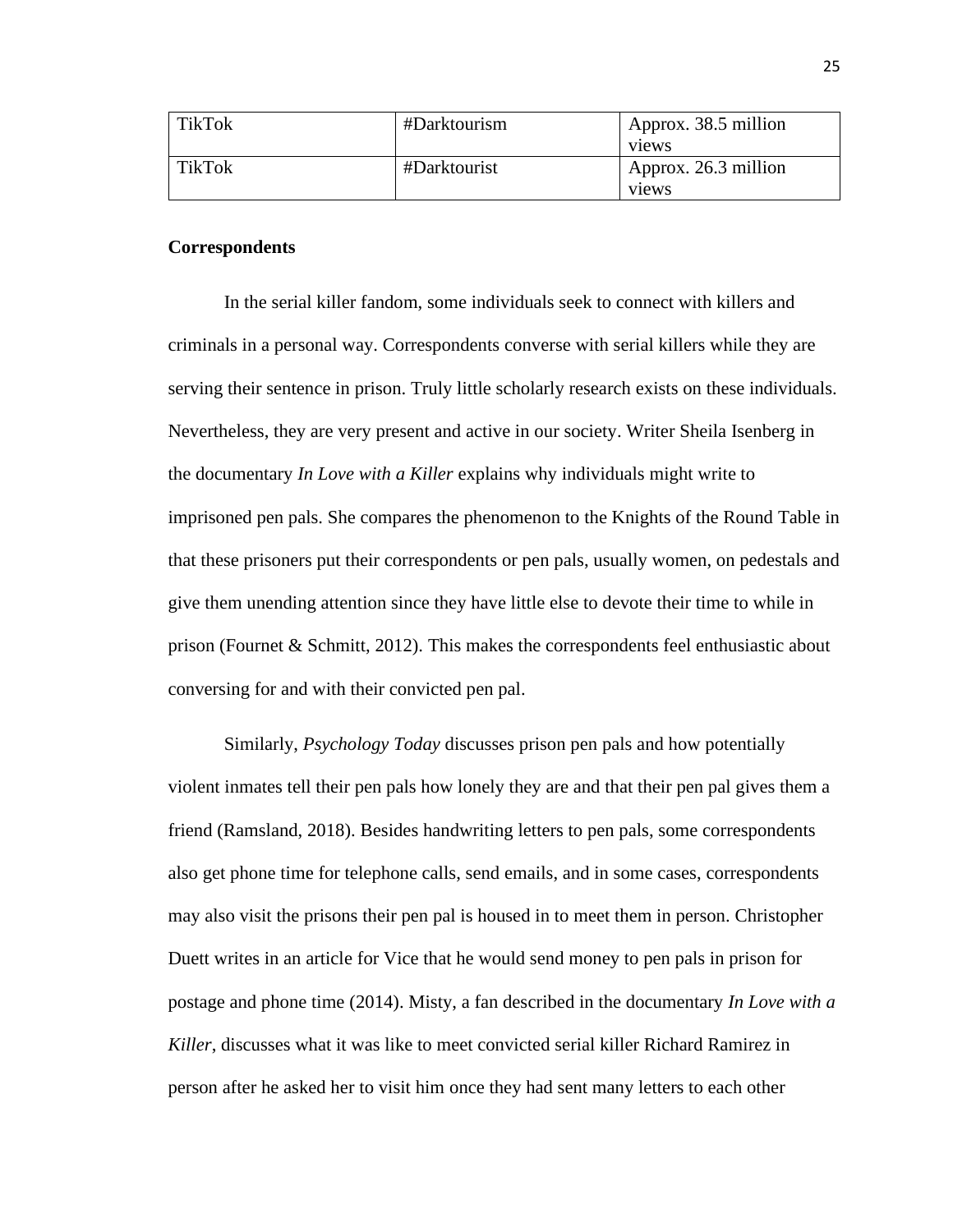(Fournet & Schmitt, 2012). An app, called JPay, was also created in 2006 that partners with institutions in 35 states that allows prisoners to make money transfers, use email, and have video visitations (Isenberg, 2021). The correspondence can range from offering support to the offender while they are imprisoned, contacting them for research purposes or morbid curiosity, to love letters or fan mail from the correspondent to the offender. There have been cases where this interest is reciprocal. Doreen Lioy is another famous, or infamous, pen pal who wrote love letters to Richard Ramirez, the serial killer known as "the Night Stalker." Lioy and Ramirez were eventually married (Margaritoff, 2021). Innovations in technology have created new ways for correspondents to connect with incarcerated individuals of interest, including but not limited to, serial killers.

Many independent websites have been created to aid potential correspondents in finding an offender they want to connect with. Some of these sites are writeaprisoner.com, prisonpenpals.com, inmate-connection.com, and many others that can be found with a quick Google search. It is quite easy for individuals to find these websites. Many are set up like popular dating apps. Profiles are created for offenders that include their photo, their demographics, and may include some of their interests and other information about them. Potential correspondents can browse these profiles and connect with multiple offenders if they choose to. The online domain WriteAPrisoner (2022) was created in 2000 and posts profiles of inmates looking for a pen pal. The Website states that, "Inmates have been turning to WriteAPrisoner.com since its inception in 2000 to find mentors, legal aid, educational opportunities, employment upon release, counseling, housing options, and so much more." (WriteAPrisoner, 2022). The site also claims to have worked with millions of people since their start by creating and listing inmate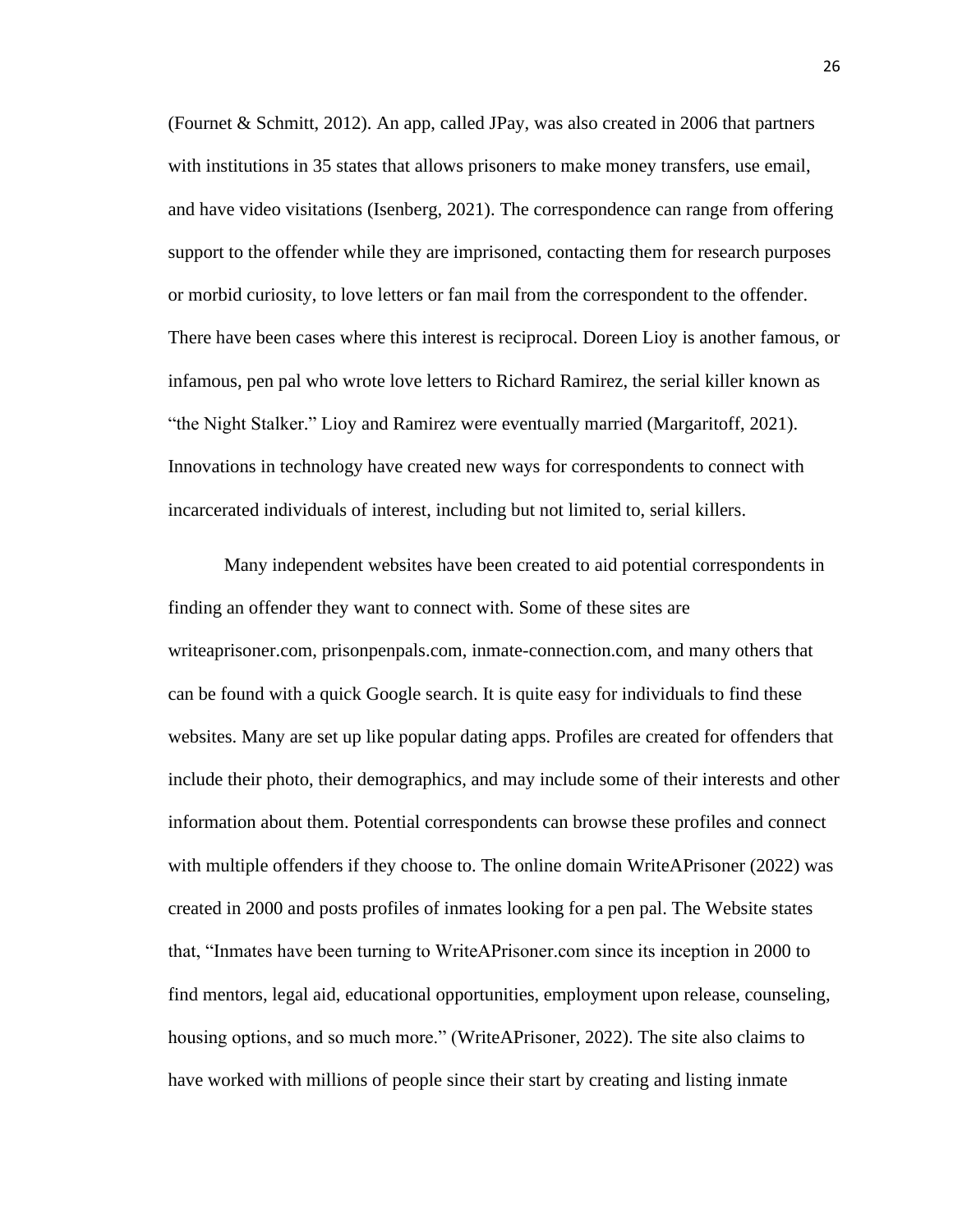profiles (WriteAPrisoner, 2022). The website is limited to those 18 years old or older but does not say how it ensures users are of age. Besides connecting correspondents with inmates, the website also hosts forums that have thousands of topics and comments from pen pals that use the site.

Correspondents also connect with each other on social media platforms for advice, tips, and sharing their own stories with writing to prison pen pals and visiting them. Reddit is home to the forum subReddit of r/prisonpenpals. The community was created April 19, 2015 and has 884 members as of April 2022. The "about" box on the subReddit's page describes it as a place to find a prison pen pal, share experiences, and share tips on how to be a better pen pal (r/prisonpenpals, 2015). The forum also explains that they do not condone the actions of their pen pals but rather, "acknowledge that they are paying their debt to society and need someone on the outside who will treat them with respect." (r/prisonpenpals, 2015). Members of the community share websites where they can connect with prisoners through a pen pal system and assist each other in finding pen pals.

TikTok has also become a hub for prison pen pal and correspondent discussion and sharing. The hashtag #writeaprisoner has a total of 457.5 million views amongst all the videos posted under the hashtag as of April 2022. Similarly, the hashtag #writetoaprisoner has another 11.2 million views in total between the videos posted under it as of April 2022. Both hashtags have seemingly adopted Britney Spears' song "Criminal" as their anthem as a multitude of the videos posted using one or both hashtags use the song. The TikTok sound has 590,800 videos that use the song as of April 2022.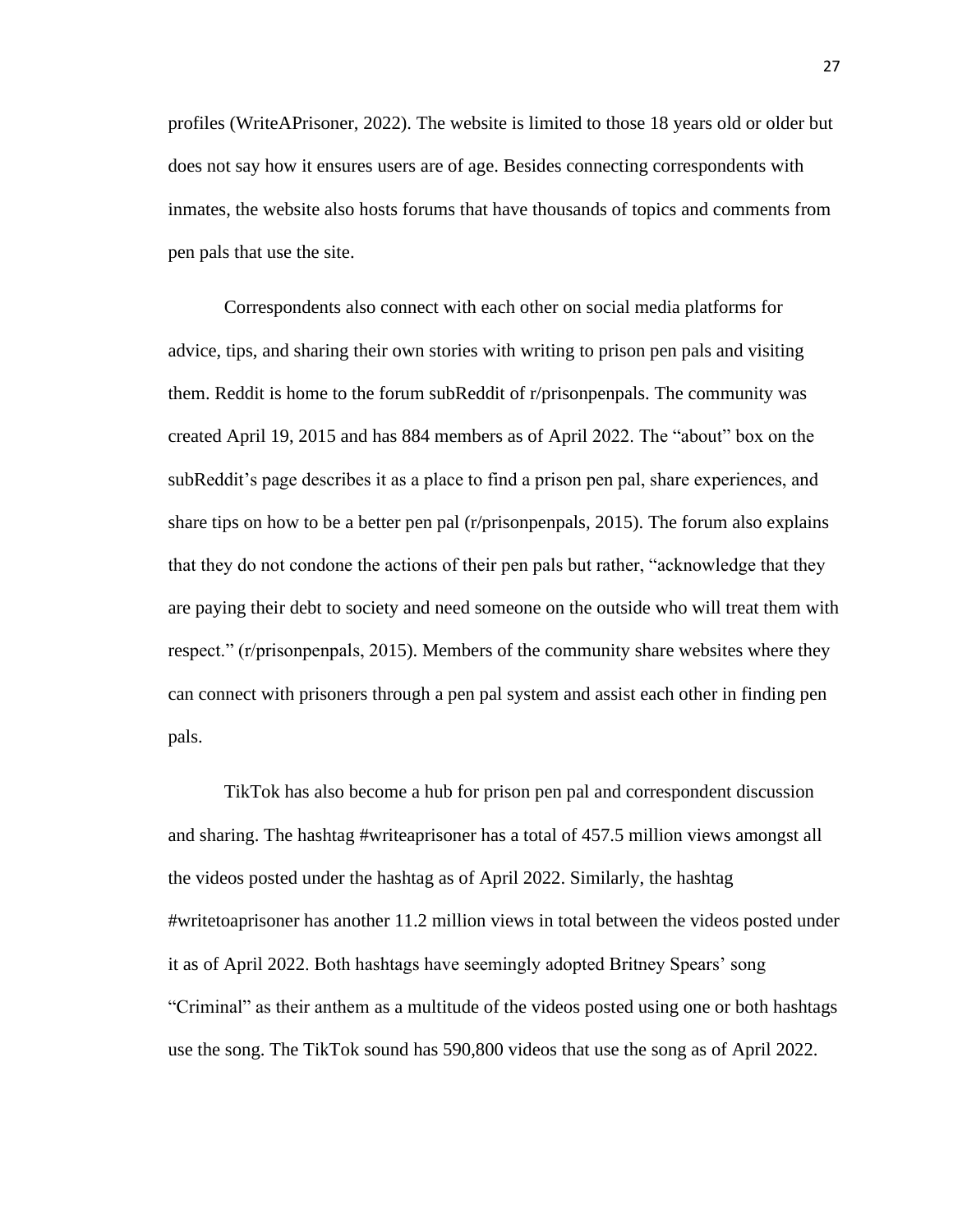Instagram is another social media platform used by correspondents. The hashtag on Instagram #prisonpenpals^tm has 174 posts as of April 2022. The hashtag #prisonpenpalswanted has 549 posts as of April 2022 and highlights many posts of inmates that are looking for a pen pal. The hashtag #prisonpenpals has approximately 8,800 posts as of April 2022. Many users use the hashtag to share their stories of writing to a pen pal in prison. There are also numerous accounts on Instagram that pertain to prison pen pals. One account, @prisonpenpals wanted, has 58 posts and 328 followers as of April 2022. The account posts pictures and descriptions of inmates looking for a pen pal and invites other users to connect with them.

YouTube is a method that pen pals use to create longer videos for others to view. These videos may offer advice on finding and talking to a pen pal or may also be testimonials that current or former correspondents use to share their experiences writing to prisoners. A channel on YouTube called Lipstick Lullabies posted a video on March 6, 2020, titled "Writing to Prisoners: How to Do it Safely" after other videos they posted of their experience writing to inmates gained attention. The video has 38,000 views, 716 likes, and 286 comments as of April 2022 (Sterling, 2020). In the video, the user gives viewers tips on how to connect with a prison pen pal and advice on how to interact with them safely. The channel Lipstick Lullabies has just over 2,000 subscribers as of April 2022 (Sterling, 2017).

Using the search function on YouTube brings up countless other videos of firsthand experiences with prison pen pals, tips or advice, and other videos on how to find and communicate with a pen pal that is in prison. In a Buzzfeed video on YouTube, a woman shares her story of falling in love with a pen pal that was in prison (Buzzfeed,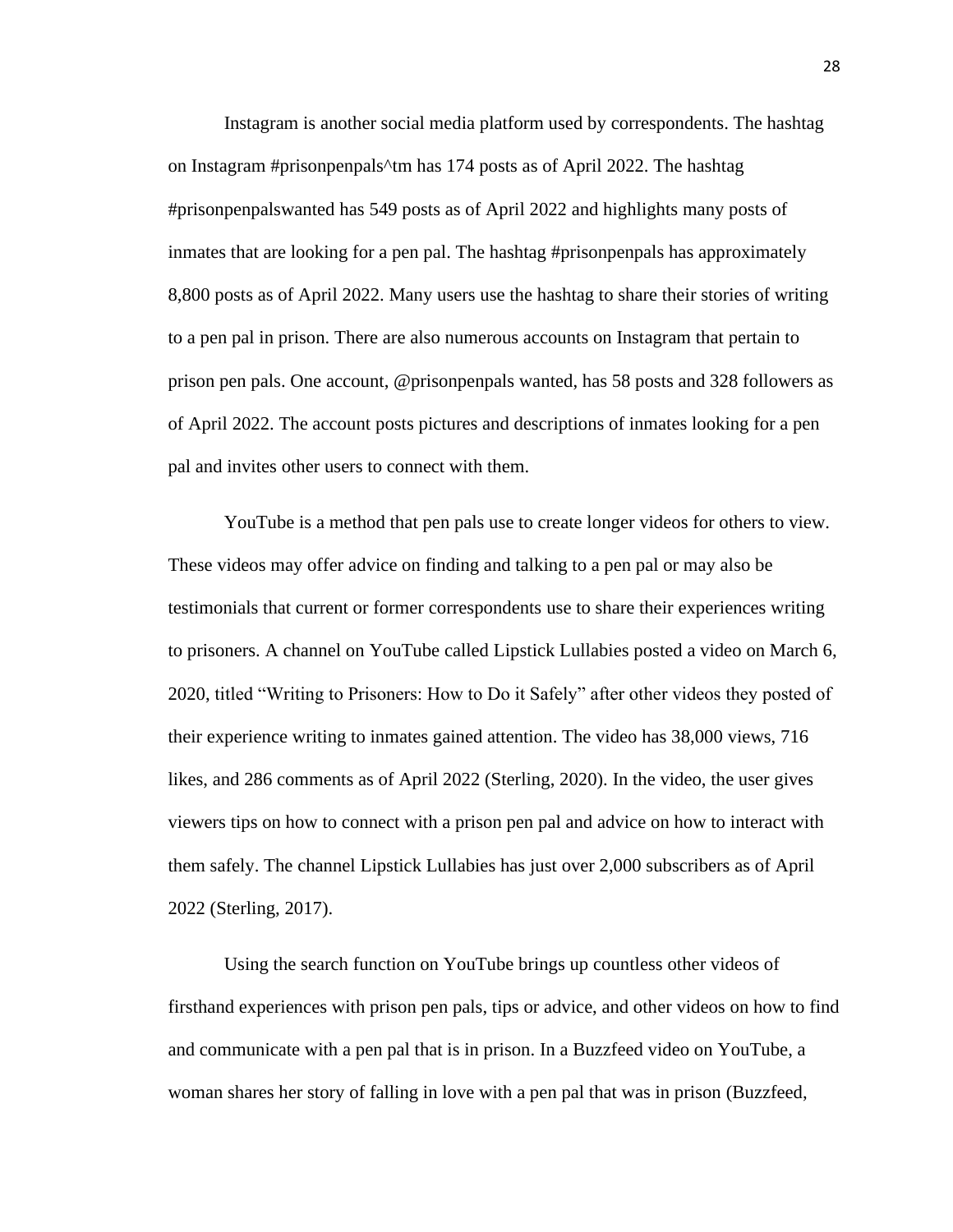2020). The video was posted on May 10, 2020, and has 118,700 views, 3.1 thousand likes, and 236 comments as of April 2022. See Table 4 for a summary of pen pal activities.

| Platform      | Community         | <b>Users</b>                      |
|---------------|-------------------|-----------------------------------|
| Reddit        | r/prisonpenpals   | Approx. 884 members               |
| <b>TikTok</b> | #Writeaprisoner   | Approx. 457.5 million views       |
| <b>TikTok</b> | #Writetoaprisoner | Approx. 11.2 million views        |
| Instagram     | #Prisonpenpals    | Approx. 8.8 thousand posts        |
| Facebook      | Public group      | Approx. 8.4 thousand members      |
|               | PRISON PEN        |                                   |
|               | <b>PALS</b>       |                                   |
| Write a       | Inmate profiles   | Claims to have served millions of |
| Prisoner.com  |                   | individuals                       |

Table 4. Correspondents online and social media data.

# **Groupies**

The Miriam-Webster dictionary gives two different definitions of the word groupie. It is a noun that describes one, "a fan of a rock group who usually follows the group around on concert tours", two, "an admirer of a celebrity who attends as many of his or her public appearances as possible" and is also synonymous with enthusiast and aficionado (Merriam-Webster, n.d.). Groupies in the serial killer fandom are individuals that are heavily fascinated either by a serial killer themselves or the crimes they committed. They look to get into close, physical proximity with serial killers such as being in the court room during the killer's trial and visiting the prisons the killers serve their sentences at once convicted.

Many of these groupies are women who find the serial killers attractive such as in the cases of Ted Bundy and Richard Ramirez who each had flocks of women present at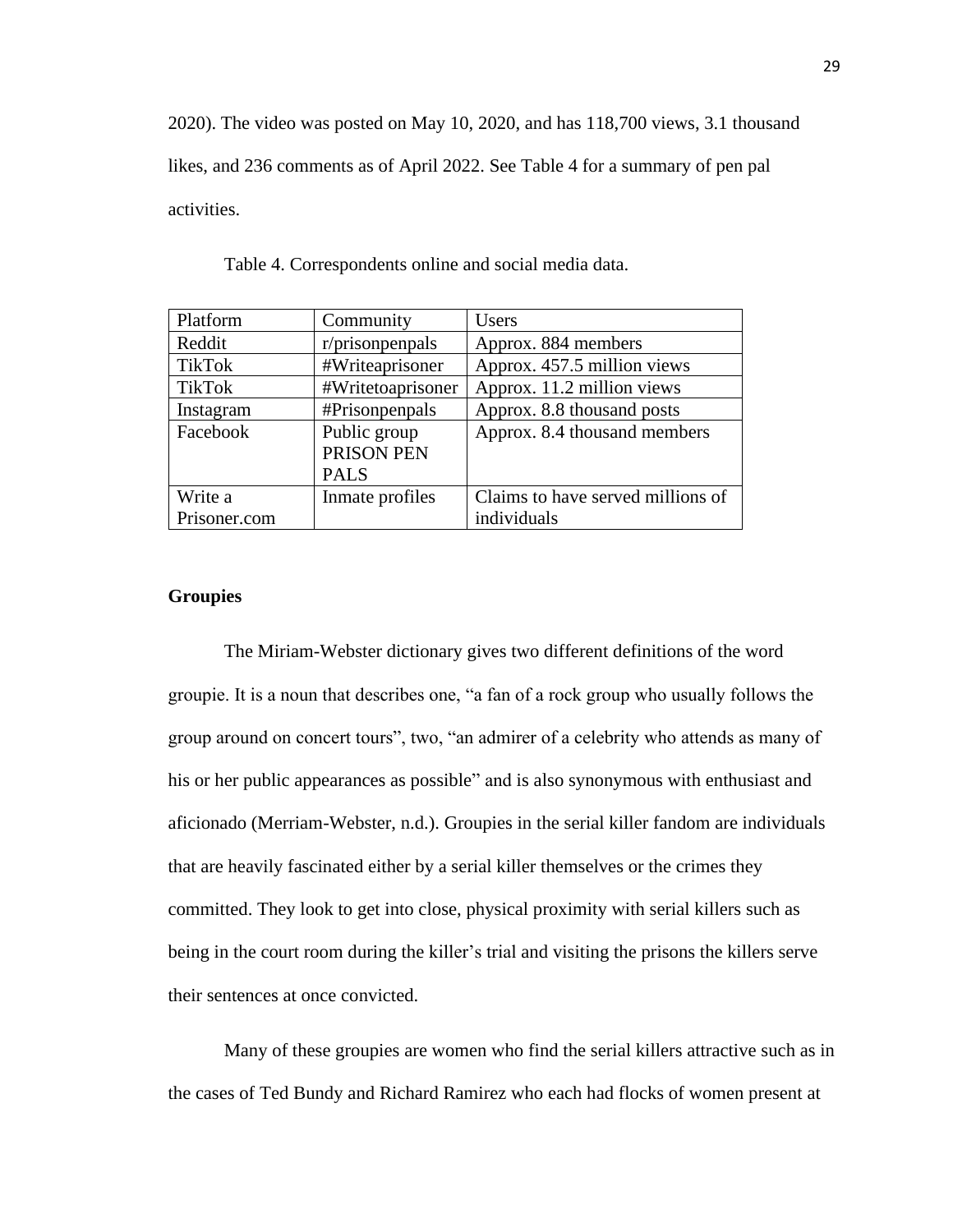their trials just to get a glimpse of the killers in person. Ted Bundy is one of the most famous serial killers in our society and was known for his charm and wits in court while the court was filled with "Ted Groupies," women who wanted to see this killer for themselves (Bentham, 2015). While these groups have been seen on the news, there is little existing research on these serial killer groupies. Sheila Isenberg writes that the police, attorneys, and prison officials are very familiar with groupies yet very few have investigated this phenomenon or the motives of groupies (Isenberg, 2021). Despite this, serial killer and prison groupies and their activities can clearly be seen in the media and online.

As mentioned previously, groupies have been the center of many news stories and reports over the years. YouTube has become a place to find many of these recordings as it is a large video sharing website. A clip from CBS news in the 1970s was uploaded by ArchiveNewsFootage that shows interviews with Ted Bundy groupies. Many of the spectators in the court were women around the same age of the Florida sorority girls that Bundy was on trial for killing (ArchiveNewsFootage, 2015). In the interviews with several of the women, many mentioned being afraid of Bundy, yet they were still fascinated with him for reasons unknown even to themselves (ArchiveNewsFootage, 2015). One of the interviewees did say that she did not think he looked like a killer, and she was not afraid of him (ArchiveNewsFootage, 2015). These women, and many others continued to follow Bundy's trial very closely.

Another video posted by KRON 4 news YouTube channel shows the 1990 trial of "the Night Stalker," Richard Ramirez. Several women are interviewed and say that they wanted to be in the courtroom to see Ramirez in person, several saying they thought he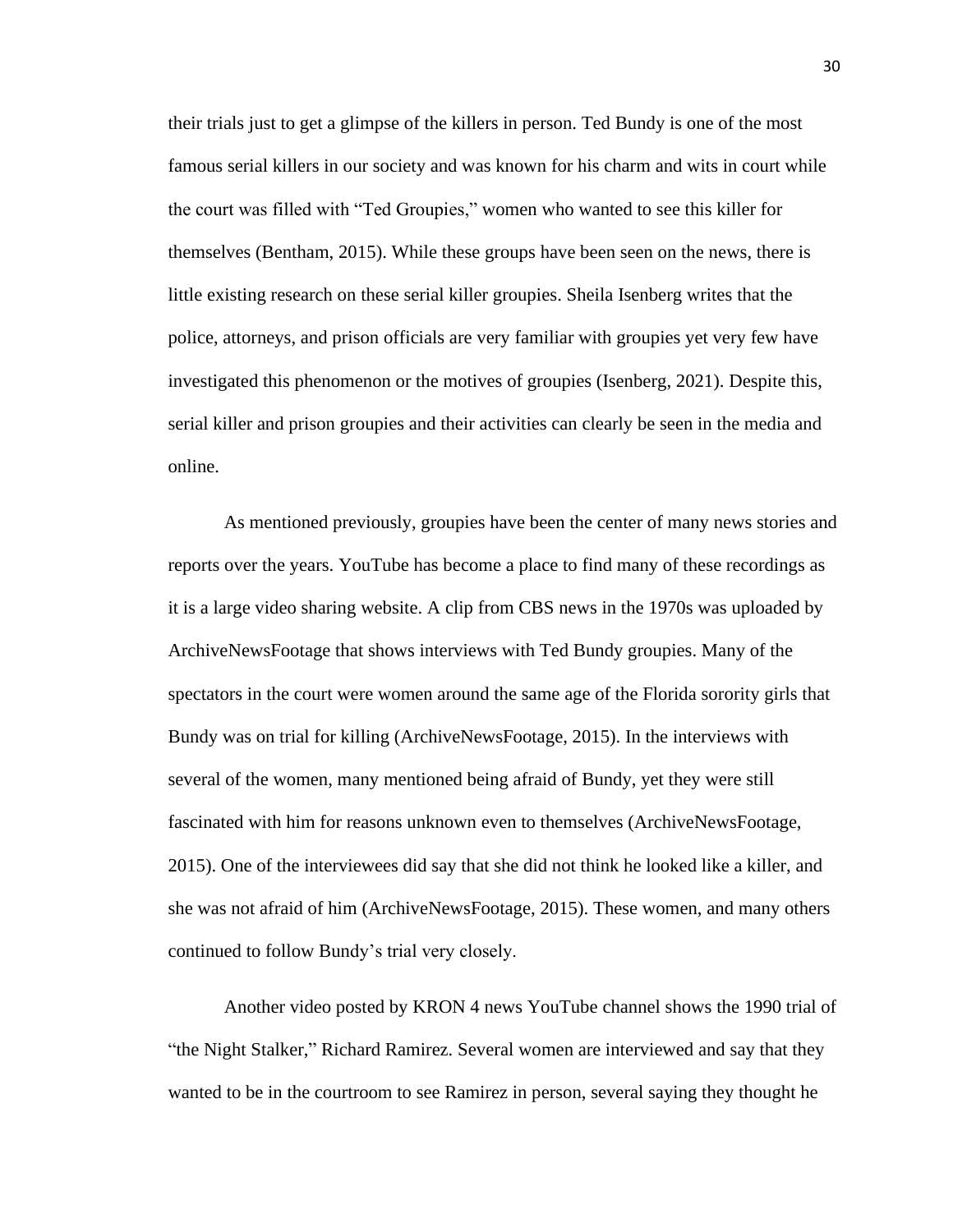was cute (KRON 4, 2013). The news reporter even says that these women stalk Ramirez, a play on his nickname, any time they can get near him (KRON 4, 2013). A more recent example of this phenomenon was posted by *Inside Edition*. In the news story, the daughter, Kerri Rawson, of serial killer BTK (Bind Torture Kill), Dennis Rader, describes how her father's groupies have begun contacting her on his behalf (Inside Edition, 2022). Kerri cut off all contact with her father once he was convicted of killing ten people in 2005 and consequently, his groupies have begun contacting her explaining that he would like to speak with her (Inside Edition, 2022). This also shows the commitment that some groupies have for the central figure of their interest.

The documentary discussed in the section on correspondents, *In Love with a Killer*, also shows examples of groupies. The documentary delves into the stories of three individual women and one man who all became fascinated with a killer. Going beyond their days as groupies, these individuals eventually began relationships with the killers they are interested in (Fournet & Schmitt, 2012). James Whitehouse even married Susan Atkins, a member of Charles Manson's group the Manson family, and would go on to get his law degree to attempt to assist Atkins in her appeals and get her approved for parole (Fournet & Schmitt, 2012). His efforts were unsuccessful, however, and Atkins died in prison in 2013.

Whitehouse is only one groupie who has married a killer. Carole Ann Boone famously attended Ted Bundy's trial and was very outspoken about her feelings for him (Kuroski, 2021). Boone ended up marrying Bundy while he was still on trial and after he was convicted and placed on death row, they conceived a child together (Kuroski, 2021). Another instance of a groupie who married a serial killer is Doreen Lioy, also mentioned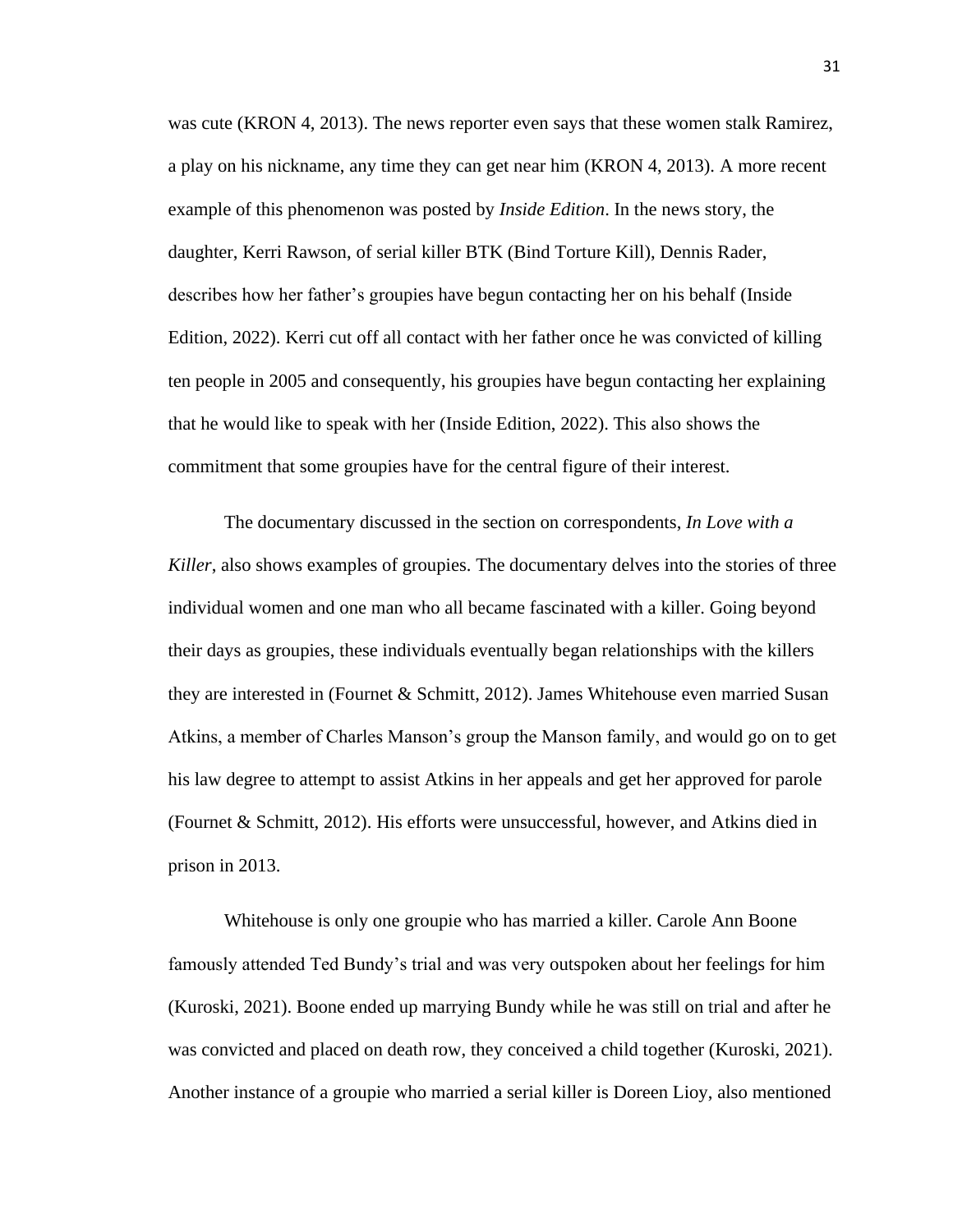above in the section on correspondents. Besides writing letters to Richard Ramirez, she also visited him in prison where they eventually got married (Margaritoff, 2021). These are only a few of the more prominent instances of groupies and their subsequent marriages to convicted killers.

Besides these news clips, other videos, and specific stories of groupies, groupies are much more difficult to find through social media. There are no large groups of these individuals that can be found online, at least for those who are on the outside and are not current serial killer groupies. Because of this, significant data on their social media activities was not able to be collected. However, this may also show more about their behavior and the way that their interest is expressed. Groupies may be less inclined to look for others with the same interests as they are more so focused on following and staying up to date with the serial killer with which they are fascinated. Certainly, there is potential for further research on serial killer and prison groupies, how they interact with killers, and how they interact with each other. Most of what exists, to date, is journalistic in nature, often sensationalist and seldom, if ever, approached scientifically or with an attempt towards objectivity.

#### **Hybristophiliacs**

Amongst those fascinated by serial killers, there are those who are also attracted to them. The American Psychological Association defines hybristophilia as, "[a] sexual interest in and attraction to those who commit crimes. In some cases, this may be directed toward people in prison for various types of criminal activities." (American Psychological Association, n.d.). It is a recent vocabulary word that has yet to be included in many dictionaries (Dimond, 2019). For many, hybristophilia may seem quite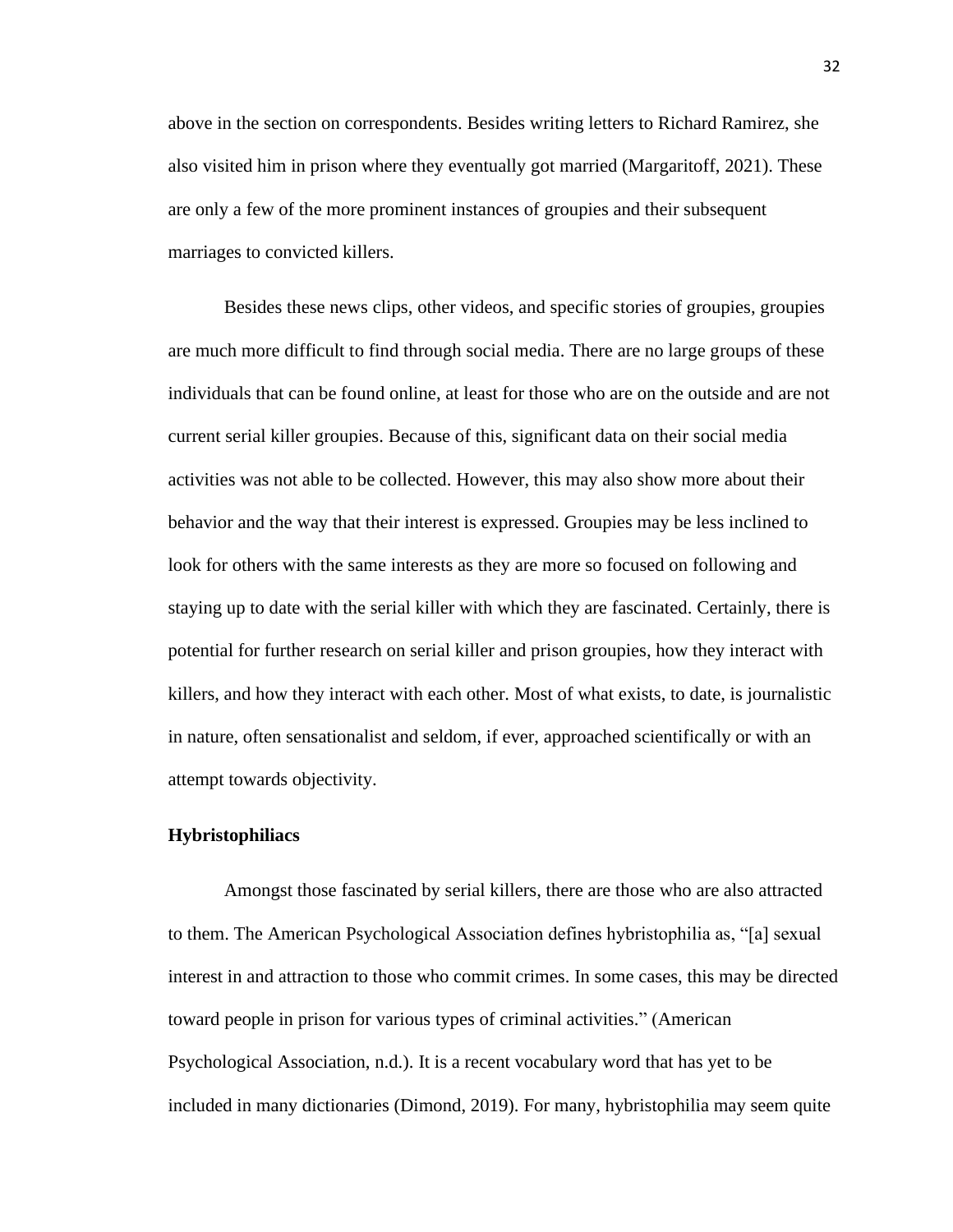outrageous, but it has also become known as Bonnie and Clyde syndrome in the media because it is a psychological occurrence and paraphilia (Dimond, 2019). People who are hybristophiliacs do not simply choose to be attracted to dangerous individuals, there are psychological reasons for why this attraction arises. This attraction also leads to many relationships between convicted criminals and a partner on the outside of the prison. These relationships are much more common than the public may be aware of and there are many in the criminal justice system who acknowledge that they exist (Isenberg, 2021).

It is also easy to see overlap within this project, particularly the sections on correspondents and groupies, that numerous individuals, male and female, have relationships with a partner that is currently incarcerated. The examples of Carol Ann Boone, Doreen Lioy, and James Whitehouse are, again, famous examples of prison relationships that lead to marriage amongst these individuals. That is not to say that any of these three examples are confirmed hybristophiliacs. Carol Ann Boone and Doreen Lioy both famously insisted that their partners, Ted Bundy and Richard Ramirez respectively, were innocent of the crimes they were convicted of or at least did not deserve to be convicted of them (Kuroski, 2021; Margaritoff, 2021). Whether the motives for their claims were purely out of love or perhaps a symptom of a hybristophiliac tendency, further research, out of the scope of this project, would need to be conducted as little research exists on the topic of hybristophilia in general. Moreover, many more of these relationships and hybristophiliac individuals can be found in online communities.

These hybristophiliacs are regularly active on social media, specifically Reddit. This could be because they are unlikely to find individuals near them that share their

33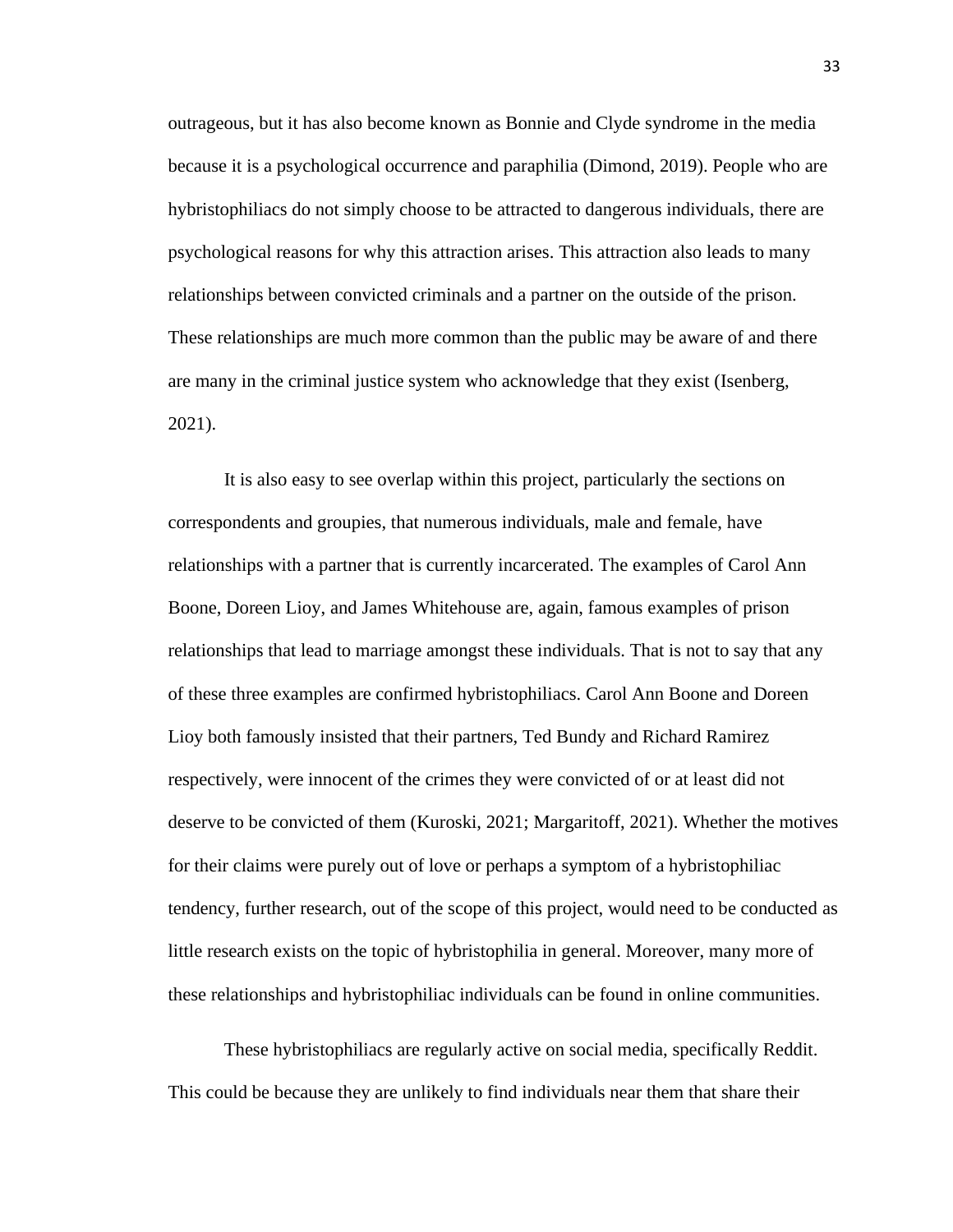affinity for serial killers or fear of being viewed as an outcast in their community for their attraction as many users confide anonymously online. The subReddit forum on Reddit r/hybristophilia boasts a membership of 1,900 users as of April 2022. The forum was created on June 17, 2013 and is now a place of discussion and security for its members (r/hybristophilia, 2013). The subReddit administrators describe it as a "judgment free zone" for those who want to share their experiences with Hybristophilia or those who want to learn more (r/hybristophilia, 2013).

The Hybristophilia Wikipedia page and other articles are also linked on the group's page for ease of access for users who visit the subReddit. Members of the forum use it to share their own experiences with hybristophilia, discuss their favorite serial killer, and even to voice concern over their own attraction to killers. Some of these users have one particular killer at the epicenter of their interest while others are more generally attracted to the danger of serial killers and even rank or list their serial killer "crushes" throughout posts and discussion in r/hybristophilia. In a post by u/roommate213, the user lists out their favorite killers, so to speak, by their hands. The user mentioned Ted Bundy, Richard Ramirez, and Jeffrey Dahmer because they liked the way each of their hands looked (u/roommate213, 2022). In another thread by u/IndependentEmpty8588, the user asks others in r/hybristophilia who their first hybristophilia crush was. Some users responded with only one answer, such as u/sherival123 who said, "Jeffrey Dahmer! I still think he's cute asf.", but others had more than one such as u/eerie\_ava who liked Ted Bundy followed by Eric Harris, Dylan Klebold, and Paris Lee Bennett (u/IndependentEmpty8588, 2022). That user also explained that they would not define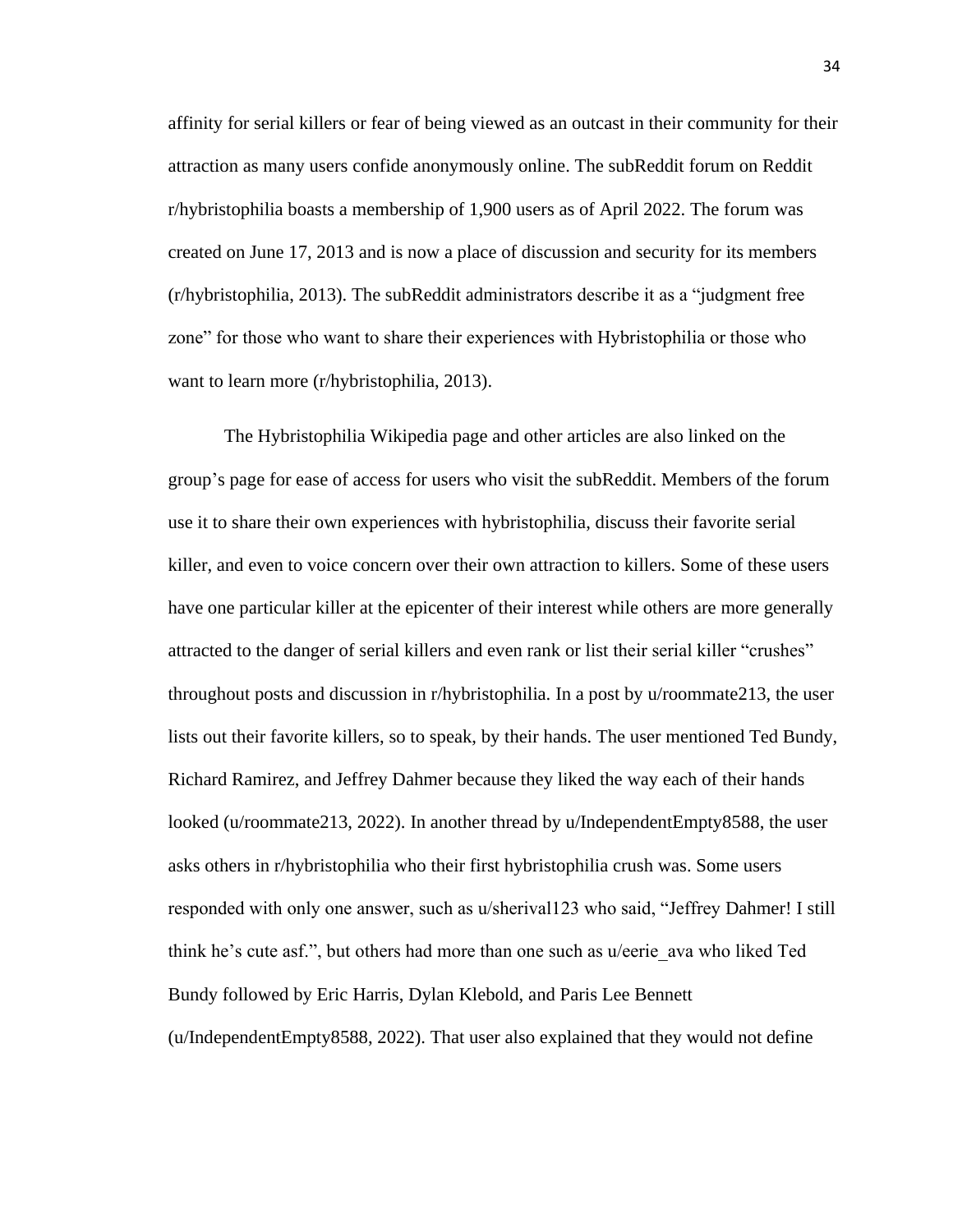any of them as "crushes" but rather that they have or had an interest or allure towards them (u/IndependentEmpty8588, 2022).

Hybristophiliacs are also present on other mainstream social medias. On Instagram, the hashtag #hybristophilia on Instagram.com boasts 5,200 posts as of April 2022. The topic contains many diverse types of posts including user created art, videos of serial killers, "memes" related to the topic, criticisms of Hybristophilia, and more. One user, @jessicaperner, posted their own drawing titled "Hybristophilia" that captures of the essence of the term. The image (illustration 3) was posted June 27, 2019 and has 147 likes and 7 comments as of April 2022 (Perner, 2019). One account on Instagram called @hybristophiliacs has posted 82 posts between July 15, 2021, and April 2022. The account also has 665 followers as of April 2022 (Gabi, n.d.). Their posts are related to serial killers, hybristophilia, and true crime.

The next social media, TikTok, seems to have banned the use of the hashtag #hybristophilia on their platform as of this writing. Videos using the hashtag are not linked, the tag is instead plain text. No statement on this ban could be found but the community guidelines state that they will remove content that is overly sexualized, violent or graphic, violates minor safety, and more (TikTok 2022). Users have seemed to bypass this by using #hybristophillia, using two L's instead of one in the spelling. This hashtag has approximately 347,800 views as of April 2022 (#hybristophillia, n.d.). This social media data can be viewed in table 5.

Illustration 3. "Hybristophilia" drawing on Instagram by user  $\omega$  jessicaperner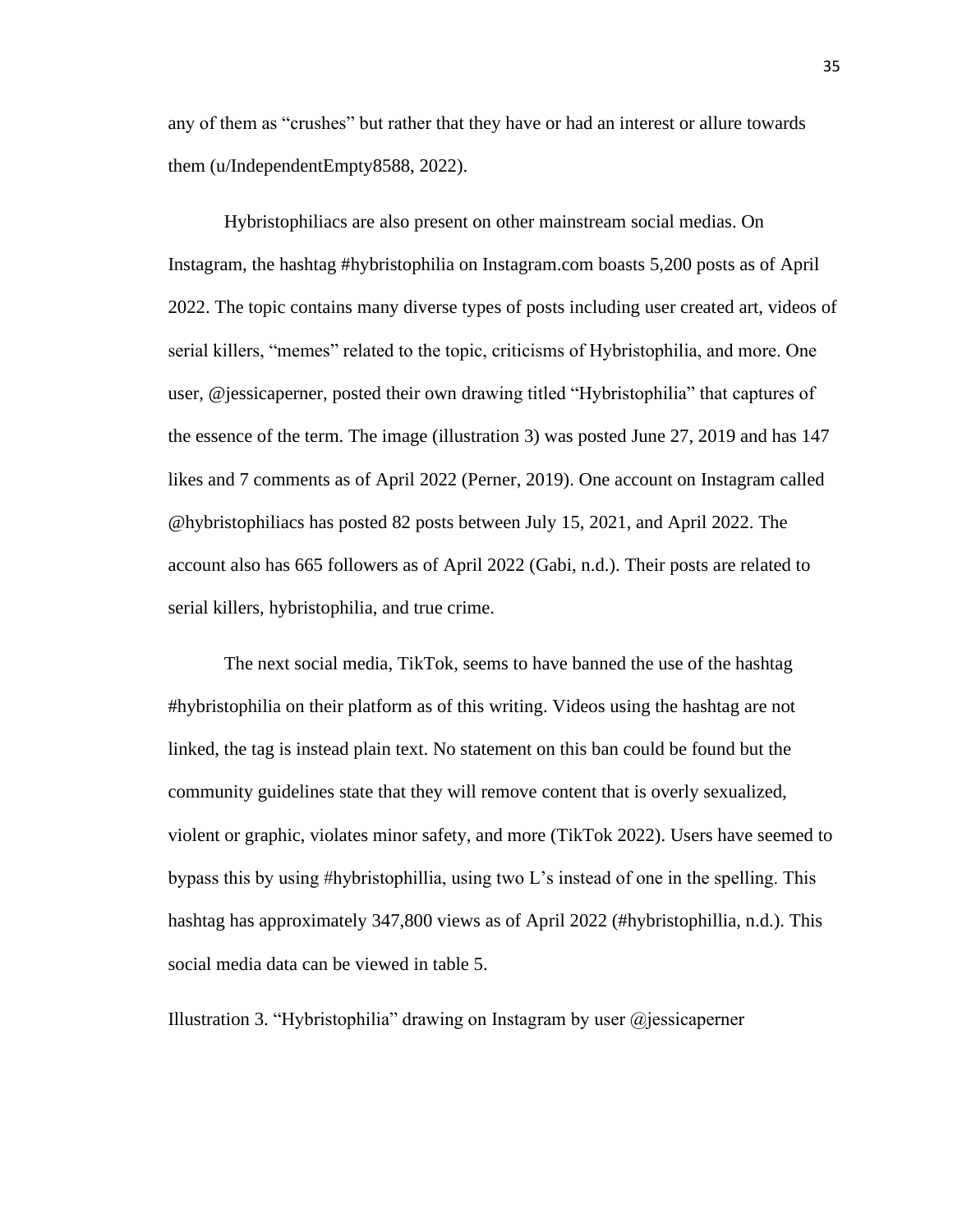

Table 5. Hybristophilia online and social media activity data

| Platform      | Community        | Users                  |
|---------------|------------------|------------------------|
| Reddit        | r/hybristophilia | Approx. 1.9 thousand   |
|               |                  | members                |
| <b>TikTok</b> | #hybristophillia | Approx. 347.8 thousand |
|               |                  | views                  |
| Instagram     | #hybristophilia  | Approx. 5.2 thousand   |
|               |                  | posts                  |

# **Identity and Boundaries**

Now that we have examined this continuum of serial killer fascination, we must look more into their identity as a group to address the concerns and fear that much of society has for this fandom. Some members of the so-called fandom have responded to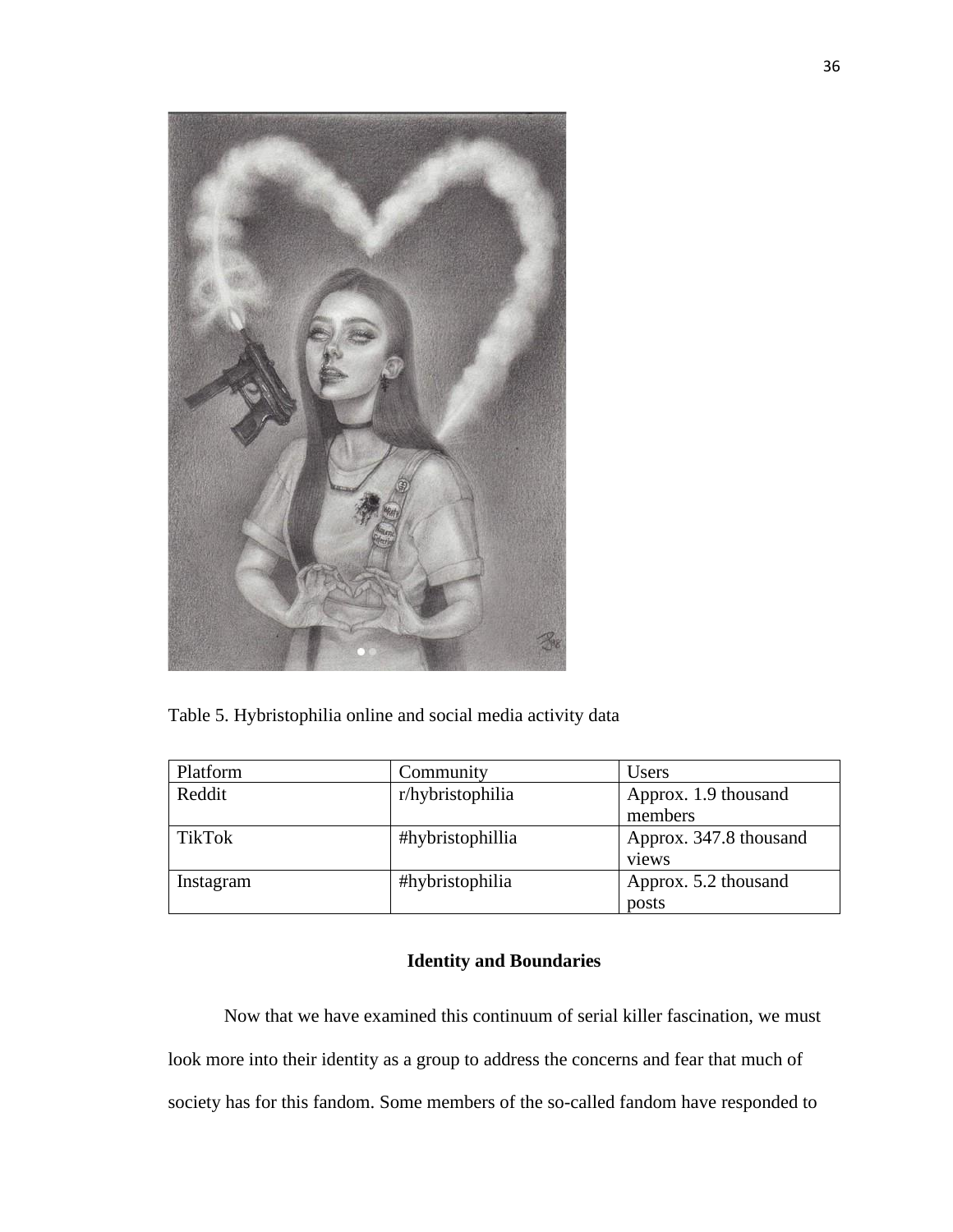these concerns to argue that they are not really "fans" at all, in the accepted definition of the term. Many members of the serial killer fandom, in fact, revoke or deny the title of "fan" altogether. Their goal is not to glorify or worship serial killers but to learn about them and bring awareness to their victims. A moderator on the r/serialkillers subReddit, user u/dr.rainbow, wrote,

"We are not a fanclub. We are not sympathizers. We are here for true crime discussion. If you came here with that [worshiping] mindset then make a different community and go elsewhere. That's not what this subreddit is for." (u/dr\_rainbow, 2018).

This is a sentiment that can be seen across serial killer online communities. Many users in the r/hybristophilia subReddit also express concern for their own mental and emotional state because of their attraction to killers. This is an example of the self-policing of members of these communities.

The serial killer fandom as a social system defines its moral and symbolic boundaries that help to form their identity, decide who is a part of the fandom, the actions they take, and which behaviors are permissible and morally acceptable (Spychaj, 2017). Those who continue behavior outside of these boundaries, such as idolizing and celebrating killers, are not members of the serial killer fandom discussed. In finding what they consider as morally acceptable, the members of the serial killer fandom also view themselves as a group of like-minded individuals who happen to be interested in serial killers (Smith, 2018). What many on the outside of the fandom see as a dark and strange obsession, those in the fandom describe as something much more innocent. The basis of the serial killer fandom has been described by members of the fandom as an attempt to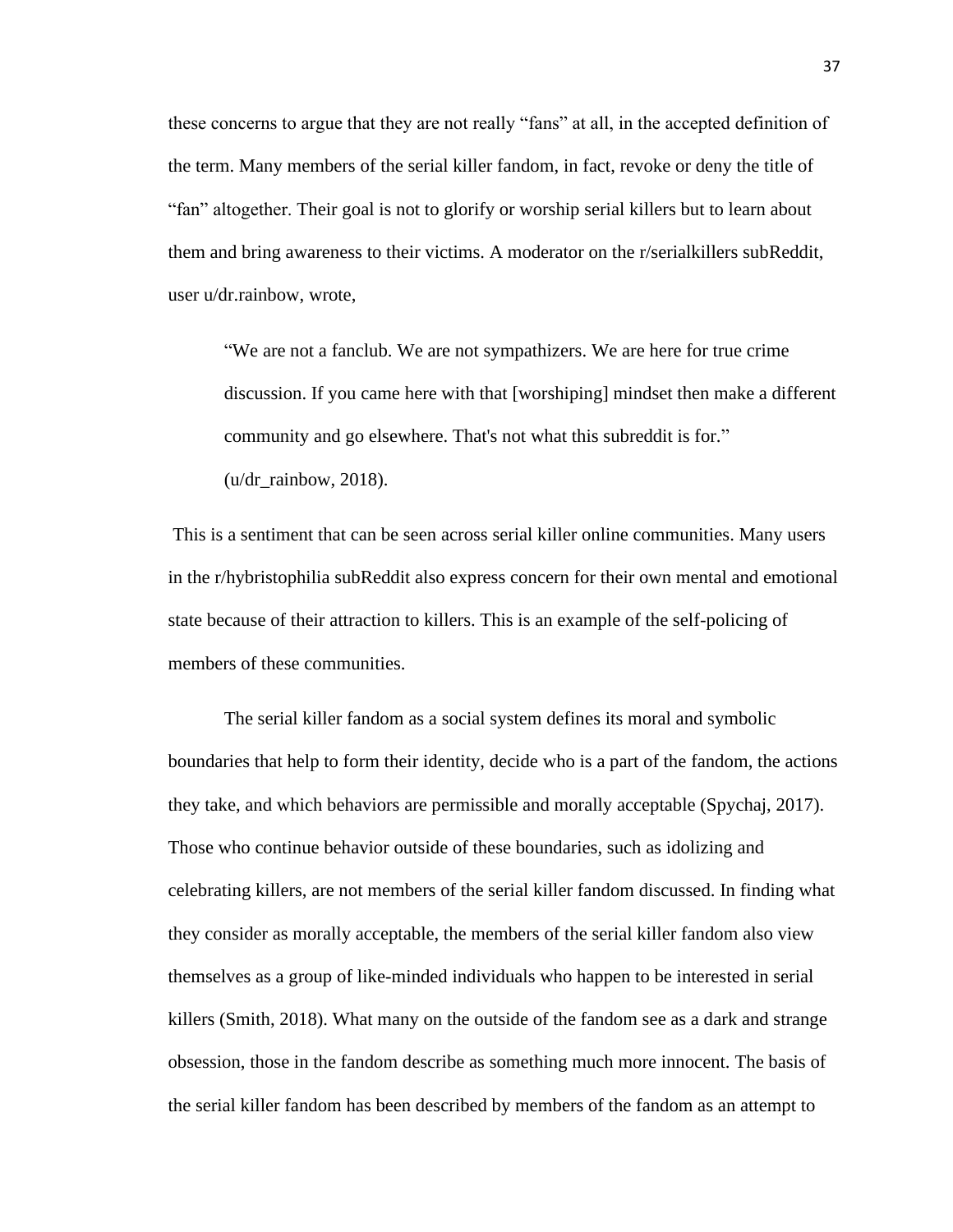understand how someone could commit the crime these killers committed, uncover and understand the mind of serial killers, and why they did commit their crimes (Spychaj, 2017).

For members of the fandom who may be the most stigmatized, they even voice concern for themselves. The Reddit user u/cherrytrenchcoat created a poll in the r/hybristophilia subReddit asking users that if they could, would they get rid of their hybristophilia? (2022). Among the 219 votes on the poll, 37 said yes, 33 said no, 11 said unsure, and 76 said they were not a hybristophiliac at all, and the other 62 votes were to show the results of the poll (u/cherrytrenchcoat, 2022). In the comments of that post, some users voiced how their hybristophilia made it difficult to create and maintain regular relationships (u/cherrytrenchcoat, 2022). Others who responded "no" to the poll explained that they would not get rid of it altogether, but they wished it were less intense as it made them feel guilty (u/cherrytrenchcoat, 2022). It is important to remember for these hybristophiliacs that hybristophilia is a paraphilia that can be caused by any number of influences out of the hybristophiliac's control.

Another underlying theme within the serial killer fandom is sympathy for the victims of serial killers. Many assume that those who are interested in serial killers are disrespectful to their victims or forget about them entirely. However, this is not the case. Christopher Duett also writes in his article that his correspondence with almost 50 different killers did not make him feel more empathetic for the killers but more sensitive to their victims instead (Duett, 2014). Similarly, Misty from the documentary *In Love with a Killer* explained that after she met Richard Ramirez in person, she realized immediately how evil he truly was, and she sympathized with his victims (Fournet  $\&$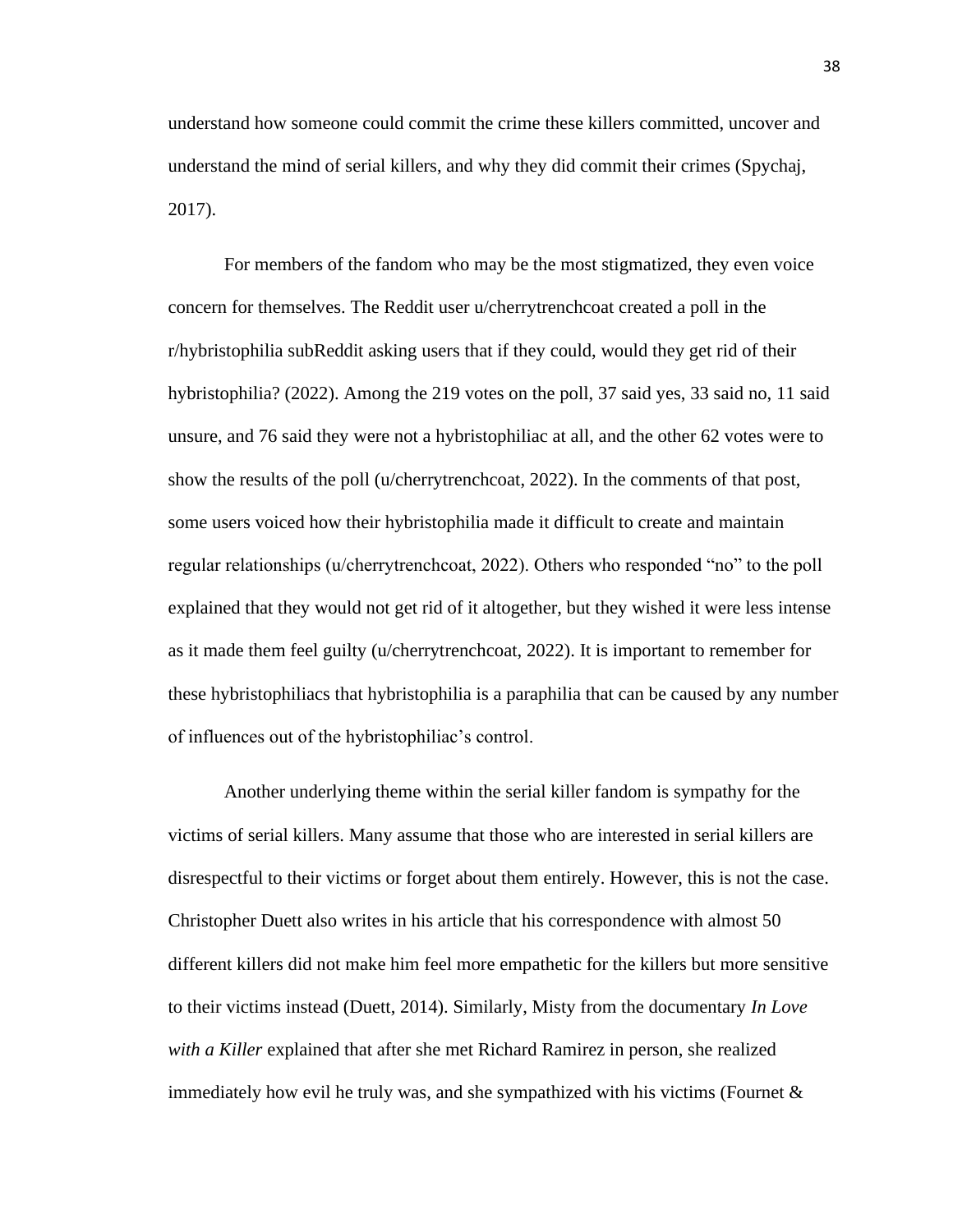Schimitt, 2012). With this being said, the lines of the serial killer fandom and the behavior accepted within the fandom remains blurred, due in part to the topic of interest but also to the stigma surrounding the fandom that can result in 'spoiled identity' of the fandom and fandom members (Spychaj, 2017). To bring further clarity to the serial killer fandom, and avoid a spoiled identity of the group, the title of Spychaj's thesis serves as a reminder of what the fandom is about, "Serial killers are interesting, they're not heroes" (2017).

Finally, addressing the concern of "copycat" serial killers, or killers who commit their acts because previous killers inspire them, there is little basis to assume that the serial killer fandom will breed new serial killers. Little research exists on the idea of copycat killers, but some researchers have examined the effects of violent media on individuals. A large population of people consume violent content in the form of video games, media stories, and real-life stories every day and do not mimic or imitate the behavior that they see (Helfgott, 2015). This shows that the typical person is not looking to cause more violence. Instead, the risk group in terms of the serial killer fandom are those individuals that cross the line of acceptable behavior in the eyes of the fandom and are consequently not members of the fandom.

The phenomenon of copycat, or contagion, killing has been most closely acquainted with mass murderers and school shooters (Langman, 2017b). Mass murder, while not the same as serial killings, has often been included in the discussion of serial killers as both do result in the deaths of multiple victims. It is also the act of mass murder that has been most imitated, though these occurrences are also rare. Individuals who take inspiration from past mass murders usually view one or more killers as idols or as God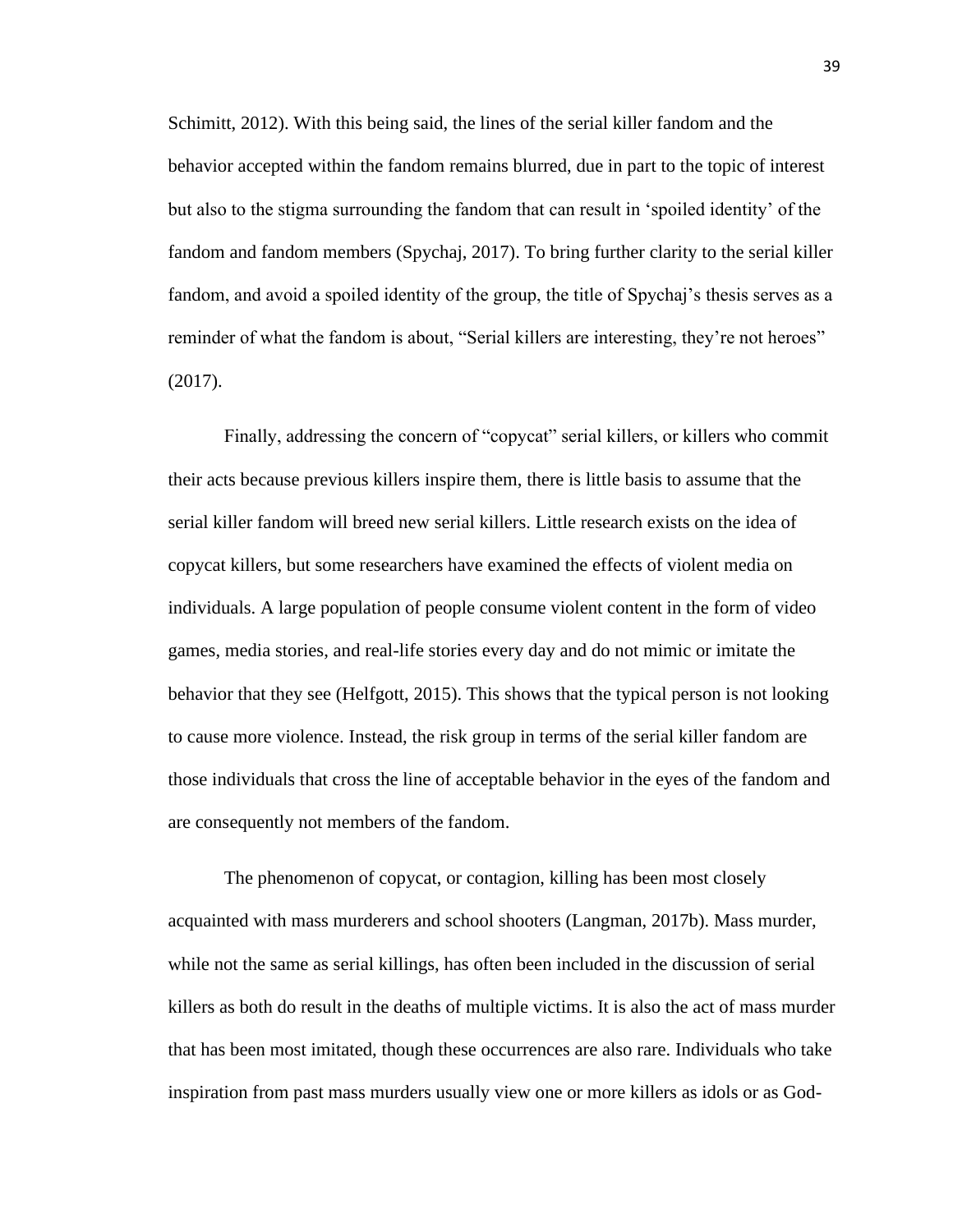like (Langman, 2017a). This idolization is, again, behavior that is not accepted in the serial killer fandom as discussed. These copycats are also drawn to imitating past killings for their own various personal reasons (Langman, 2017a). These personal reasons may overlap with severe mental illness that led to them completing their crimes. Indeed, psychological and physical abuse, especially in childhood, is a common characteristic of killers (Allely et al, 2014). Like the idea that not everyone who plays violent video games or who are exposed to violent stories will lash out with their own crimes, not everyone who has suffered abuse in the past will become a killer or violent person. Research suggests that pre-existing neurodevelopmental problems, environmental insults such as head injuries and childhood maltreatment, and other psychosocial factors interact in individuals associated with serial or mass murder (Allely et al, 2014). There are many factors that contribute to individuals who become killers or copycats, simply being in the serial killer fandom alone will not produce more killers as many may fear.

### **Discussion and Future Research**

The six categories proposed in this continuum of serial killer fandom and fascination are measured at a nominal level. Further research needs to be conducted to determine if these categories could be ranked ordinally or otherwise. There is also potential for further categorization within the six categories mentioned as the fandom has grown and continues to grow and include more individuals with more expressions of interest. Certainly, interest in serial killers continues to grow as more people find these online communities, join, participate, and interact in them. In the research for this project, the membership, postings, and views across all online communities mentioned continued to grow each time they were consulted.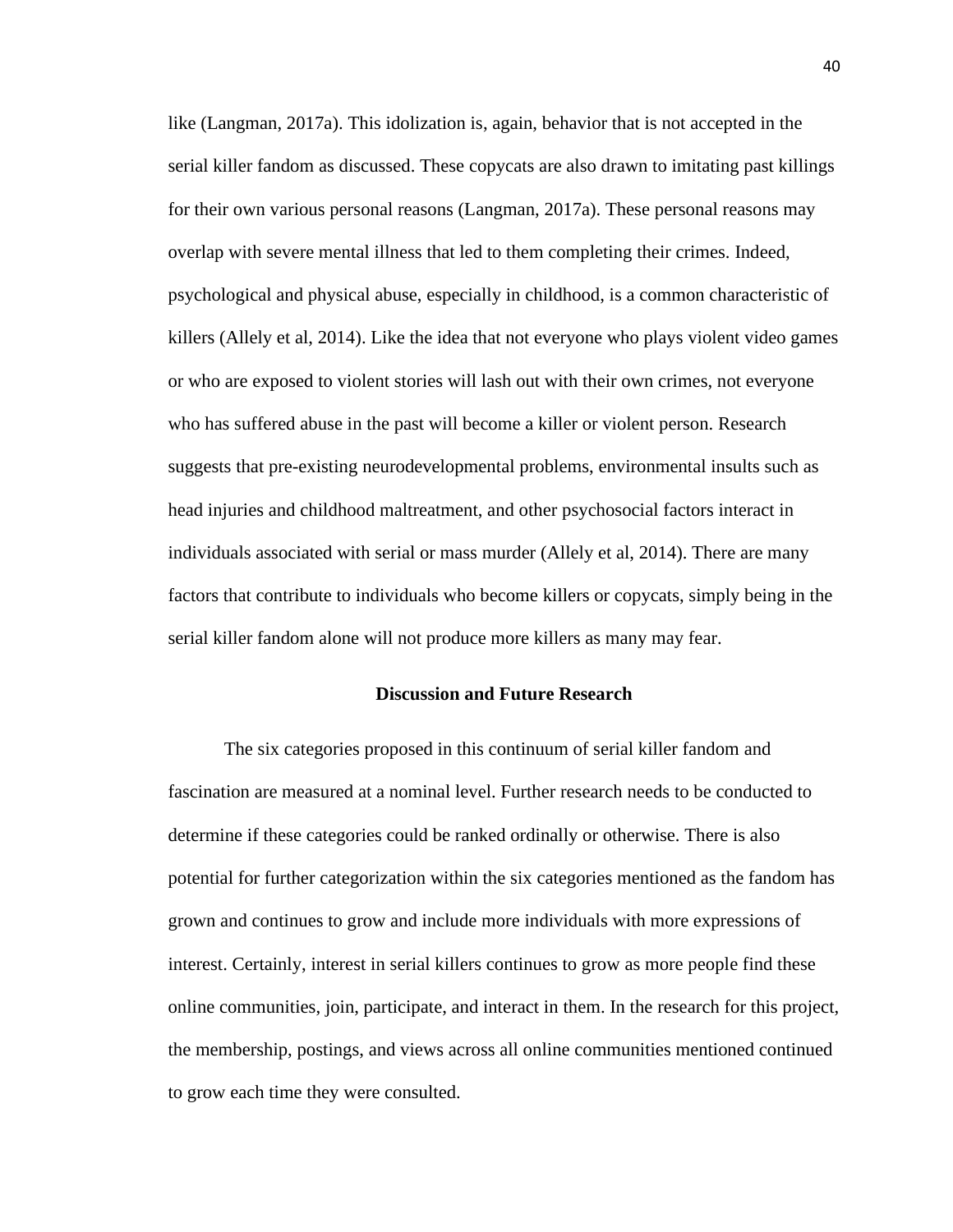Because the nature of this project is to theorize a continuum of fandom behavior in serial killer fans, it is important to note that it is beyond the scope of this project to fully understand and explain why these individuals have the interest that they do and why they express it in the ways that they do. Certainly, increased media on the topic plays a role in the rising interest in serial killers, but there are also many other possible psychological and sociological theories and explanations for why this interest exists and persists. Further, as mentioned previously, there is little research and scholarly literature that exists on these individuals and groups. Each one of the six categories in this continuum warrant further research. There is great misunderstanding of the serial killer fandom because of this lack of investigation, analysis, and knowledge. Further research and understanding of the topic could help to alleviate the stigma, concern, and fear that surrounds the fandom and those individuals who are a part of it. Considering how the fandom is growing, this knowledge could prove useful in avoiding pathologizing or ostracizing members of the fandom.

This continuum is also fluid, meaning that some individuals in one group or category may join others as their interest increases or decreases. This also means that some may be a part of one category and join another to further the first group they were a part of. For example, a collector may become a dark tourist, or crime tripper, to find more items and artifacts for their murderabilia collection, souvenirs from the traveling that they embark on. A hybristophiliac may also become a correspondent, or a groupie, to have personal contact, connections, and/or conversations with the killers that they are fascinated with or to whom they are otherwise attracted. On the other hand, a correspondent who initially contacted someone out of morbid curiosity may develop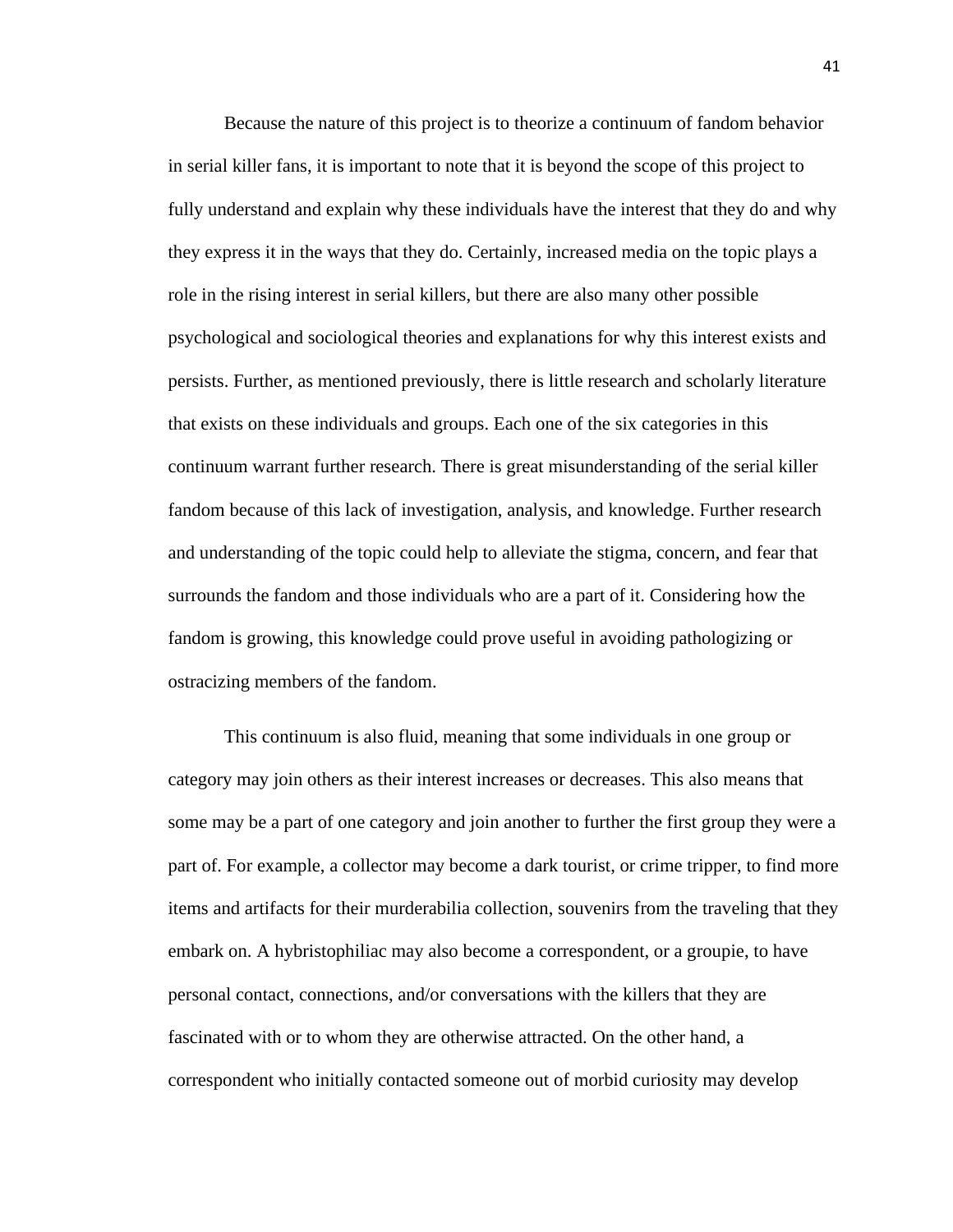feelings after prolonged correspondence. Regardless, rising interest in serial killers and their crimes still leaves many concerned about these "fans."

As discussed in the section of identity and boundaries, it is much easier to see how this concern is unfounded. As this fandom continues to grow, their identity and boundaries will continue to shape the acceptable behavior of its members. Society must learn to separate the individuals of the serial killer fandom discussed in this project with the individuals beyond the fandom's bounds who may pose a risk to the greater society. Further research into individuals who have idolized previous killers or are confirmed to have committed atrocious acts in inspiration of past events will certainly help to clarify this point further. Moreover, further systemic research of the social media trends and patterns of serial killer fandom members could shed further light into their motivations for being active members of the fandom. This would assist in separating the serial killer fandom and its members from individuals beyond the fandom's boundaries. Those individuals that celebrate killers are a different breed of person altogether.

### **Conclusion**

The fringe fandom of serial killers has been gaining recognition in the media as the fandom itself gains new members. It has also been shown that this interest is not new to our society but has been present at the outskirts of society since the phenomenon of serial killing first began, hence the idea of a fringe fandom. The serial killer fandom discussed is also less of a fandom, as many of its members deny being fans in the same way that fans love Taylor Swift or the Marvel movies. Instead, they are more interested in learning about the killers themselves, their victims, and their crimes. They may express this interest in the categories explained in this continuum. Some are consumers of media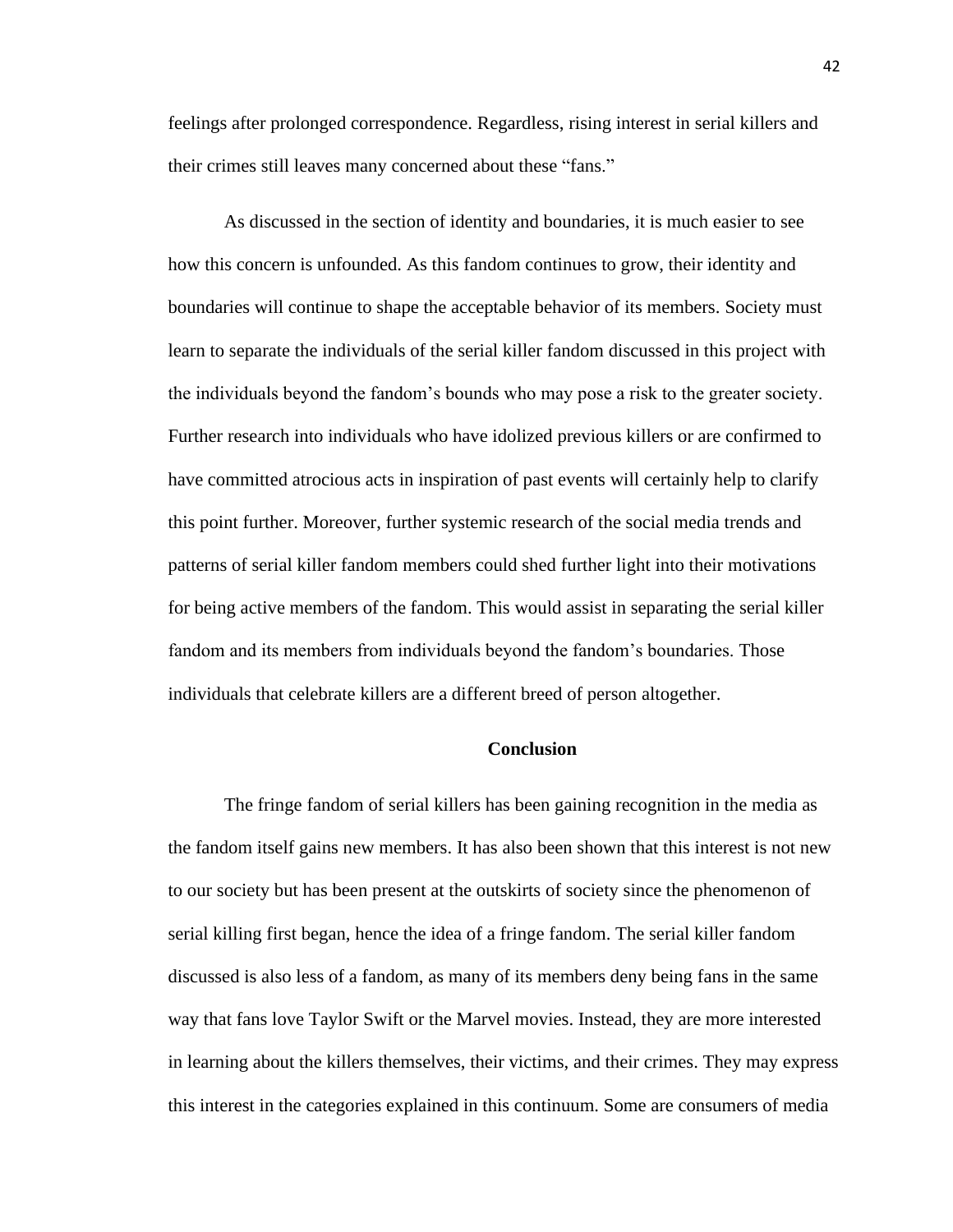pertaining to killers, such as documentaries and books, while others may collect murderabilia related to the killers or their crimes. Still others may become correspondents that choose to make personal contact with convicted killers and criminals while they serve their sentence in prison. Groupies are also not a recent concept even in the discussion of serial killers. The newest term to the serial killer fandom is hybristophilia in which individuals form an attraction to these violent criminals. These categories are not concrete or stable as many fans may be members of multiple categories within the continuum.

Members of the fandom also rely heavily on the internet and social media to connect with one another. Numerous online communities of these fans exist on various social media platforms such as Reddit, Instagram, and TikTok. The connections that they can make on these platforms are what allows them to create their own identities as fans and as a group. As discussed, the membership of these online communities is ever increasing despite some attempts by social media and online companies to ban content relating to the fandom and serial killers. These attempted bans come in response to concern and fear of the serial killer fandom that stems from misunderstanding of the fandom.

As we can see, this fear is unfounded towards the serial killer fandom. The fandom members moderate each other. Over the establishment of the fandom, the group has worked together to ascertain what is and what is not acceptable behavior in terms of their interest in serial killers and the expression of that interest. They remind anyone in their online communities that might stray into inexcusable territory that serial killers are interesting, they are not something to be praised or celebrated in any way. Many also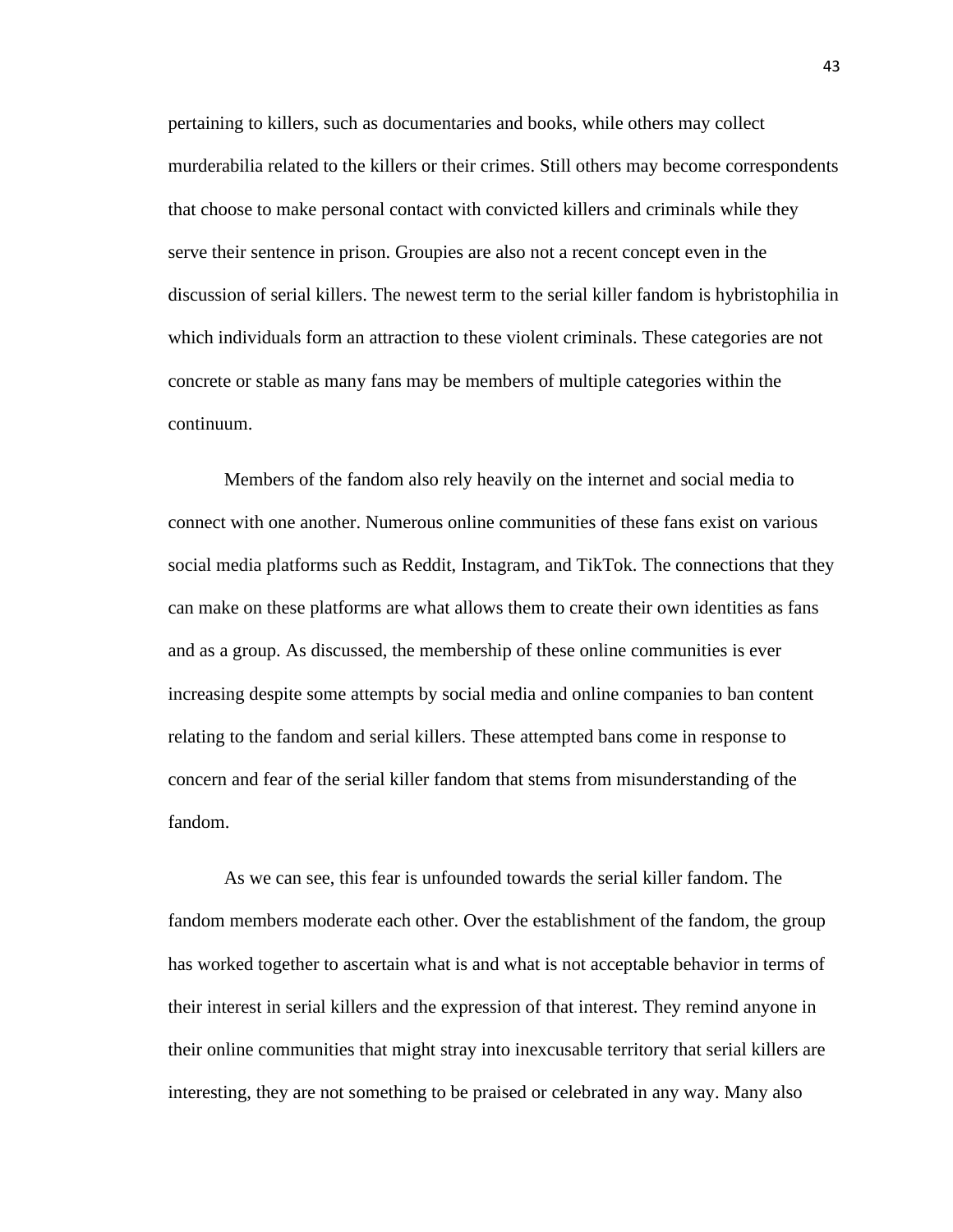explain how their interest in serial killers, and subsequent research, makes them more sympathetic to the victims, not the killers. There are also many factors that contribute to the creation of killers including psychological and sociological reasons that cannot be linked to membership in the serial killer fandom alone. Again, individuals who do exhibit behavior that may idolize killers, or otherwise worship them, are outside the boundaries of the fandom.

There is still extraordinarily little research on the topic of serial killer fans. There is much potential to research the occurrence and activities of these fans and why they have the interest that they do. Each category in this continuum has room for research as there is little knowledge available about them that still leaves many misunderstandings and fear of the fandom. Many who do identify with hybristophilia are even asking why they have the attraction that they do and recognize the little data that there is on the paraphilia. As more individuals are showing interest in and joining the fringe fandom of serial killers, this research could become instrumental in separating this interest with the darker idolization of serial killers involved with potential copycat killers.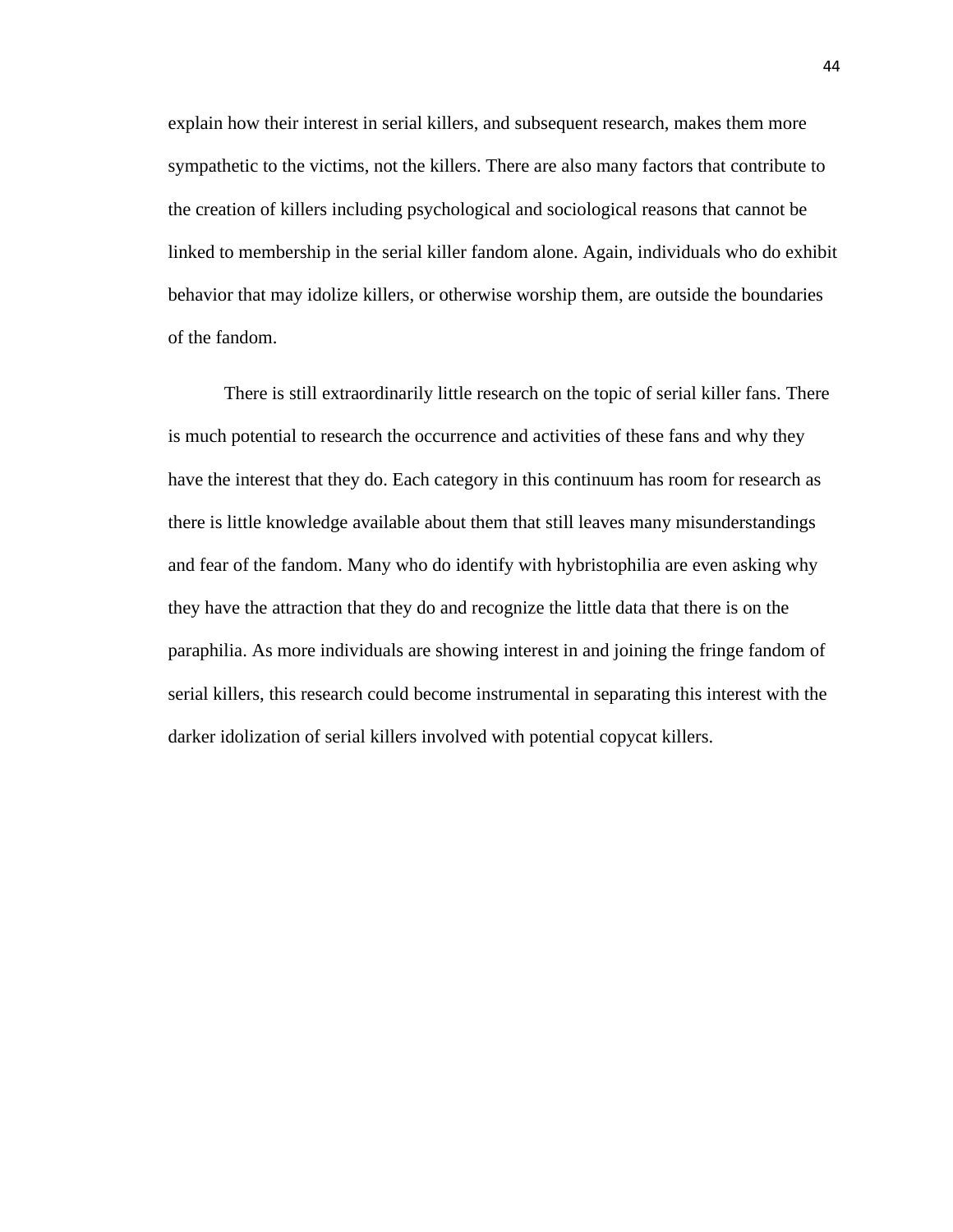### **References**

#darktourism. (n.d.). Instagram.<https://www.instagram.com/explore/tags/darktourism/>

#darktourism, (n.d.). TikTok.<https://www.tiktok.com/tag/darktourism>

#darktourist. (n.d.). Instagram.<https://www.instagram.com/explore/tags/darktourist>

#darktourist. (n.d.). TikTok.<https://www.tiktok.com/tag/darktourist>

#hybristophilia. (n.d.). Instagram.

<https://www.instagram.com/explore/tags/hybristophilia/>

#hybristophillia. (n.d.). TikTok.<https://www.tiktok.com/tag/hybristophillia>

#murderabilia. (n.d.). Instagram.<https://www.instagram.com/explore/tags/murderabilia/>

#murderabilia. (n.d.). TikTok.<https://www.tiktok.com/tag/murderabilia>

#murderabilla. (n.d.). TikTok.<https://www.tiktok.com/tag/murderabilla>

#prisonpenpals. (n.d.). Instagram.

<https://www.instagram.com/explore/tags/prisonpenpals/>

#prisonpenpals^tm. (n.d.). Instagram.

<https://www.instagram.com/explore/tags/prisonpenpals%E2%84%A2/>

#prisonpenpalswanted. (n.d.). Instagram.

<https://www.instagram.com/explore/tags/prisonpenpalswanted/>

#serialkillers. (n.d.). TikTok.<https://www.tiktok.com/tag/serialkillers>

#Serialkillers. (n.d.). Instagram.<https://www.instagram.com/explore/tags/serialkillers/>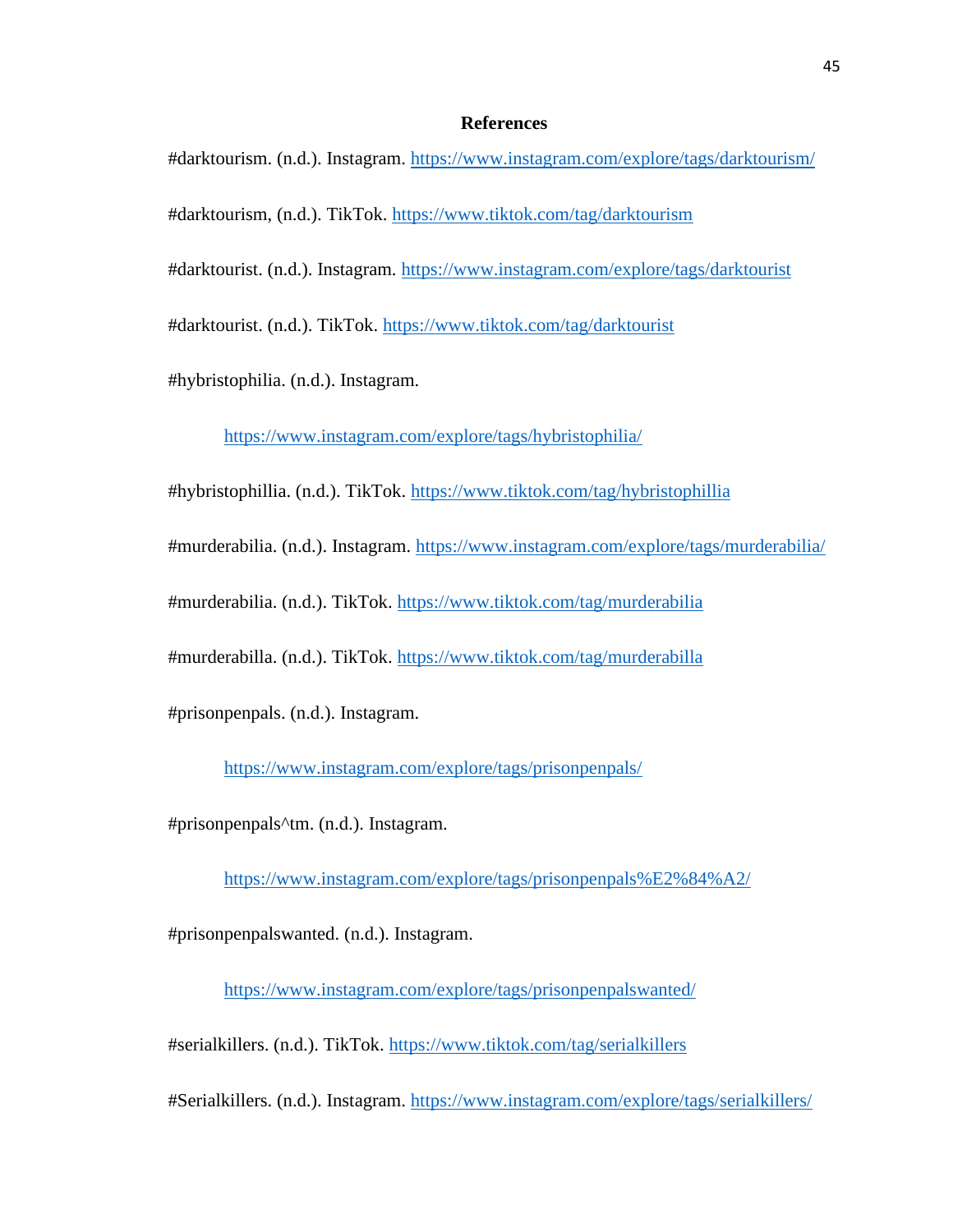#Serialkiller. (n.d.). TikTok.<https://www.tiktok.com/tag/serialkiller>

#Truecrimecommunity. (n.d.). Instagram.

<https://www.instagram.com/explore/tags/truecrimecommunity/>

#Truecrime. (n.d.). Instagram.<https://www.instagram.com/explore/tags/truecrime/>

#Writeaprisoner. (n.d.). TikTok.<https://www.tiktok.com/tag/writeaprisoner>

#Writetoaprisoner. (n.d.) TikTok.<https://www.tiktok.com/tag/writetoaprisoner>

*10 Great Places to Visit for Dark Tourism*. (2015). TheRichest.

https://www.therichest.com/location/10-great-places-to-visit-for-dark-tourism/

Allely, C. S., Minnis, H., Thompson, L., Wilson, P., & Gillberg, C. (2014).

Neurodevelopmental and psychosocial risk factors in serial killers and mass murderers. *Aggression and Violent Behavior*, *19*(3), 288–301. https://doi.org/10.1016/j.avb.2014.04.004

Altheide, D., & Schneider, C. (2013). *Qualitative media analysis* (Second Edition ed.).

SAGE Publications, Ltd https://www.doi.org/10.4135/9781452270043

American Psychological Association (n.d.). *APA Dictionary of Psychology*. American

Psychological Association. https://dictionary.apa.org/hybristophilia

ArchiveNewsFootage [channel]. (2015). Ted Bundy groupies [video]. YouTube.

https://www.youtube.com/watch?v=kvEKhdkmSnk

Bailey Sarian. Home [YouTube channel]. (n.d.) YouTube.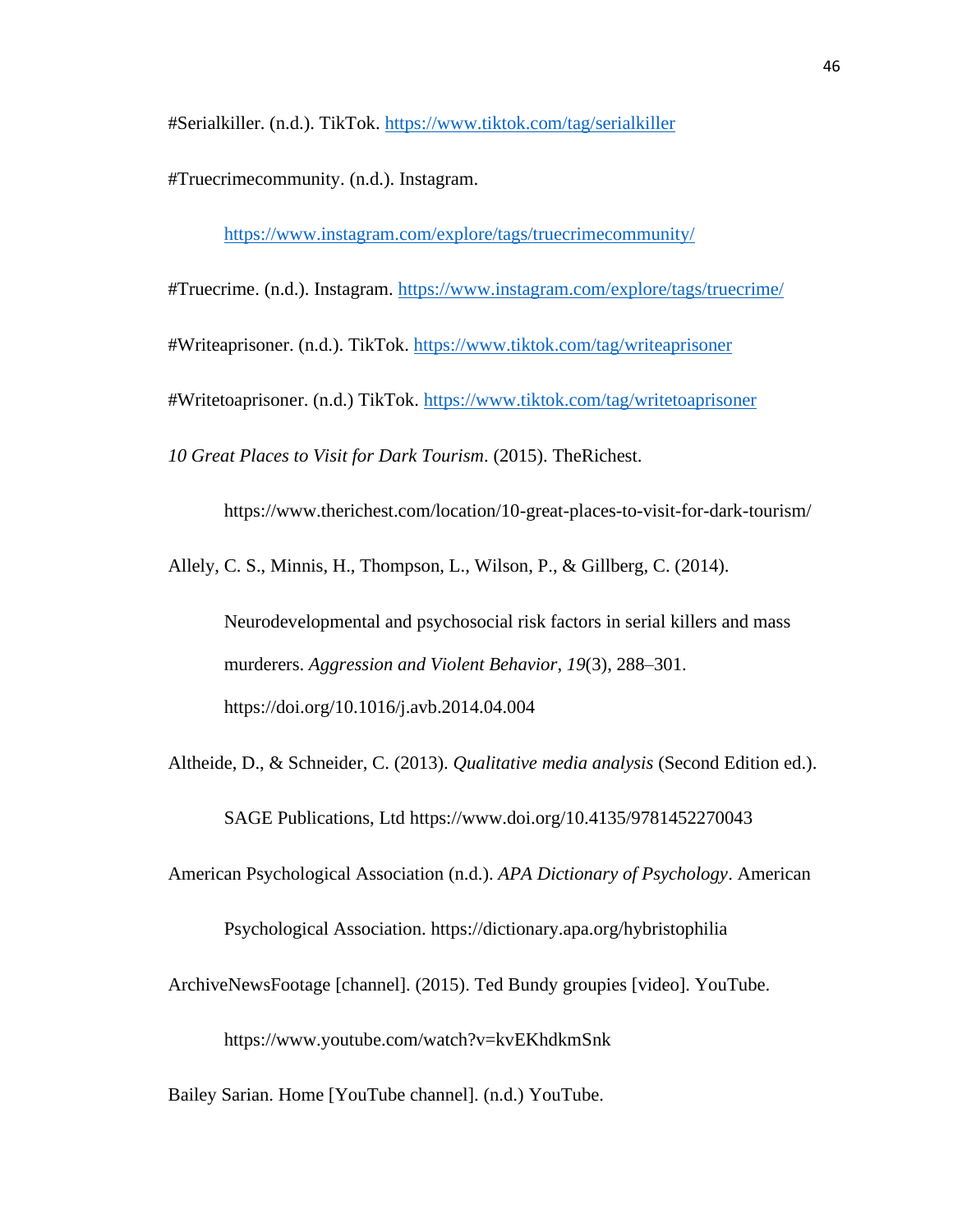https://www.youtube.com/c/BaileySarian

Barnes, N. (2015). "Killer fandoms crime-tripping & identity in the True Crime Community". All Graduate Plan B and other Reports. 6-51. <https://digitalcommons.usu.edu/gradreports/726> Bathory, B. [@blairbathory]. (2021). Really intense energy surrounding this grave

□#darktourist #ghoststories #hauntedplaces [video]. TikTok. [https://www.tiktok.com/@blairbathory/video/7033995401451605295?is\\_copy\\_ur](https://www.tiktok.com/@blairbathory/video/7033995401451605295?is_copy_url=1&is_from_webapp=v1&q=darktourist&t=1649361196098) l=1&is from webapp=v1&q=darktourist&t=1649361196098

Bathory, B. [@blairbathory]. (2022). I can officially call myself a

#darktourist !  $\odot$  #truecrimeheadlines #scarylocations #crime [video]. TikTok. https://www.tiktok.com/@blairbathory/video/7076958415653768494?is\_copy\_ur l=1&is\_from\_webapp=v1&q=darktourist&t=1651173755030

- Bentham, A. (2015). Fatal attraction: The serial killer in American Popular culture. *Violence in American popular culture*, *1*, 203-22.
- Binik O. (2020) This is a taboo business: The murderabilia market from sacred to profane. In: The Fascination with Violence in Contemporary Society. Palgrave Macmillan, Cham. [https://doi.org/10.1007/978-3-030-26744-5\\_7](https://doi.org/10.1007/978-3-030-26744-5_7)
- Bonn, S., & Dimond, D. (2014). *Why We Love Serial Killers: The Curious Appeal of the World's Most Savage Murderers*. Skyhorse.
- Broll, R. (2020). Dark fandoms: An introduction and case study. *Deviant*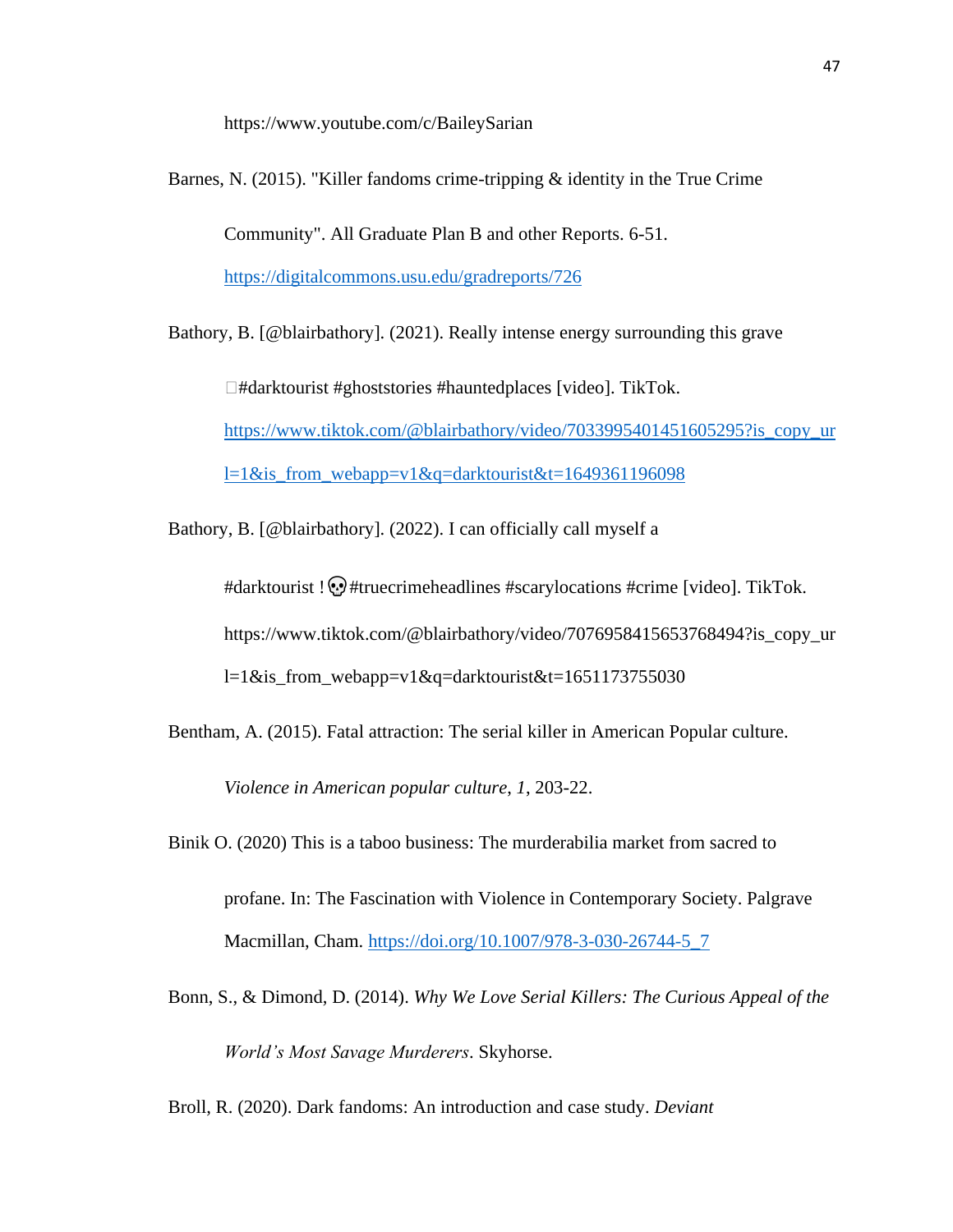*Behavior*. *41:6*, 792-804.<https://doi.org/10.1080/01639625.2019.1596453>

Buzzfeed. [BuzzFeedVideo]. (2020). *I fell in love with a prison inmate* [video]. YouTube.

<https://www.youtube.com/watch?v=DWEVtlwVzgQ>

Canet, F. (2019). Changing times for scholarly communication: The case of the academic research video and the online video journal. *El Profesional de La Información*, *28*(4), 1–13. [https://doi](https://doi-org.libproxy.eku.edu/10.3145/epi.2019.jul.06)[org.libproxy.eku.edu/10.3145/epi.2019.jul.06](https://doi-org.libproxy.eku.edu/10.3145/epi.2019.jul.06)

- Connecticut Murder Lady. [@connecticut\_murder\_lady]. (2022). A passer-by on her way to the shoe cobbler found Elizabeth Short's remains in an empty Los Angeles lot [Instagram post]. Instagram. https://www.instagram.com/p/Ccsok1FMrnm/
- Denham, J. (2020) Collecting the dead: Art, antique and 'aura' in personal collections of murderabilia, *Mortality, 25:3*, 332-347, DOI: 10.1080/13576275.2019.16059

Dimond, D. (2019). *Prison groupie syndrome*. Diane Dimond.

https://www.dianedimond.com/hybristophilia/

Districtsun. [@districtsun]. (2021). The last one hits different  $\ddot{\bullet}$ . #Tedbundy

#charlesmanson #richardramirez #crimetiktok #foryou #fyp #viral #serialkiller #nightstalker #truecrime [video]. Tiktok.

[https://www.tiktok.com/@districtsun/video/6989984816112487686?is\\_copy\\_url=](https://www.tiktok.com/@districtsun/video/6989984816112487686?is_copy_url=1&is_from_webapp=v1) 1&is from webapp=v1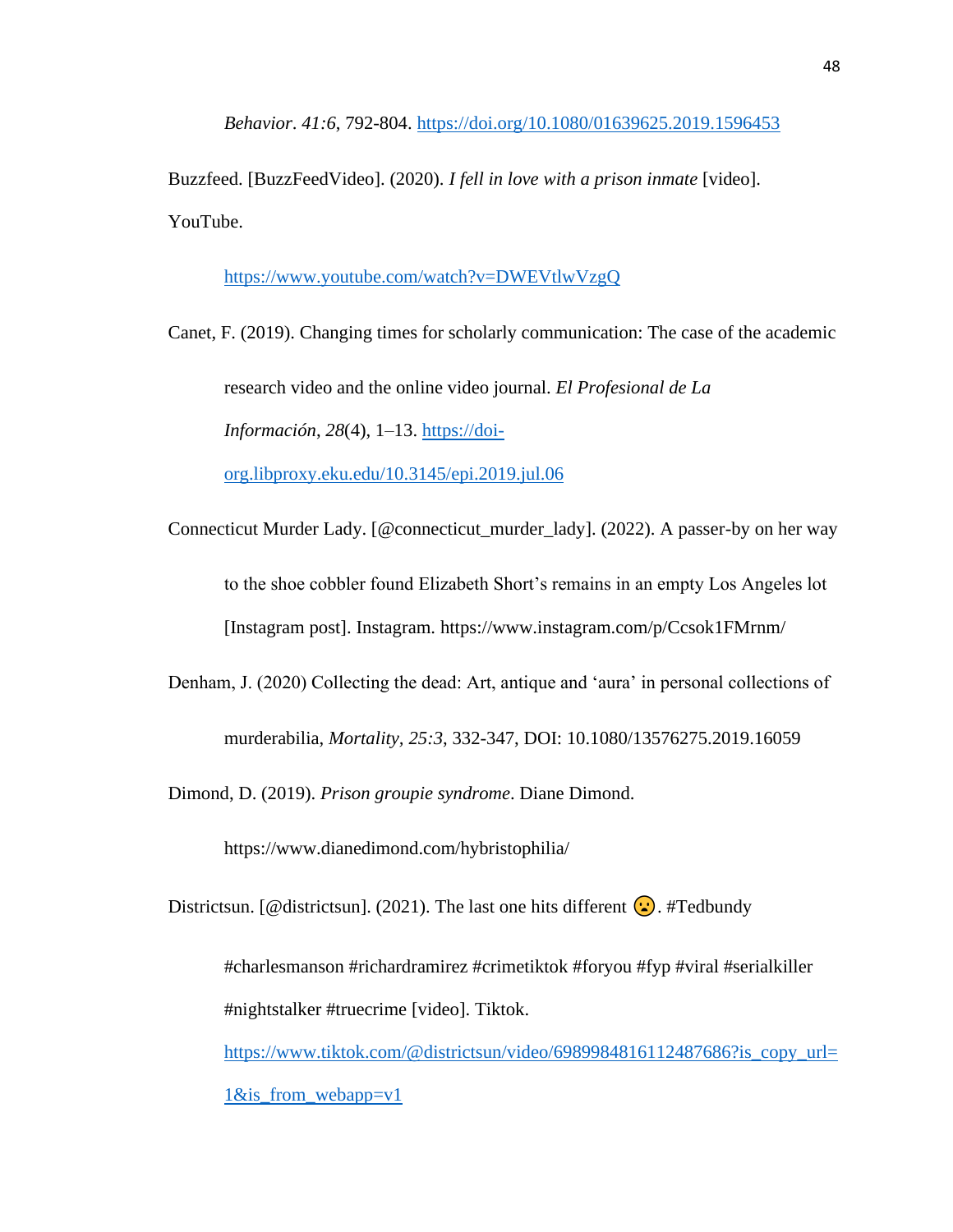- Duett, C. (2014). *I've been pen pals with nearly 50 murderers and serial killers*. VICE. [https://www.vice.com/en/article/7b7jqa/ive-been-pen-pals-with-nearly-50-serial](https://www.vice.com/en/article/7b7jqa/ive-been-pen-pals-with-nearly-50-serial-)killers-121
- Fournet, T., & Schimitt, p. (Directors). (2012). *In love with a killer* [film]. Pallas Télévision
- Gabi. [@hybristophiliacs]. (n.d.). hybristophiliacs [Instagram profile]. Instagram.

<https://www.instagram.com/hybristophiliacs/>

- Gibson, D. C. (2006) The relationship between serial murder and the American tourism industry, Journal of Travel & Tourism Marketing. :1, 45-60, DOI: 10.1300/ J073v20n01\_04 T
- Helfgott, J. B. (2015). Criminal behavior and the copycat effect: Literature review and theoretical framework for empirical investigation. *Aggression and Violent Behavior*, *22*, 46–64. https://doi.org/10.1016/j.avb.2015.02.002

Hills, M. (2002). *Fan Cultures*. Routledge.

Hintz, C. (2021). *Jeffrey Dahmer Tour in Milwaukee - Cream City Cannibal* 

*Tour*. Wisconsin Frights. [https://www.wisconsinfrights.com/jeffredahmer-tour](https://www.wisconsinfrights.com/jeffredahmer-tour-milwaukee/)[milwaukee/](https://www.wisconsinfrights.com/jeffredahmer-tour-milwaukee/)

Hohenhaus, P. (2022). *home - Dark Tourism - the guide to dark travel destinations around the world*. Dark-Tourism. https://www.dark-tourism.com/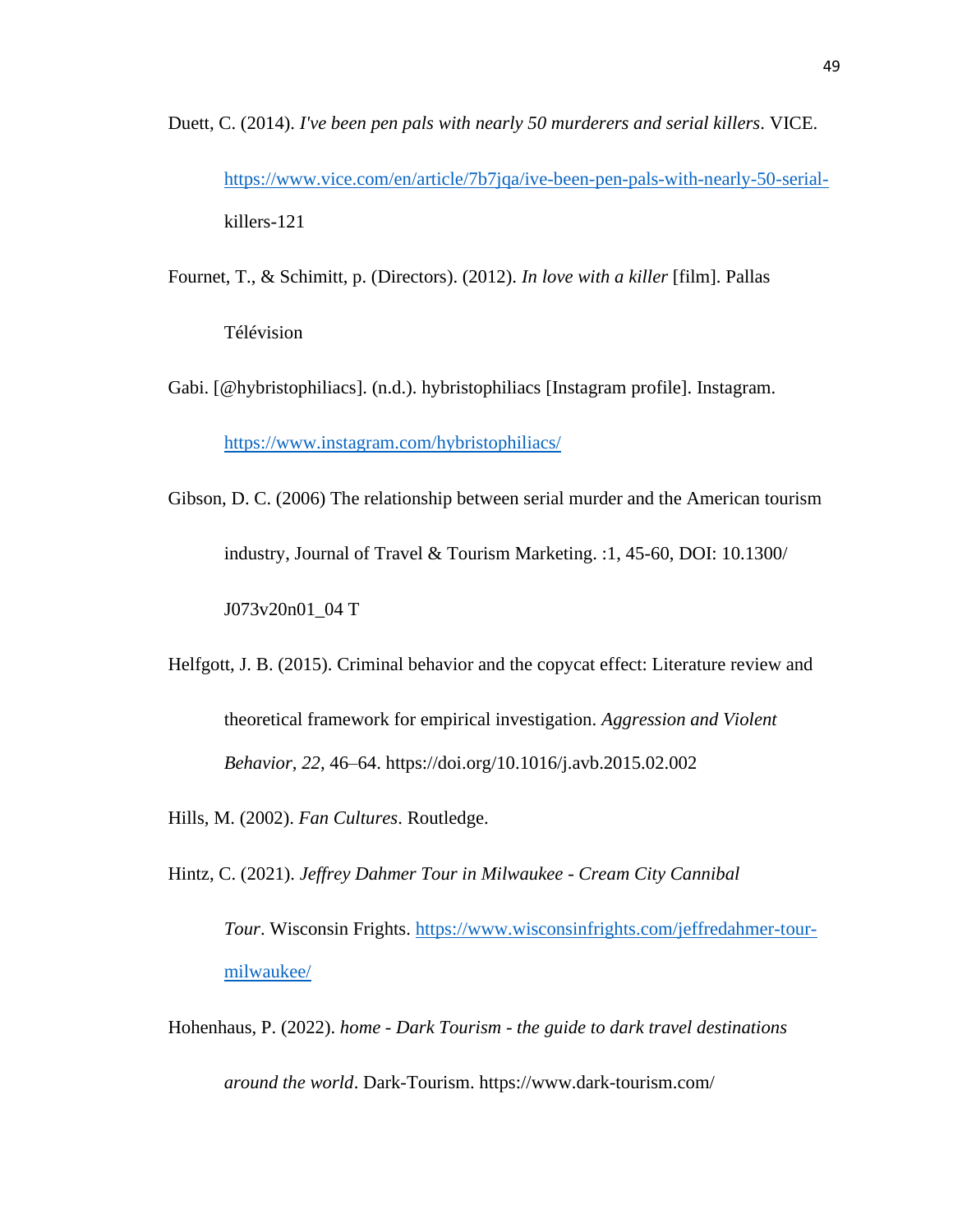Hudson, D. L. (2012). *"Son of Sam" Laws*. Freedomforuminstitute.Org.

<https://www.freedomforuminstitute.org/first-amendment-center/topics/freedom->

of-speech-2/arts-first-amendment-overview/son-of-sam-laws/

Hurley, E. (2009). Overkill: An exaggerated response to the sale of murderabilia. Ind. L.

Rev., 42, 411.

Inmate-Connection. (2022). Inmate-connection.com. [https://www.inmate-](https://www.inmate-/)

connection.com/

Inside Edition [channel]. (2022). *Serial killer's daughter says his fans are harassing her*

[video]. YouTube. https://www.youtube.com/watch?v=vZceyGofbac

- Isenberg, S. (2021). *Women Who Love Men Who Kill: 35 True Stories of Prison Passion*. Diversion Books.
- KRON 4 [channel]. (2013) *The Night Stalker's Groupies - 1990 KRON 4 Report* [video]. YouTube. https://www.youtube.com/watch?v=-Rlm-n3vfVM
- Kuroski, J. (2021). Carole Ann Boone married Ted Bundy literally in the middle of his trial — then had his baby. All That's Interesting. <https://allthatsinteresting.com/carole-ann-boone-ted-bundy-wife>
- Lamerichs, N. (2018). *Productive Fandom: Intermediality and Affective Reception in Fan Cultures*. Amsterdam University Press.

Langman, P. (2017a). Different Types of Role Model Influence and Fame Seeking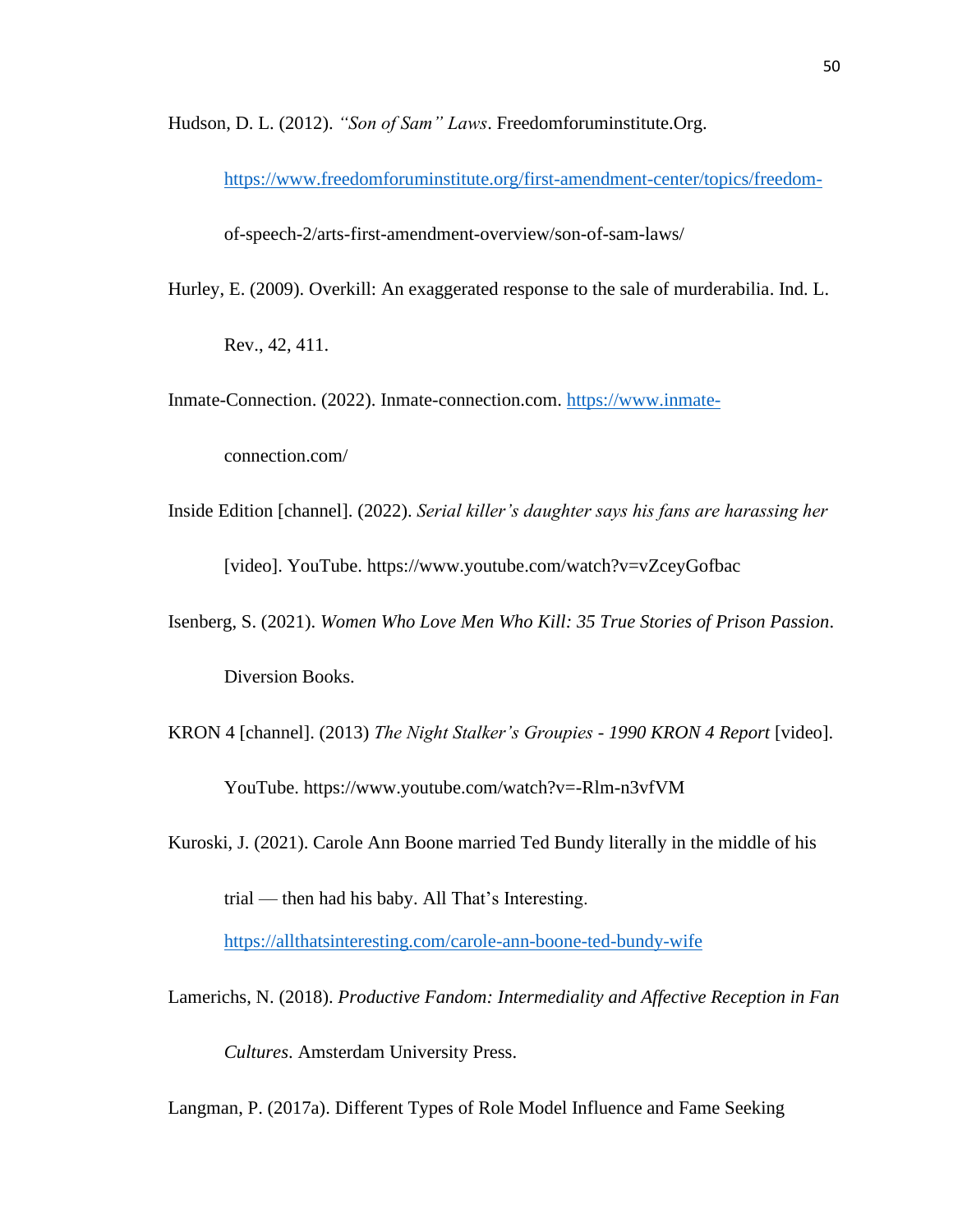Among Mass Killers and Copycat Offenders. *American Behavioral Scientist*, *62*(2), 210–228.<https://doi.org/10.1177/0002764217739663>

Langman, P. (2017b). Role models, contagions, and copycats: An Exploration of the Influence of Prior Killers on Subsequent Attacks. Schoolshooters.info. https://schoolshooters.info/sites/default/files/role\_models\_3.1.pdf

Lee, S. H., Tak, J.-Y., Kwak, E.-J., & Lim, T. Y. (2020). Fandom, social media, and identity work: The emergence of virtual community through the pronoun "we." *Psychology of Popular Media*, *9*(4), 436–446.

<https://doiorg.libproxy.eku.edu/10.1037/ppm0000259>

Margaritoff, M. (2021). *Doreen Lioy was a successful editor — but she gave it all up to marry a serial killer*. All That's Interesting. [https://allthatsinteresting.com/doreen](https://allthatsinteresting.com/doreen-)lioy

Merriam-Webster. (n.d.). Groupie. In *Merriam-Webster.com dictionary*.

https://www.merriam-webster.com/dictionary/groupie

Murder Auction. (n.d.). Murderabilia & True Crime Collectables. Murderauction.com

<https://www.murderauction.com/auction/>

Perner, J. [@jessicaperner]. (2019). "hybristophilia" 2018 5x7 graphite on paper [post]. Instagram.<https://www.instagram.com/p/BzOgDDHocvs/>

Puhle, A., & Parker, A. (2021). Dark or paranormal tourism: A major attraction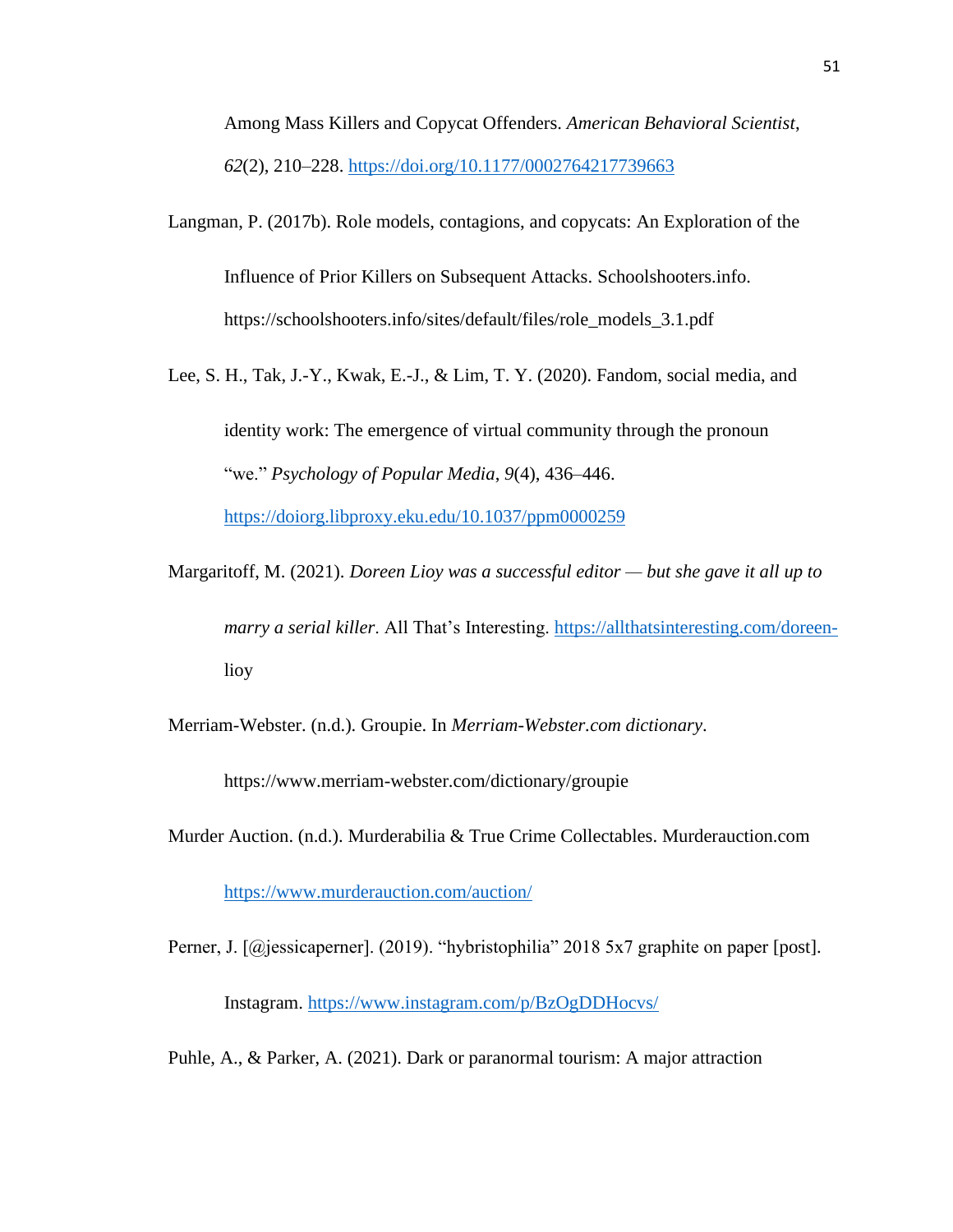throughout history. *Australian Journal of Parapsychology*, *21*(1), 7–30.

PrisonPenPals. (2022). Prisonpenpals.com.<https://www.prisonpenpals.com/>

Prisonpenpalswanted [@prisonpenpalswanted]. (n.d.). Instagram [profile].

https://www.instagram.com/prisonpenpalswanted/

r/hybristophilia, (2013). Reddit.<https://www.reddit.com/r/hybristophilia/>

r/prisonpenpals. (2015). Reddit.<https://www.reddit.com/r/prisonpenpals/>

r/serialkillers. (2011). Reddit.<https://www.reddit.com/r/serialkillers/>

r/truecrime*.* (2010). Reddit.<https://www.reddit.com/r/TrueCrime/>

r/truecrimediscussion*.* (2015). Reddit.<https://www.reddit.com/r/TrueCrimeDiscussion/>

r/zodiackiller*.* (2009). Reddit.<https://www.reddit.com/r/ZodiacKiller/>

Ramsland, K. (2018). *Killer pen pals*. Psychology Today.

[https://www.psychologytoday.com/us/blog/shadow-boxing/201807/killer-pen](https://www.psychologytoday.com/us/blog/shadow-boxing/201807/killer-pen-pals)[pals](https://www.psychologytoday.com/us/blog/shadow-boxing/201807/killer-pen-pals)

Ransom, B. [@caughtpodcast]. (2021). #freecorrina #corrinasmith #england

#truecrimeanytime #caughtpodcast #serialkillers #creativewaystokill [Video].

TikTok.

https://www.tiktok.com/@caughtpodcast/video/6984538358672280837?is from [webapp=1&sender\\_device=pc&web\\_id7071846709613479470](https://www.tiktok.com/@caughtpodcast/video/6984538358672280837?is_from_webapp=1&sender_device=pc&web_id7071846709613479470)

SAGE. (2012). *Ethnographic Content Analysis - SAGE Research Methods*.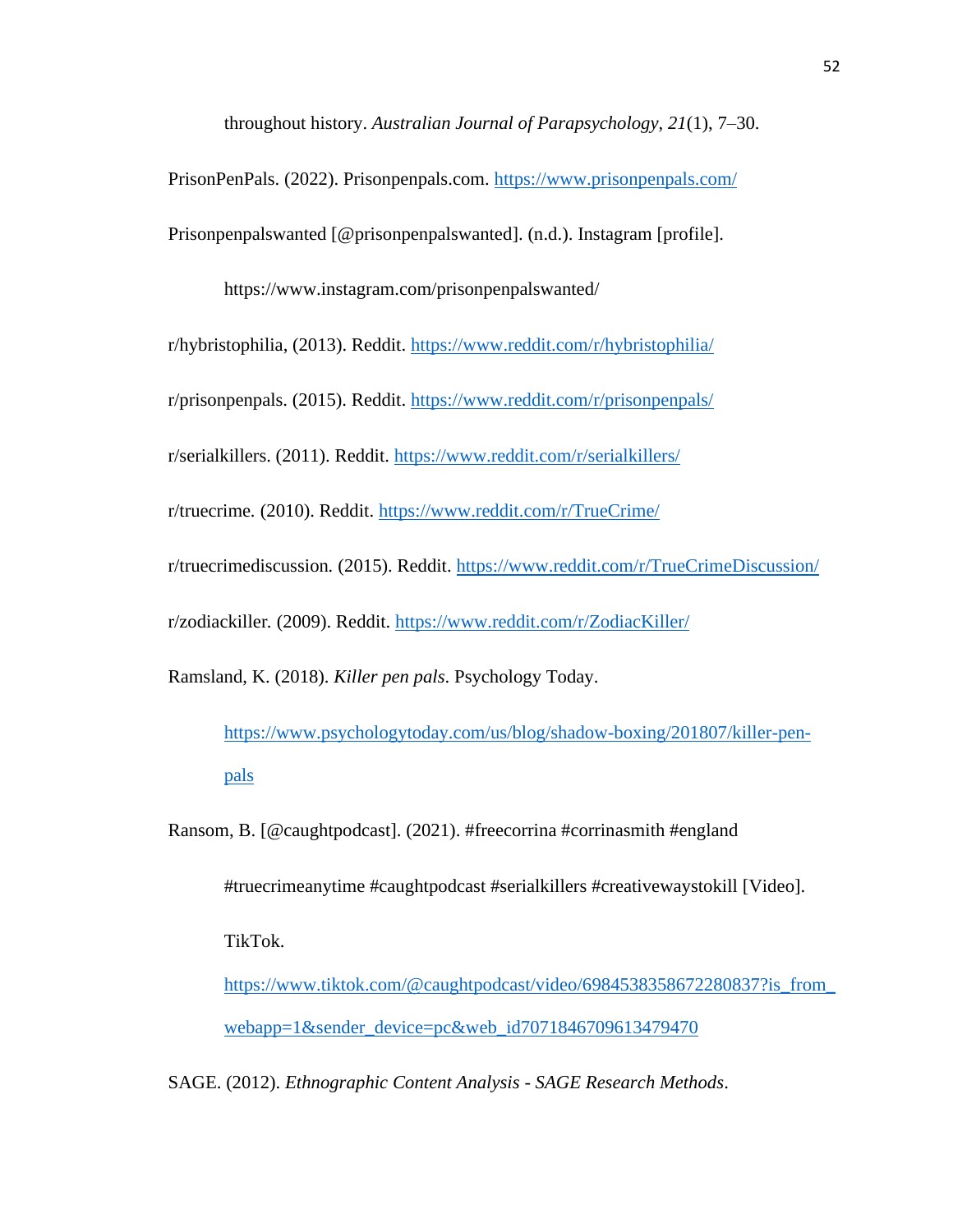Methods.sagepub.com. [https://methods.sagepub.com/reference/sage-encyc](https://methods.sagepub.com/reference/sage-encyc-)qualitative-research-methods/n149.xml

Schmid, D. (2004). Murderabilia: Consuming fame. M/C Journal, 7(5).

https://doi.org/10.5204/mcj.2430

Schultz, J. [@thawikidone]. (2021). #Murderabilia #CollectorCheck A piece of a REAL

TORTURE BED! #BobBerdella #KCButcher #serialkillertok [video]. TikTok. https://www.tiktok.com/@thawikidone/video/6933408393159838982?is\_copy\_ur  $l=1$ &is\_from\_webapp=v1

Smith, G. (2018). Living life on the fringe: Examining how the internet has enabled the growth of the serial killer fringe fandom. *Comm-entary: Media rhetoric interpersonal*. 39<sup>th</sup> Edition. 139-152. [Comm-entary, Spring 2019 -](https://scholars.unh.edu/cgi/viewcontent.cgi?article=1018&context=comm-entary#page=139) Full Issue [\(unh.edu\)](https://scholars.unh.edu/cgi/viewcontent.cgi?article=1018&context=comm-entary#page=139)

SpookyWolves. [@spookywolves13]. (2022). *Yes...studying* [photograph].

[https://www.instagram.com/p/CaR1vIbun2t/?utm\\_source=ig\\_web\\_copy\\_link](https://www.instagram.com/p/CaR1vIbun2t/?utm_source=ig_web_copy_link)

Spychaj, M. (2017). ""Serial killers are interesting, they're not heroes": Moral boundaries,

identity management, and emotional work within an online community". Theses and Dissertations (Comprehensive). 1985.<https://scholars.wlu.ca/etd/1985>

Sterling, M. [Lipstick Lullabies]. (2017). *Home* [YouTube channel]. YouTube.

<https://www.youtube.com/c/LipstickLullabies/about>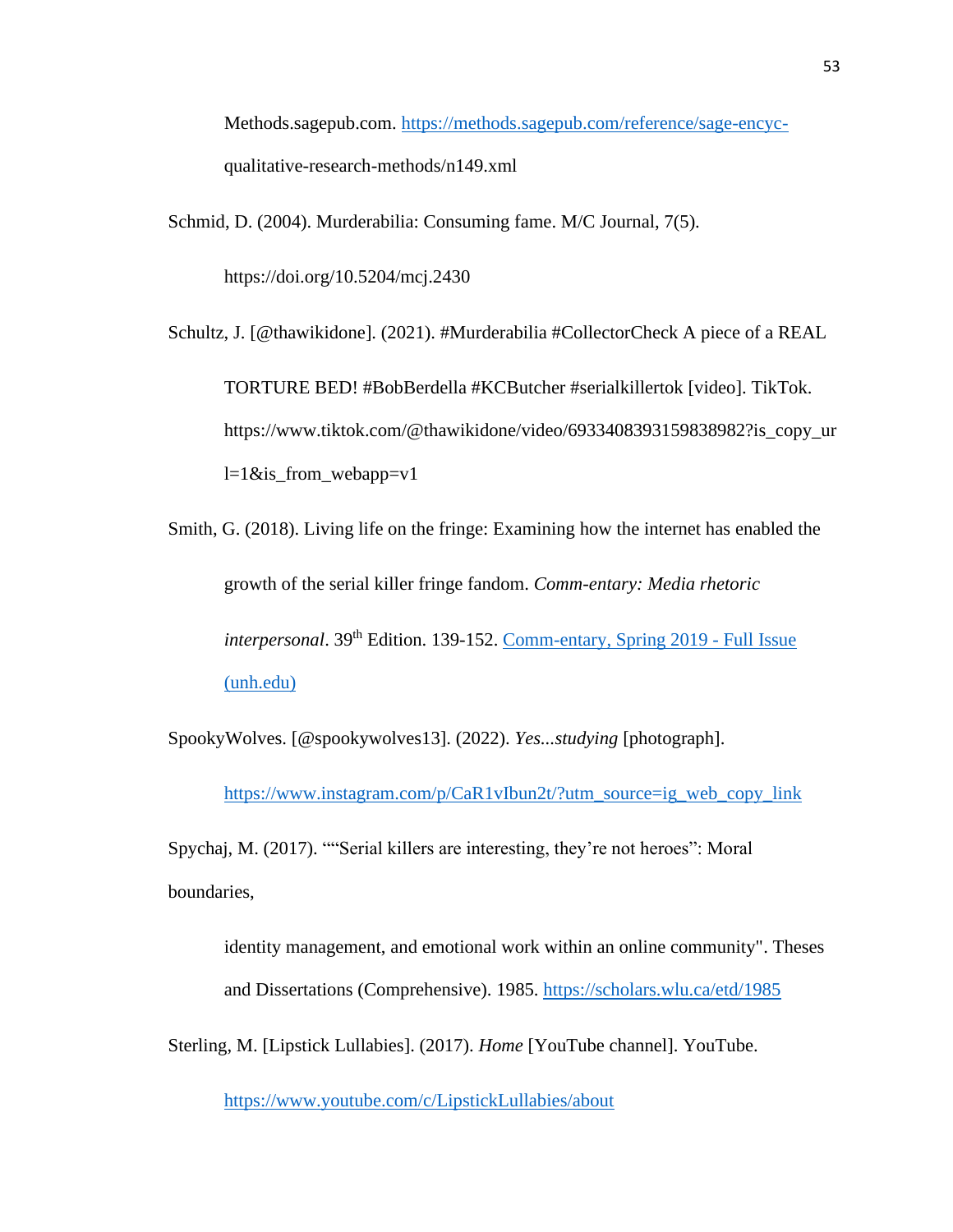Sterling, M. [Lipstick Lullabies]. (2020). *Writing to prisoners: How to do it safely* [video*].*

YouTube. https://www.youtube.com/watch?v=uJht5gqRTkk

Thecreepfactory [@thecreepfactory]. (2020). Jeffrey Dahmer poster [Instagram post].

Instagram.<https://www.instagram.com/p/CCi4k0OlSDR/>

Thomas, S. (2009). Son of Sam Laws. The First Amendment Encyclopedia.

<https://mtsu.edu/first-amendment/article/1242/son-of-sam->

laws#:%7E:text=Son%20of%20Sam%20Laws%201%20New%20York%20law,C ourt%20ruled%20Son%20of%20Sam%20law%20unconstitutional.%20

TikTok (2022). Community Guidelines. TikTok.<https://www.tiktok.com/community->

guidelines?lang=en#32

u/cherrytrenchcoat. (2022). If you could get rid of your hybristophilia, would you?

[online forum post]. Reddit.

[https://www.reddit.com/r/hybristophilia/comments/psa2uv/if\\_you\\_could\\_get\\_rid\\_](https://www.reddit.com/r/hybristophilia/comments/psa2uv/if_you_could_get_rid_of_your_hybristophilia_would/) [of\\_your\\_hybristophilia\\_would/](https://www.reddit.com/r/hybristophilia/comments/psa2uv/if_you_could_get_rid_of_your_hybristophilia_would/)

u/dr\_rainbow. (2018). They're brutal killers. Period. End of story. [online forum post

comment]. Reddit.

https://www.reddit.com/r/serialkillers/comments/8pqsid/yeah\_so\_maybe\_its\_just\_ me\_but\_ive\_seen\_more\_and/

u/FreshAd3637. (2021). What do you think of "murderabilia"? [online forum post].